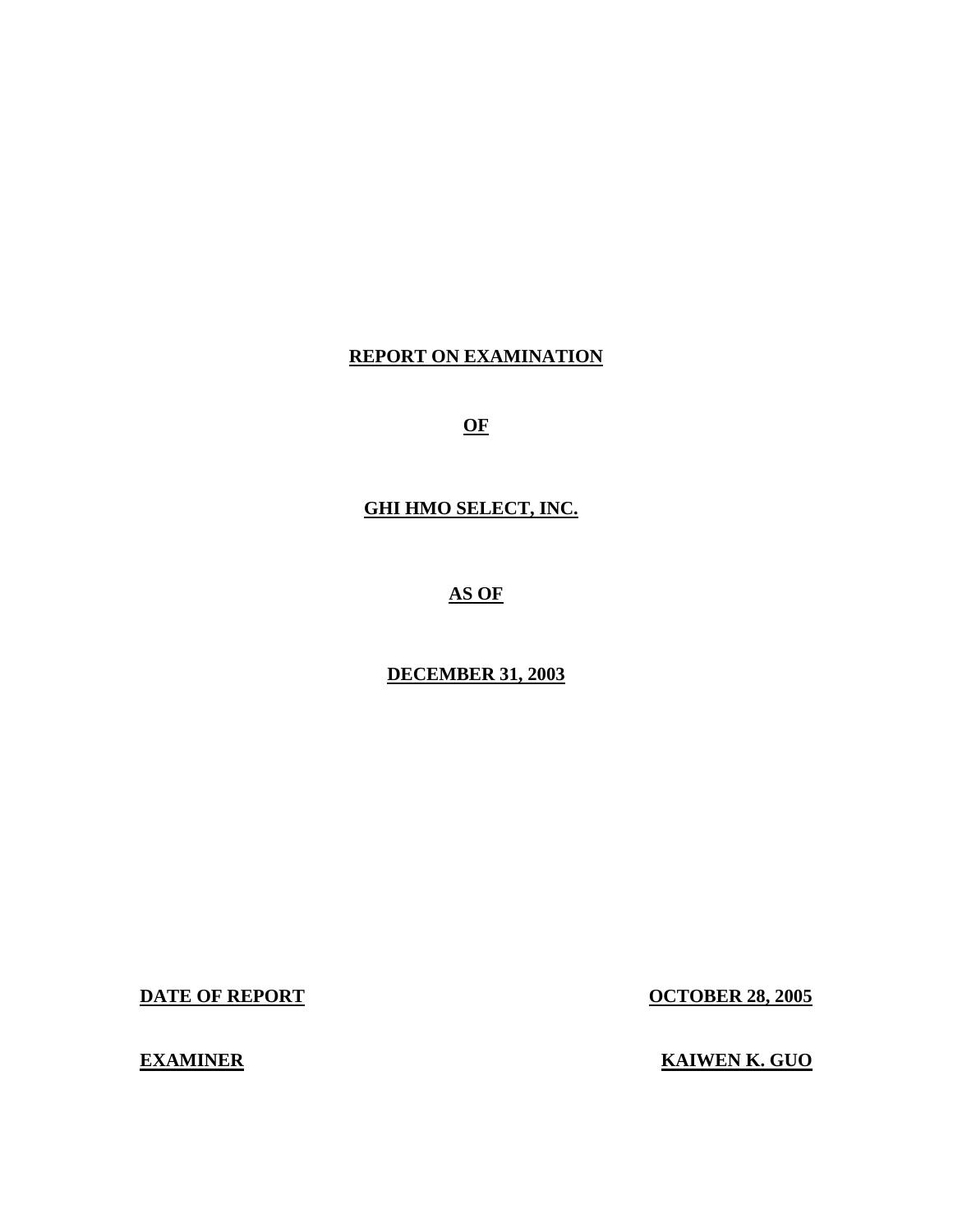# **TABLE OF CONTENTS**

# **ITEM NO.**

# **PAGE NO.**

| 1. | Scope of examination                                                                                                                                         | $\overline{2}$             |
|----|--------------------------------------------------------------------------------------------------------------------------------------------------------------|----------------------------|
| 2. | Description of Plan                                                                                                                                          | 3                          |
|    | A. Management and controls<br>B. Territory and plan of operation<br>C. Reinsurance                                                                           | 3<br>$\overline{7}$<br>8   |
|    | D. Holding company system                                                                                                                                    | 10                         |
|    | E. Significant operating ratios                                                                                                                              | 15                         |
|    | F. Investment activities                                                                                                                                     | 15                         |
|    | G. Accounts and records                                                                                                                                      | 18                         |
| 3. | Financial statements                                                                                                                                         | 22                         |
|    | A. Balance sheet<br>B. Statement of revenue, expenses and net worth                                                                                          | 22<br>24                   |
| 4. | Claims payable                                                                                                                                               | 25                         |
| 5. | Market conduct                                                                                                                                               | 26                         |
|    | A. Claims processing<br>B. Prompt Pay<br>C. Explanation of benefits statements<br>D. Reimbursement of out-of-network claims (fee schedule)<br>E. Advertising | 26<br>30<br>33<br>36<br>36 |
| 6. | Compliance with prior report on examination                                                                                                                  | 38                         |
| 7. | Summary of comments and recommendations                                                                                                                      | 43                         |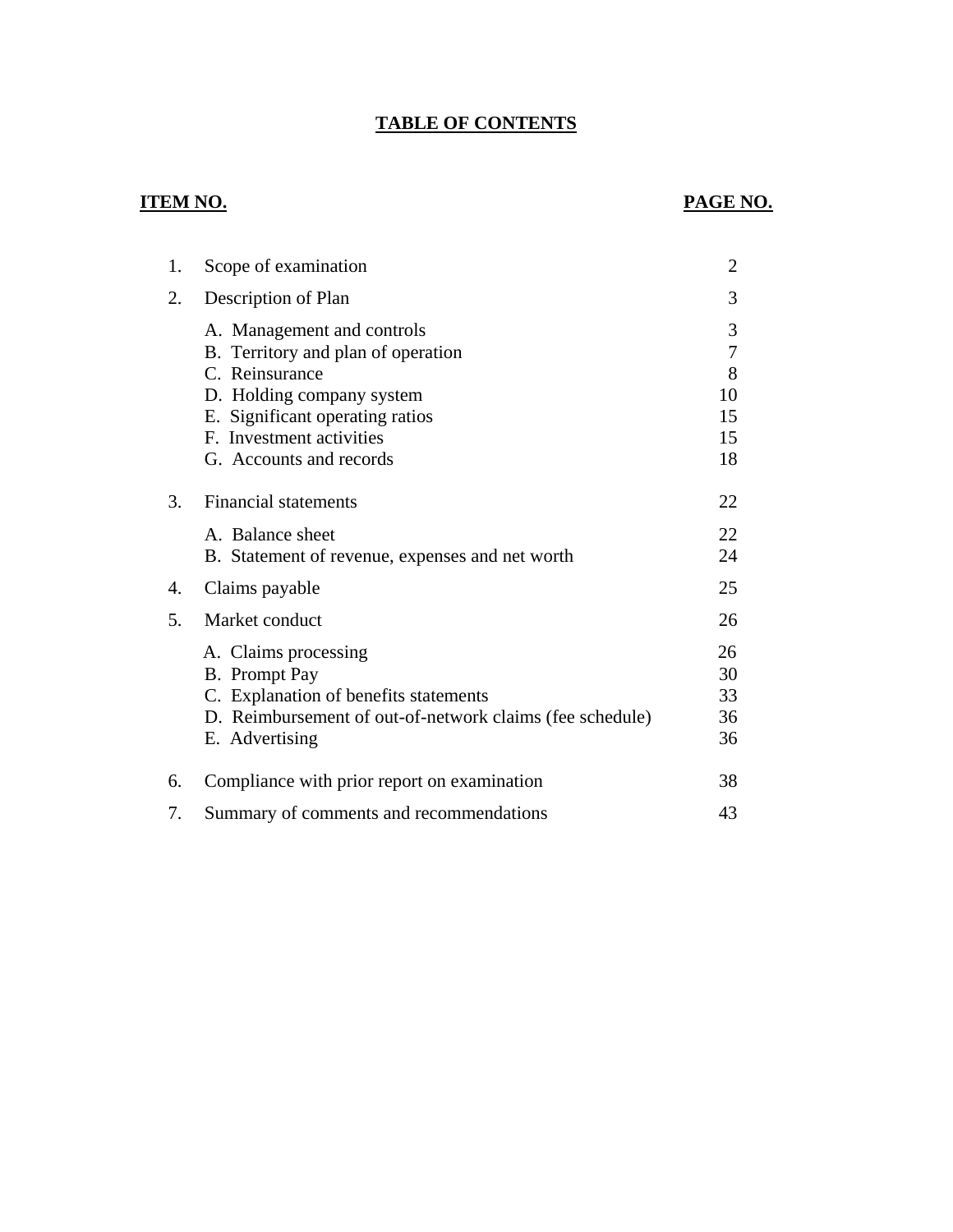

STATE OF NEW YORK INSURANCE DEPARTMENT 25 BEAVER STREET NEW YORK, NY 10004

George E. Pataki **Howard Mills** Governor

Superintendent

October 28, 2005

Honorable Howard Mills Superintendent of Insurance Albany, New York 12257

Sir:

Pursuant to the provisions of the New York Insurance Law and acting in accordance with the instructions contained in Appointment Number 22138, dated January 30, 2004, annexed hereto, I have made an examination into the condition and affairs of GHI HMO Select, Inc. (D/B/A GHI HMO), a for-profit health maintenance organization licensed pursuant to the provisions of Article 44 of the Public Health Law, as of December 31, 2003, and submit the following report thereon.

The examination was conducted at the Plan's home office, located at 789 Grant Ave, Lake Katrine, New York.

Wherever the terms "the Plan", "the HMO" or "GHI HMO" appear herein, without qualification, they should be understood to indicate GHI HMO Select, Inc. Wherever the terms "GHI" or "the Parent" appear herein, without qualification, they should be understood to indicate Group Health Incorporated, a health service corporation licensed under Article 43 of the New York Insurance Law, the ultimate Parent of the Plan.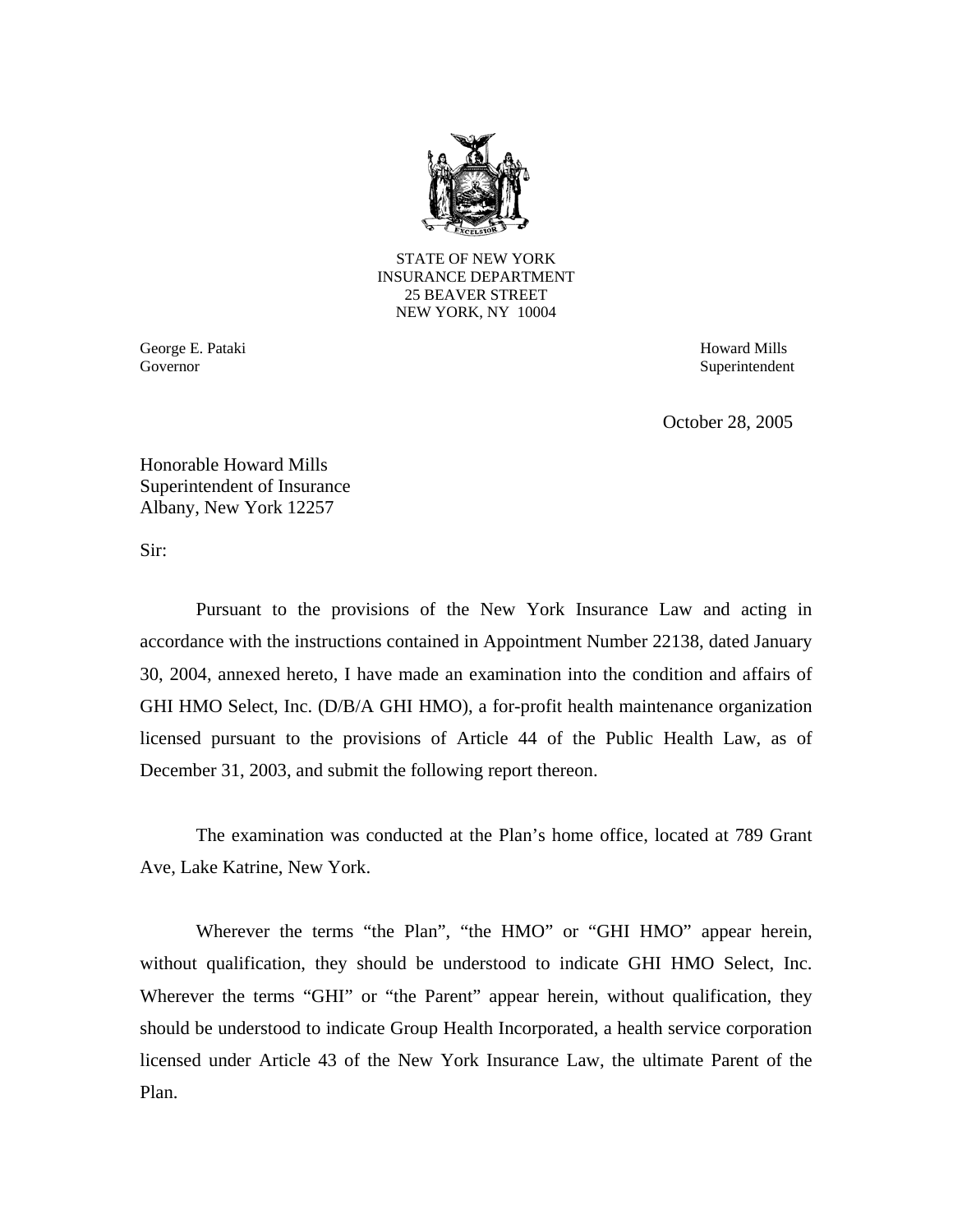#### 1. **SCOPE OF EXAMINATION**

<span id="page-3-0"></span>The Plan was formed on June 1, 1999. This examination covered the three year period from January 1, 2001 through December 31, 2003. Transactions occurring subsequent to this period were reviewed where deemed appropriate by the examiner.

The examination comprised a verification of assets and liabilities as of December 31, 2003 in accordance with Statutory Accounting Principles (SAP), as adopted by the Department. A review of income and disbursements deemed necessary to accomplish such verification, and utilized, to the extent considered appropriate, work performed by the Plan's independent certified public accountants. A review or audit was also made of the following items as called for in the Examiners' Handbook of the National Association of Insurance Commissioners:

> History of the Plan Management and control Corporate records Fidelity bonds and other insurance Territory and plan of operation Growth of the Plan Business in force Reinsurance Accounts and records Loss experience Financial statements Market conduct activities

This report on examination contains the significant findings of the examination and is confined to financial statements and comments on those matters which involve departures from laws, regulations or rules, or which are deemed to require explanation or description.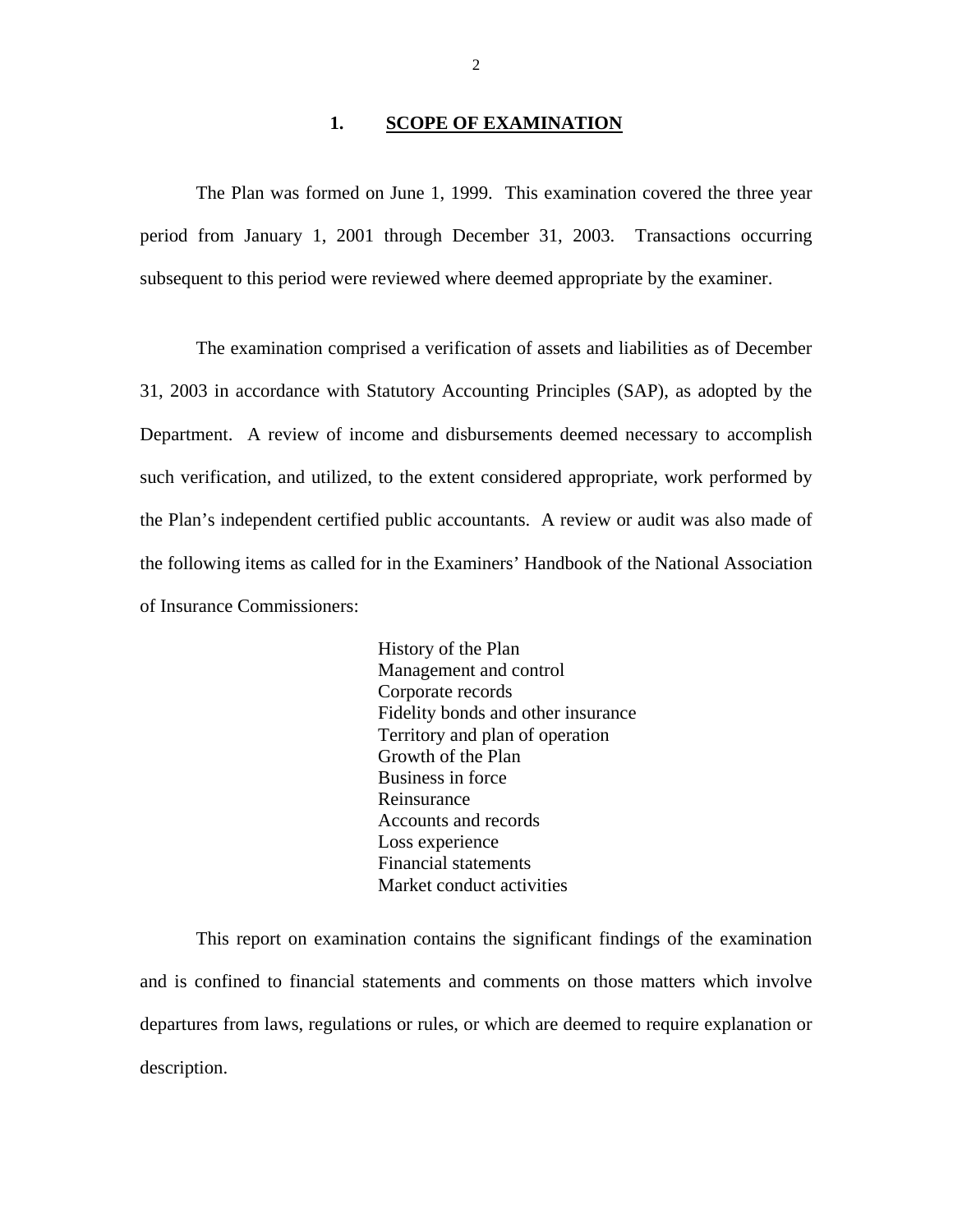#### **2. DESCRIPTION OF PLAN**

<span id="page-4-0"></span>The Plan was formed on June 1, 1999 as a for-profit health maintenance organization (HMO) licensed pursuant to Article 44 of the Public Health Law.

Effective June 1, 1999, GHI HMO entered into an agreement with WellCare of New York, Inc., a New York HMO to purchase commercial (non-government) membership along with certain assets and assumed certain liabilities under the GHI-WellCare Asset Purchase Agreement (Purchase Agreement). Pursuant to the Purchase Agreement, GHI, the ultimate Parent company, paid \$4,781,100 for 22,811 commercial members. Also, effective June 1, 1999, GHI made a capital contribution to GHI HMO in the amount of \$3,218,900. The total amount contributed by GHI in conjunction with the purchase and capital contribution was \$8,000,000.

The Plan is a wholly-owned subsidiary of GHI Services, LLC, which is a whollyowned subsidiary of GHI. As of the examination date, GHI HMO's operations consisted of non-government commercial business, New York State Family Health Plus and Healthy New York. In 2004, it commenced selling Medicaid and Child Health Plus.

The Plan operates as both an Independent Practice Association ("IPA") and a Direct Contract Model Article 44 HMO. Under the IPA Model, arrangements are entered into with regional health care delivery networks directly, or IPAs, which in turn contract with providers to render health care services to the HMO's enrollees. Under the Direct Contract Model, agreements are entered into directly with individual primary care physicians or physician groups for the provision of health care services.

#### A. Management and Controls

Pursuant to the Plan's charter and by-laws, management of the Plan is to be vested in a board of directors consisting of not less than three members. As of the examination date, the board of directors was comprised of the following twelve members: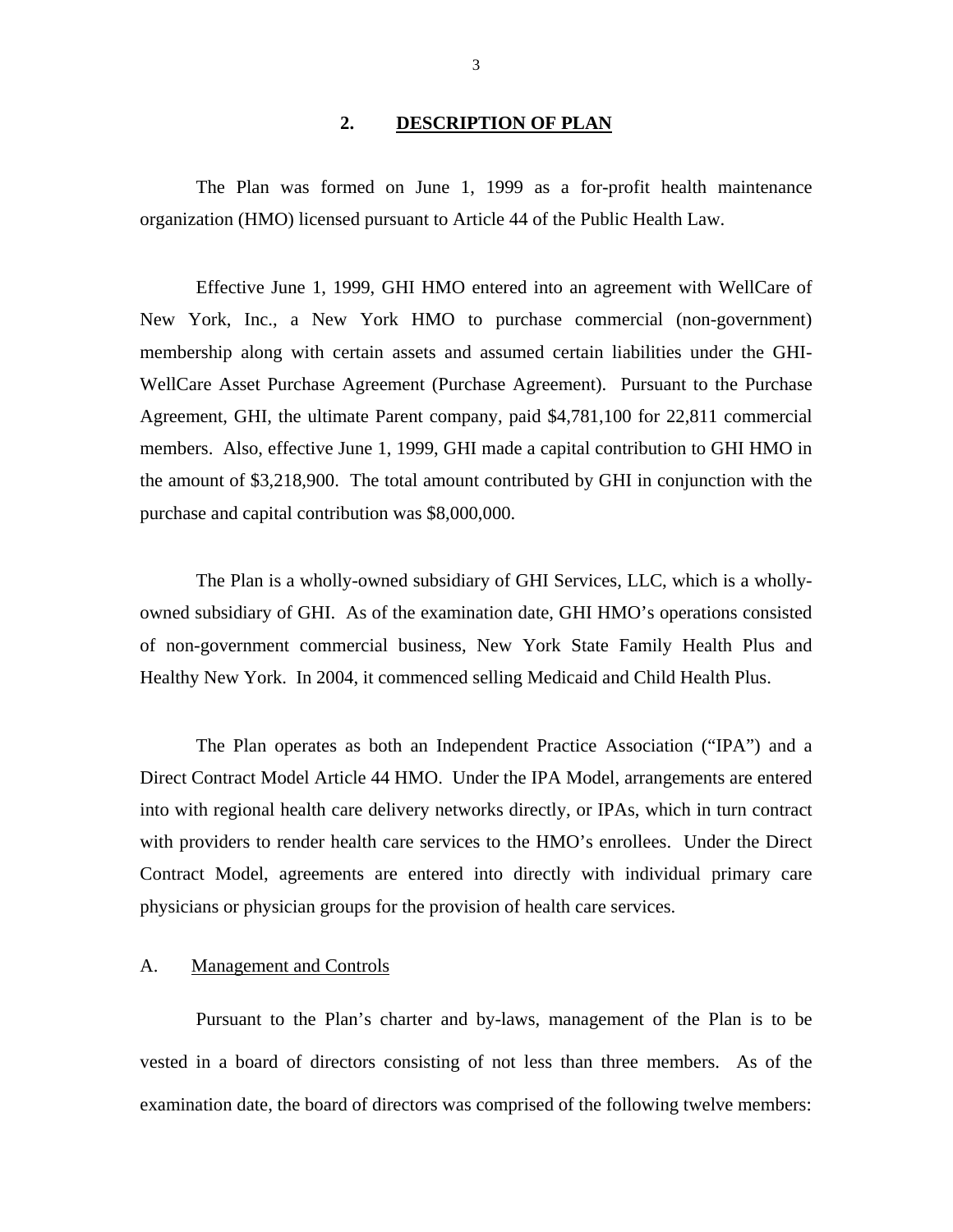New York, NY President

Suffern, NY Retired

Thomas Martinelli\*

Susan Mathews\*

John Nelson\* Saratoga Spring, NY Retired

Regis Obijiski<sup>\*\*</sup> New Horizons, Kingston, NY President

Bernard Schayes New York, NY Physician

Name and Residence Principal Business Affiliation

Frank J. Branchini Group Health Incorporated,

Yvonne Burgess-Reed New York State United Teachers, Latham, NY Director, Human Resources

Howard Jones CUNY Professor,

Donna Lynne Group Health Incorporated, New York, NY Chief Operating Officer

Poughkeepsie, NY Independent Consultant

Niskayuna, NY Independent Consultant

George McDonald Allied Printing Trades, Brooklyn, NY President (Labor leader)

David Mesches, MD The Medical Center of New Paltz, New Paltz, NY Chief Executive Officer

Daniel Rubino Wilkie, Farr, Gallagher, Bedford, NY Attorney (Partner)

- the Health Department (10 NYCRR 98-1.11(f)) requires that a minimum of twenty \* Enrollee representative – Part 98-1.11(f) of the Administrative Rules and Regulations of percent (20%) of the board of directors of an HMO be comprised of enrollee representatives. The Plan is in compliance with said Regulation.
- \*\* Regis Obijiski was elected to the board in November 2003, but did not attend his first meeting until 2004. He subsequently resigned from the board.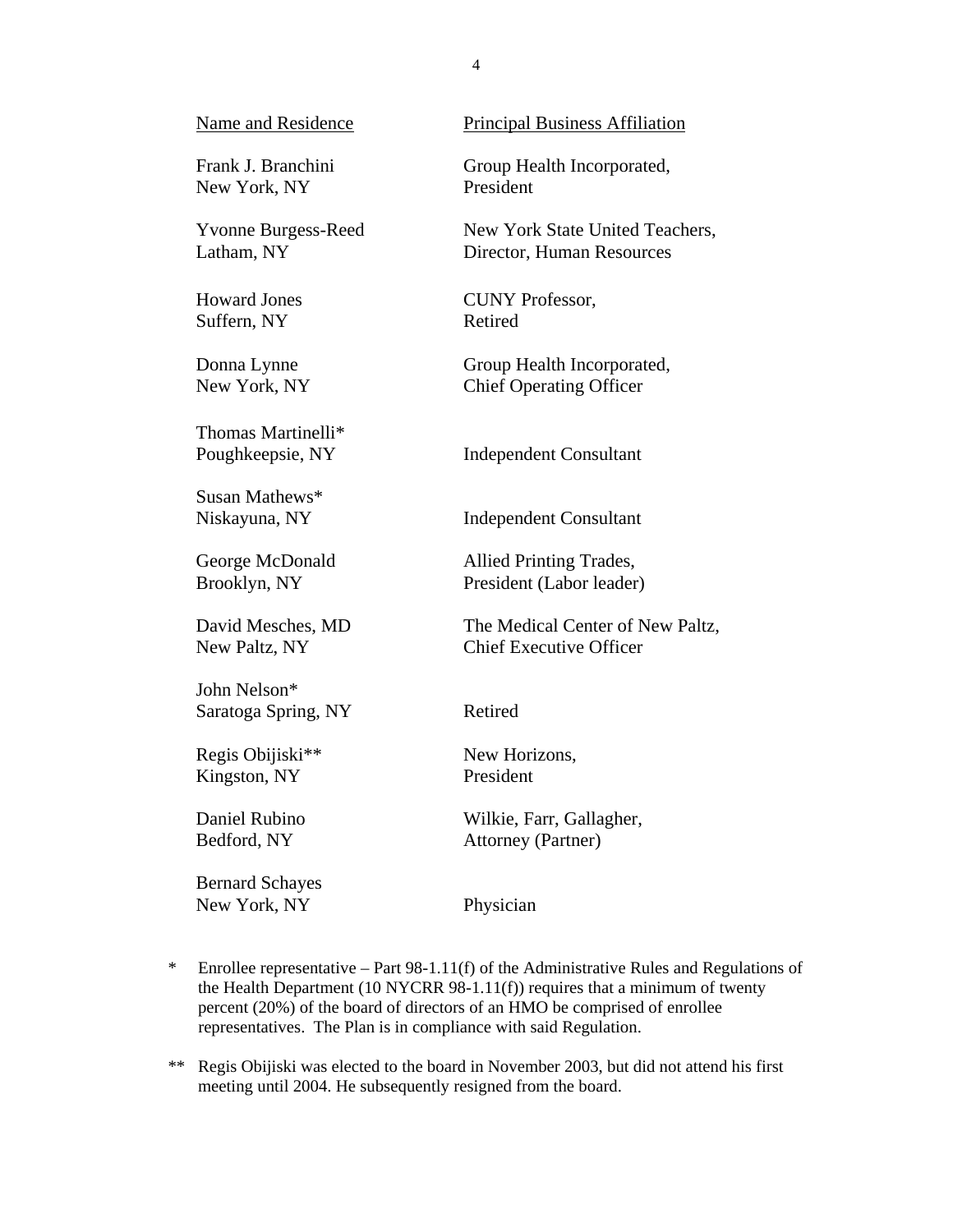The minutes of all meetings of the board of directors and committees thereof held during the examination period were reviewed. All meetings were well attended.

The examination noted that Plan management regularly receives reports summarizing the operations of the Plan. Further, the board appears to be in compliance with the requirements of Circular Letter No. 9 (1999) – Adoption of Procedures Manuals.

The principal officers of the Plan as of December 31, 2003, were as follows:

| Name                    | Title              |
|-------------------------|--------------------|
| Frank Joseph Branchini  | President          |
| William Mastro          | Secretary          |
| William Guerci          | Treasurer          |
| John Williamson Baackes | Executive Director |

ultimate Parent. The Plan's by-laws requires that it hold an annual shareholder's meeting within five months of its fiscal year end, and allow for special meetings to be held as desired. It was noted by the examiner that the Plan did not hold the required annual meeting within this five month period for any year during the examination period. The Plan's Corporate Secretary indicated that the shareholder meeting was not formally held since the Plan is held under a holding company system, with similar management and directors as its

It is recommended that the annual shareholder's meeting be held within the required five month period, or that a quorum of the Plan's board prepare a written resolution agreeing to waive the meeting (the by-laws of the Plan would need to be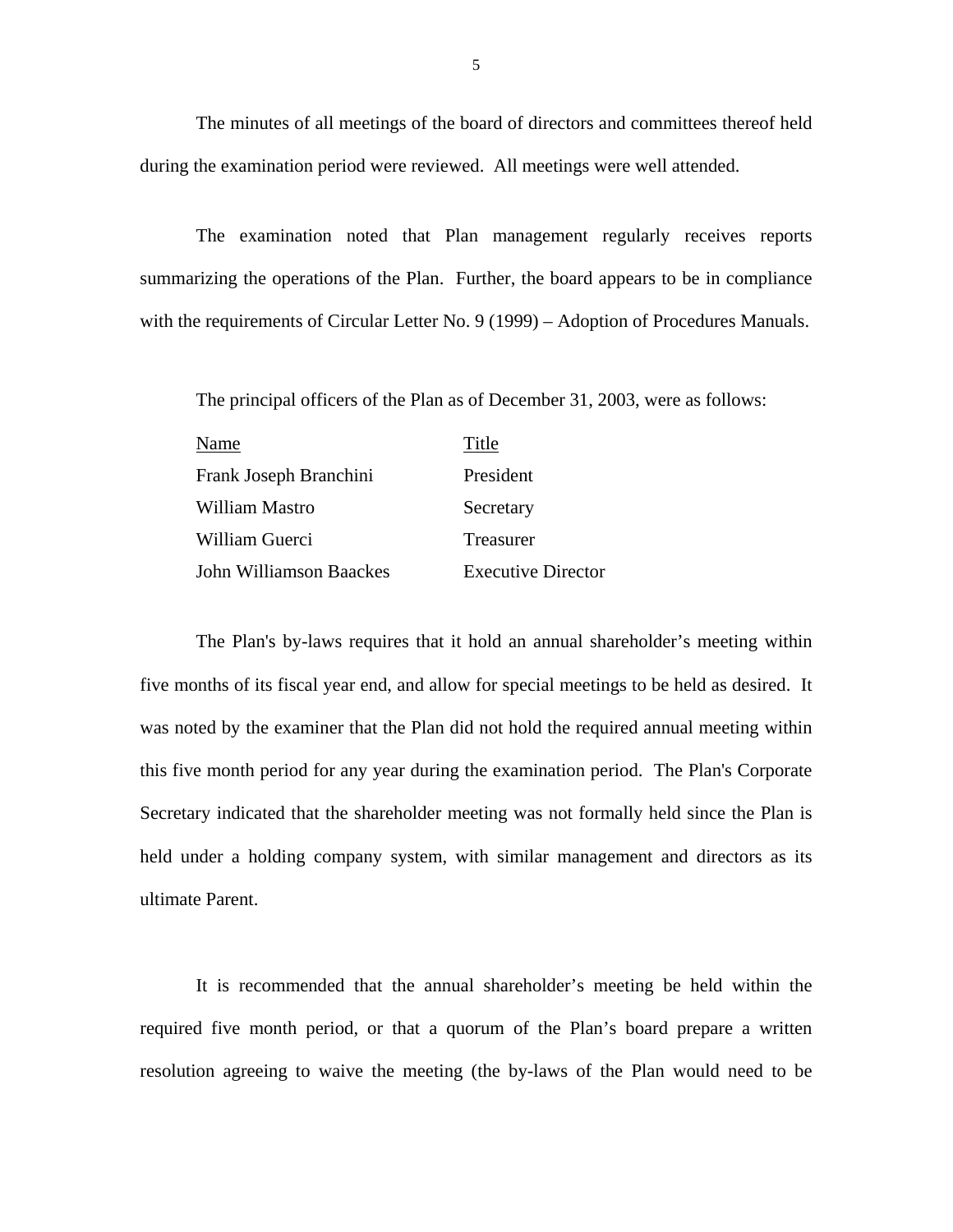amended to explicitly allow for this waiver) or modify the by-laws to change the timeframe within which to hold the meeting.

The Plan has a Conflict of Interest policy in place for employees and members of its board of directors. The policy requires that employees and members of the board complete annually, a questionnaire regarding activities or interests that might impair or have the appearance of impairing independence of judgment.

It was noted during the examination that one board member, Thomas Martinelli, shared in the ownership of a publishing company, Suburban Publishing, Inc. ("Suburban"), which entered into an advertising contract with the Plan. As a condition of this contract, the Plan provided health insurance to Suburban in exchange for advertising. This arrangement was "inherited" from Wellcare of New York, Inc. when the Plan took over its business in June 1999. This matter is further detailed in Section G herein. Though Mr. Martinelli appeared to comply with the Plan's Conflict of Interest policy when he noted in his 2001 Conflict of Interest Questionnaire that GHI HMO bought advertising space in his publication, the full nature of the business relationship and resulting contractual arrangement was not detailed. It should be noted that the aforementioned arrangement, whereby the Plan provided health insurance to Suburban in exchange for advertising was not discussed with the Plan's board of directors.

It was noted that Mr. Martinelli did not complete a conflict of interest statement for 2002. The Plan reported that he terminated his relationship with Suburban in 2002, though he remained on the Plan's board and completed a conflict of interest statement for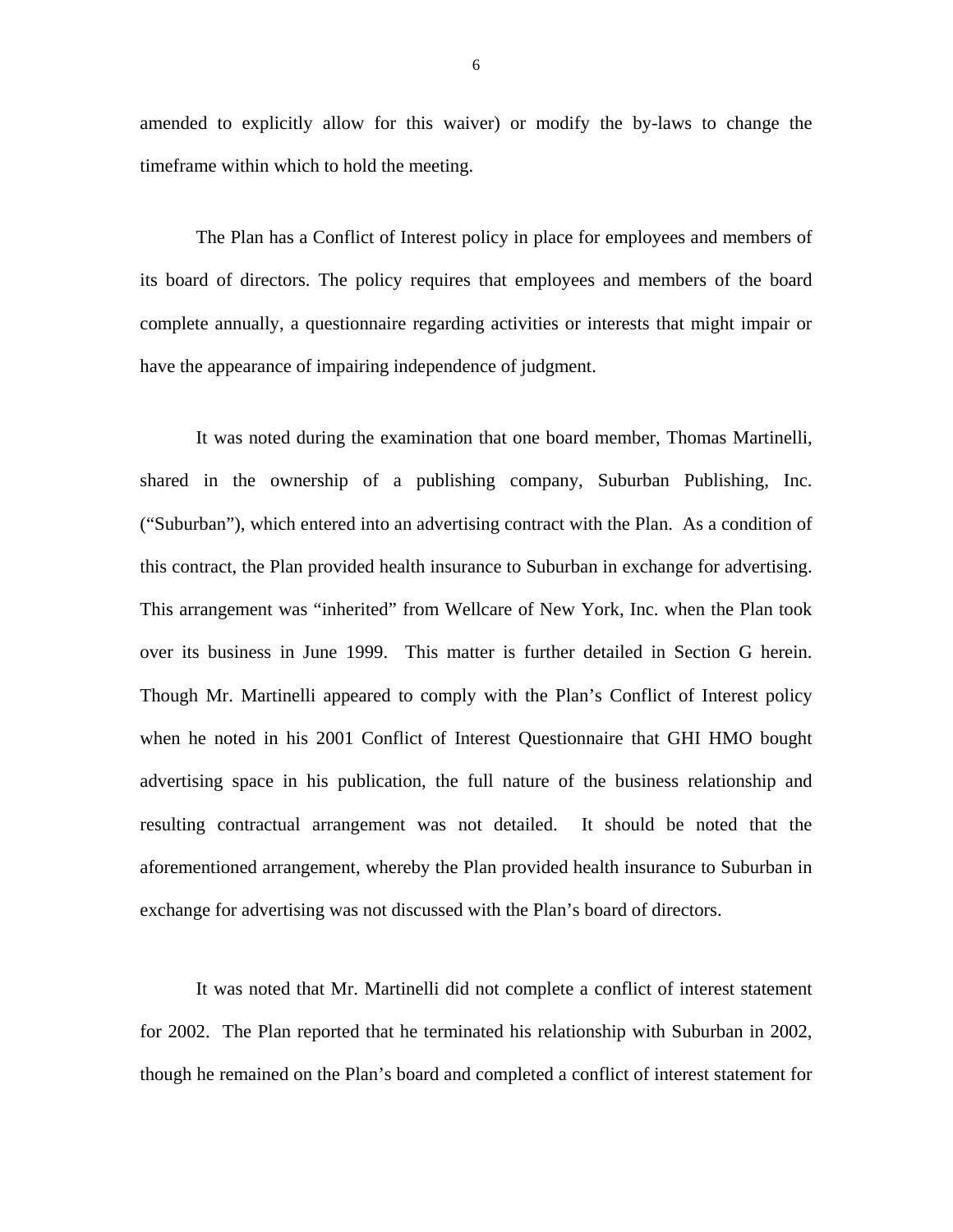2003. The Plan further stated that the arrangement with Suburban was terminated on June 30, 2004.

It is recommended that business transactions directly or indirectly involving board members and the Plan, particularly where a potential conflict of interest is noted on a filed questionnaire, should be discussed with and approved by the Plan's board or appropriate committee.

#### B. Territory and Plan of Operation

As of December 31, 2003, the Plan held a certificate of authority to operate in the following counties of New York State:

| Albany        | Greene     | Queens      | Ulster        |
|---------------|------------|-------------|---------------|
| <b>Bronx</b>  | Kings      | Rensselaer  | Warren        |
| <b>Broome</b> | Montgomery | Rockland    | Washington    |
| Columbia      | New York   | Saratoga    | Westchester   |
| Delaware      | Orange     | Schenectady | <b>Nassau</b> |
| Dutchess      | Otsego     | Schoharie   | Richmond      |
| Fulton        | Putnam     | Sullivan    | Suffolk       |

As of the examination date, GHI HMO's operations consisted of non-government commercial business, New York State Family Health Plus and Healthy New York. In 2004, it commenced selling Medicaid and Child Health Plus. In addition to its standard HMO contracts, the Plan offers a Point of Service (POS) product whereby it covers the out-of-plan benefits. GHI HMO acted in compliance with the requirements of Section 4406 of the New York Public Health Law, in regard to the maximum amount of out-ofplan benefits it covered.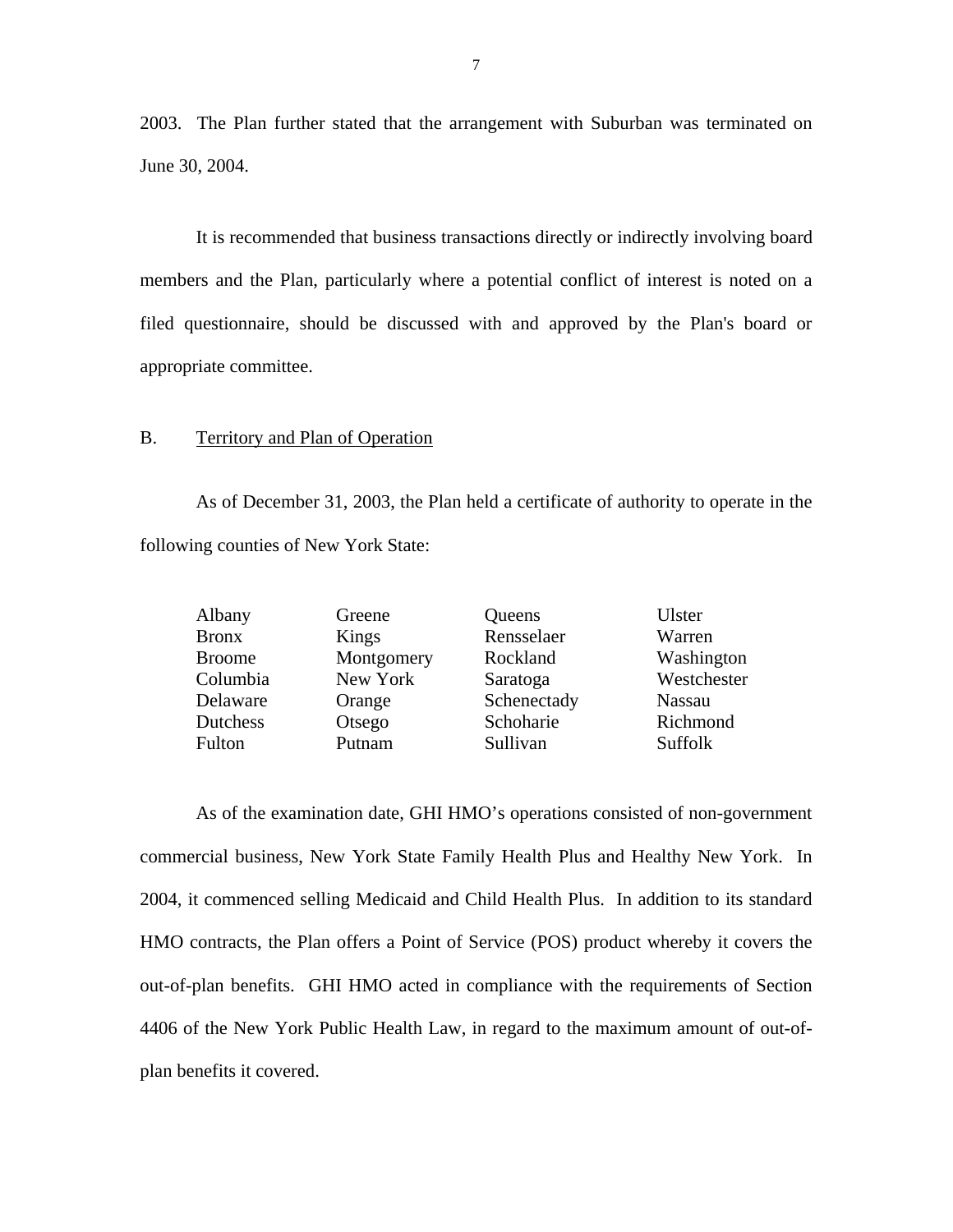During the period January 1, 2001 through December 31, 2003, the HMO experienced a net increase in enrollment of 7,155 members. An analysis of the increase in enrollment is set forth below:

|                           | 2001   | 2002   | 2003   |
|---------------------------|--------|--------|--------|
| Enrollment at January 1   | 28,491 | 29,759 | 33,154 |
| Net gain                  | 1,268  | 3,395  | 2,492  |
| Enrollment at December 31 | 29,759 | 33,154 | 35,646 |

#### C. Reinsurance

 as follows: 90% in excess of \$100,000 per Member per Year for both HMO and POS As of the examination date, the Plan had one reinsurance agreement, with Allianz Life Insurance Company of New York (Allianz), previously known as Preferred Life Insurance Company of New York. The Plan's previous coverage with Allianz, lapsed on November 30, 2002, and a new policy was placed effective December 1, 2002 through December 1, 2003. A new policy was executed with Allianz, effective December 1, 2003 through December 31, 2003. Subsequently, another agreement with Allianz was initiated, effective January 1, 2004 through December 31, 2004. All of the above reinsurance agreements cover Commercial HMO, Commercial Point of Service (in and out-of-network), and the Family Health Plus lines of business. The limits of coverage are members, subject to a \$2,000,000 lifetime cap.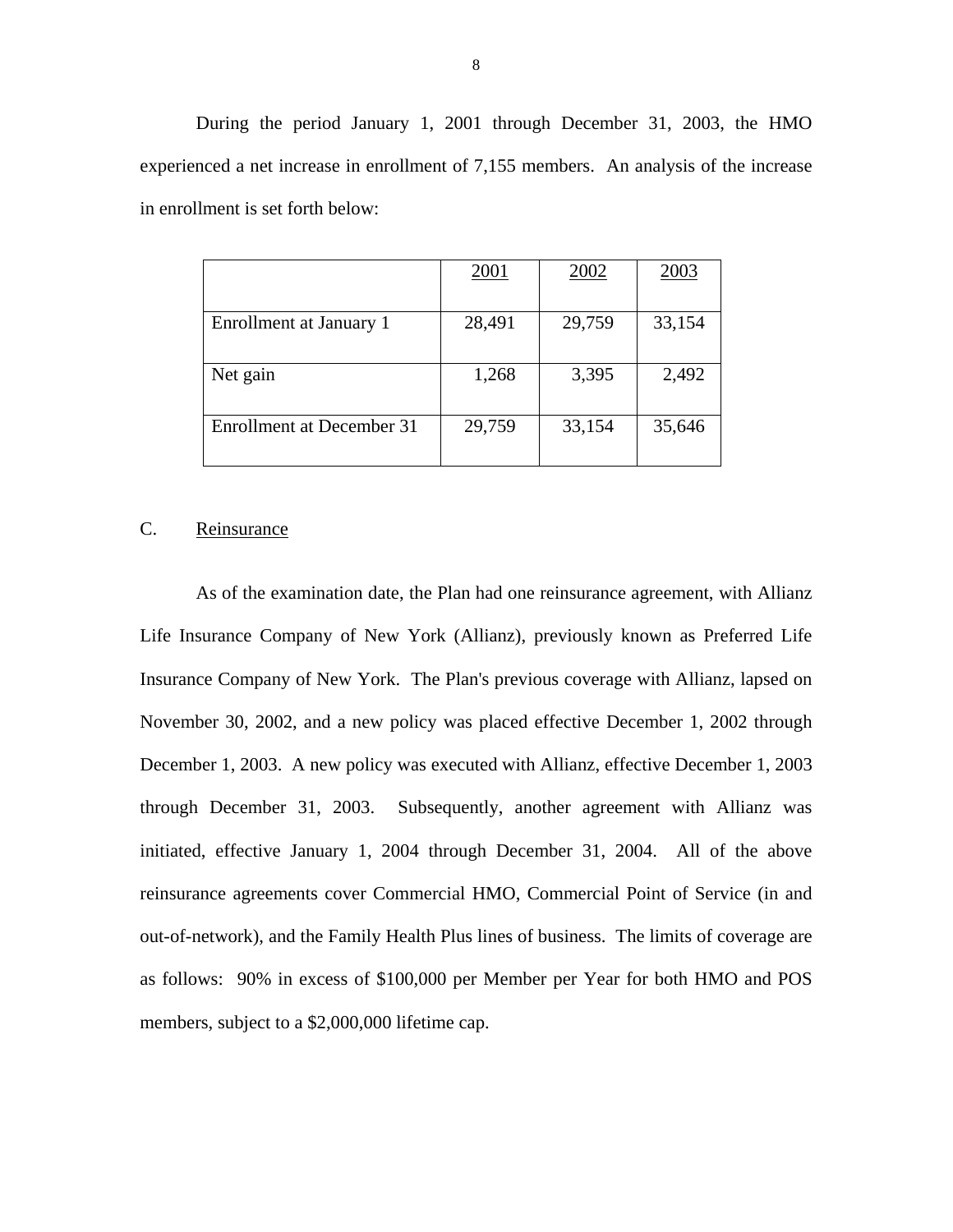The examination review revealed that none of the reinsurance agreements noted above included the "Continuity of Benefits" and "Conversion Coverage" provisions as required by Department guidelines. Further, the "Out-of-Area Conversion Coverage" provision contained in the agreements was not in compliance with Department guidelines.

The Continuity of Benefits provision shall provide for the following:

a. "Benefits would continue for any HMO member confined to an acute care hospital until discharge, and

b. Benefits would continue for any HMO member until the end of the contract period for which premiums have been paid."

The requisite Conversion Coverage provision shall include the following:

"Upon the insolvency of the HMO as determined by a court of competent jurisdiction, this reinsurer must make available to all HMO members, for a period of 31 days, without evidence of insurability, an A&H conversion contract that is customarily issued at the then current rates by the assuming reinsurer."

The Out-of-Area Conversion Coverage provision shall include the following:

"Also, in the event that an HMO member moves outside the service area of the HMO, the HMO member shall have the right, for a period of 31 days, without evidence of insurability to purchase a conversion A&H indemnity contract customarily issued by the assuming reinsurer at the then current rate."

The current contract allows for a period of 30 days.

It is recommended that the Plan amend its reinsurance agreement to include

proper Continuity of Benefits and Conversion Coverage provisions.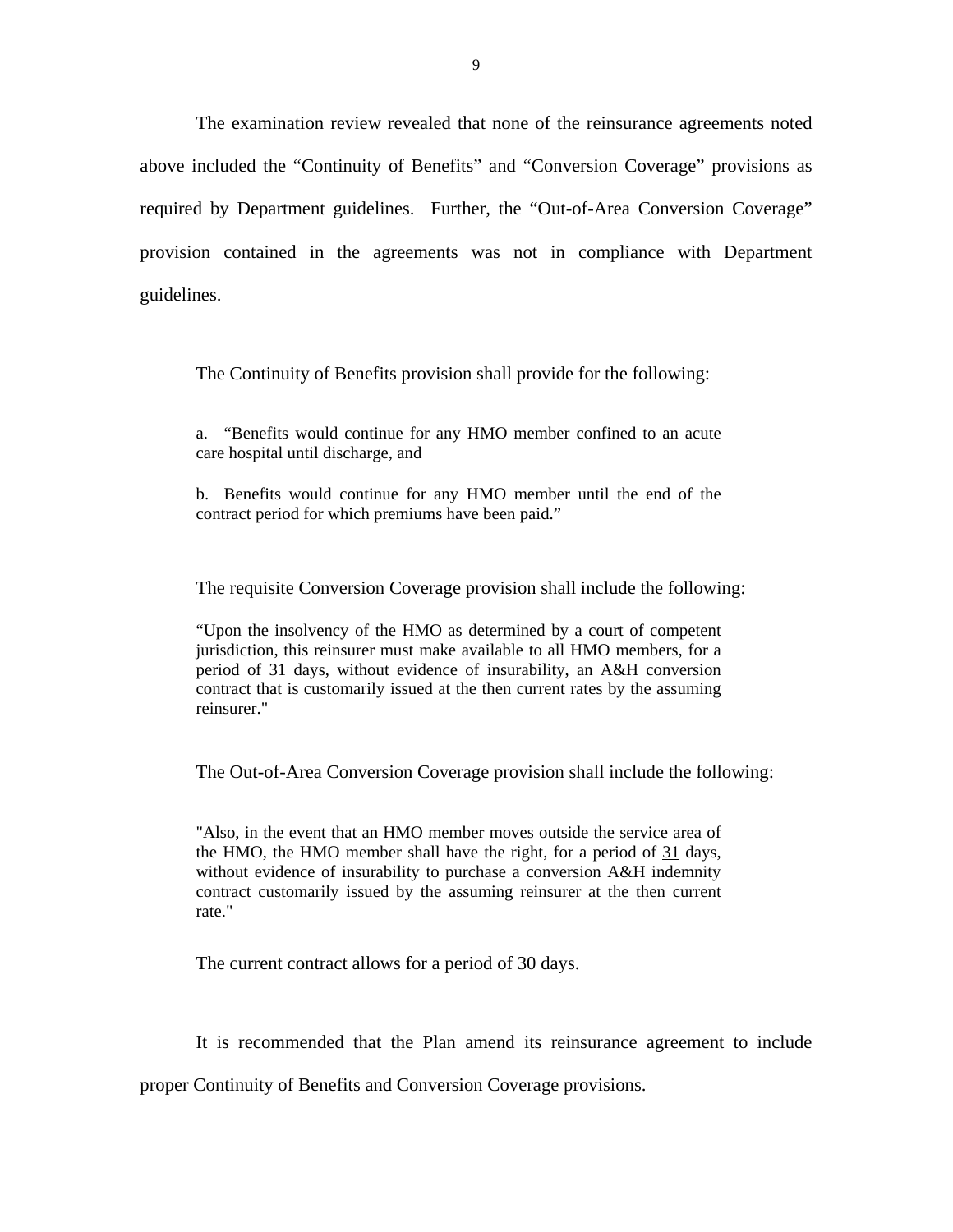<span id="page-11-0"></span>It is further recommended that the Plan amend the Out-of-Area Conversion Coverage provision to allow for 31 days to purchase conversion contracts.

#### D. Holding Company System

The Plan is determined to be a controlled HMO under the definitions set forth in Part 98-1.2(l) of the Administrative Rules and Regulations of the Health Department (10 NYCRR 98-1.2(l)). The Plan filed the holding company documents required by Part 98.1-16(e) of the Administrative Rules and Regulations of the Health Department during the examination period.

The Plan is a wholly-owned subsidiary of GHI Services, LLC, which in turn is a wholly-owned subsidiary of GHI.

The following is the organizational chart of the holding company system as of December 31, 2003:

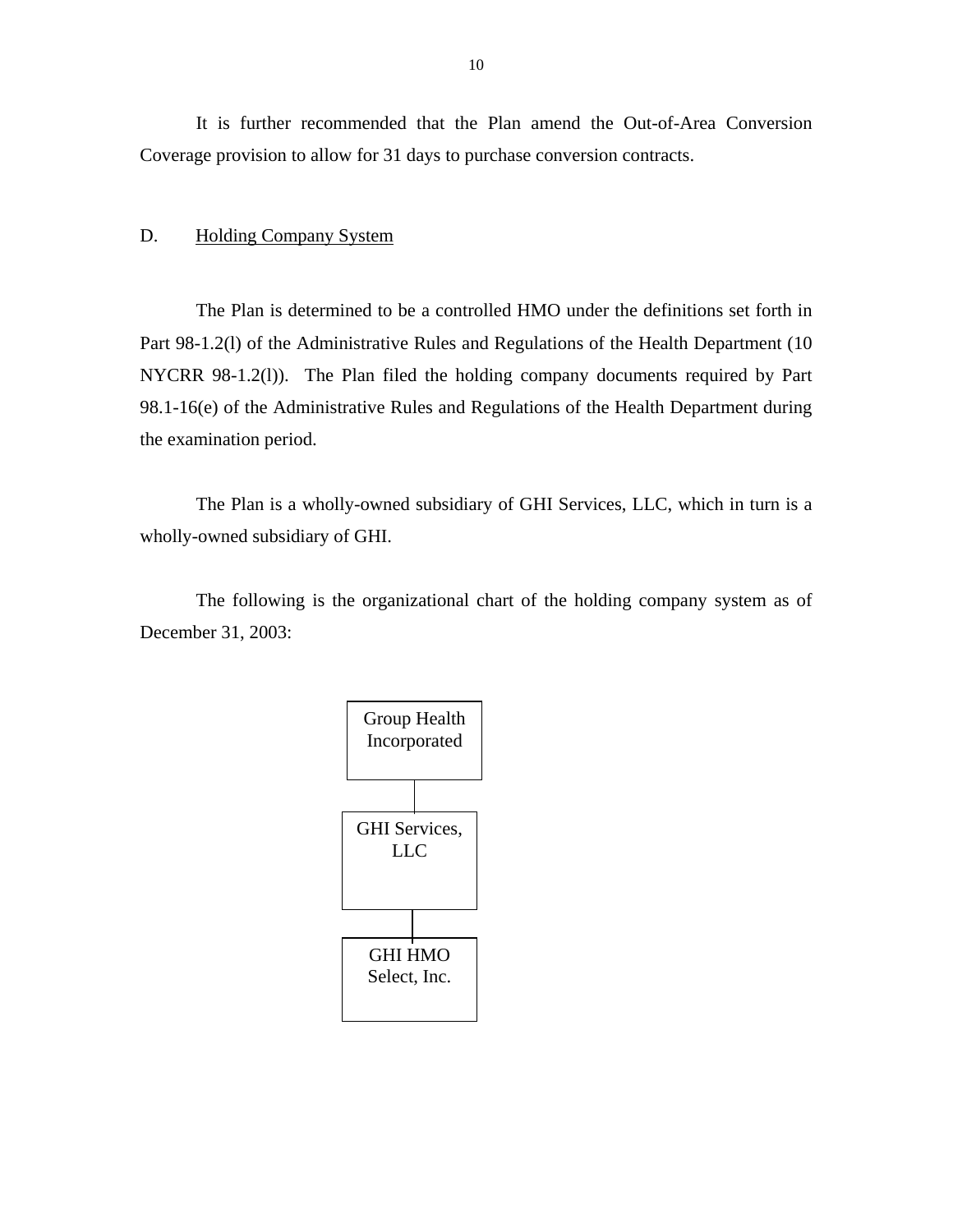During 2003, GHI made capital contributions to the Plan totaling \$1.7 million. Since commencement of business, GHI has made accumulated capital contributions of \$21,215,000. The Plan shows in its balance sheet an amount of \$5,350,000 for surplus notes (Section 1307 Loans), which the Plan properly shows in a footnote in its annual statement.

The Plan is party to three agreements with members of its holding company system, detailed as follows:

- (1) Management Services Agreement
- (2) Administrative Services Agreement
- (3) Tax Allocation Agreement

Further, GHI guarantees the Plan's payment obligations under four equipment lease agreements.

#### Management Services Agreement

The Plan has a Management Services Agreement with GHI, its ultimate Parent. The Agreement was effective June 9, 1999, and was in effect for the entire period under examination. According to the terms of the Management Services Agreement, GHI is to provide certain functions to the Plan. Such services include: Underwriting and Actuarial, Legal, Human Resources and Payroll, Internal Auditing, Anti-Fraud Program, Disaster Recovery, Medical Director, and other services as agreed to by the parties.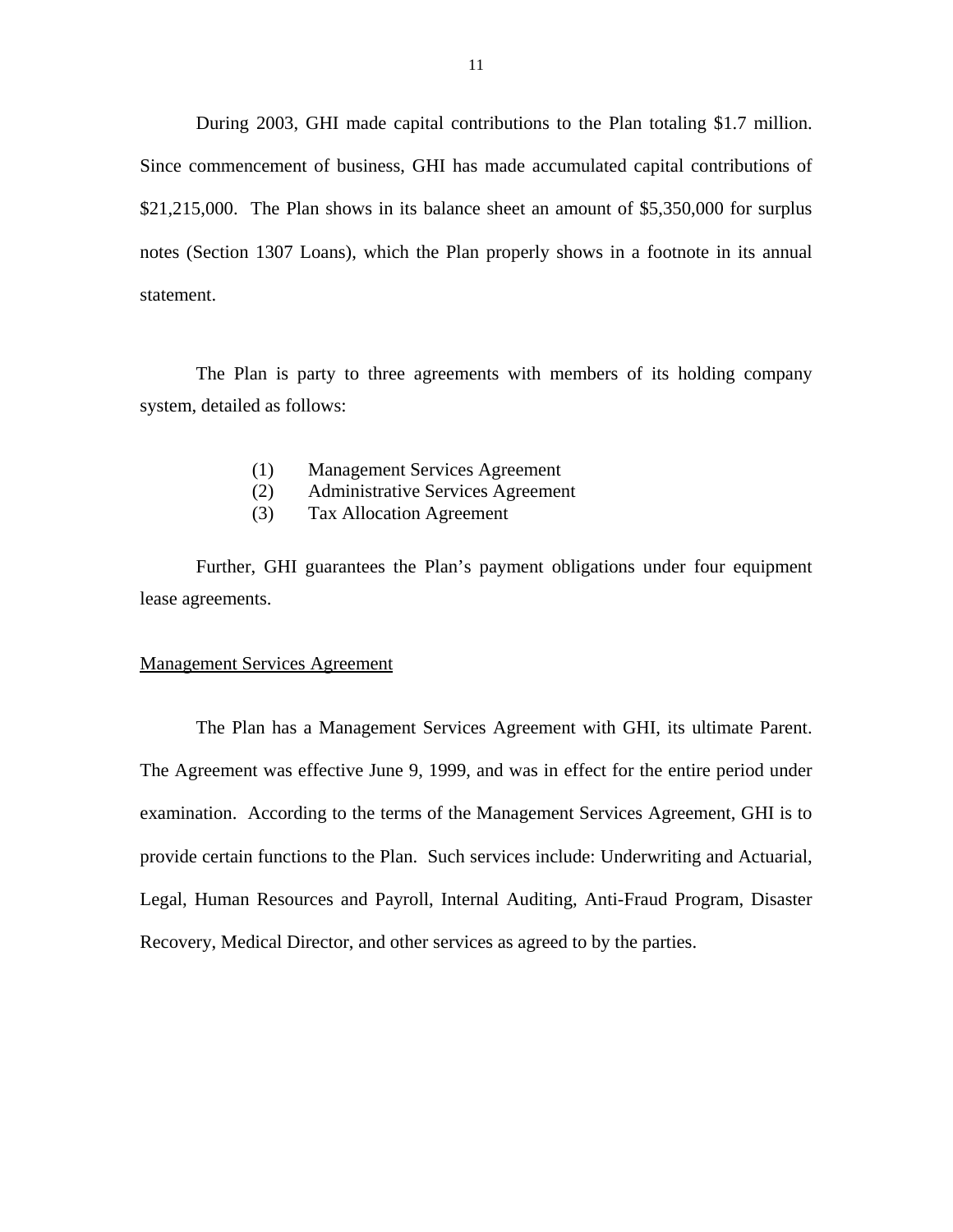The Management Services Agreement does not appear to fully comply with the provisions set forth in Part 98-1.11(h)(4) of the Administrative Rules and Regulations of the Health Department as follows:

Part 98-1.11(h)(4) of the Administrative Rules and Regulations of the Health Department states in part:

"(h) Management contracts shall be effective only with the prior written consent of the commissioner, and shall include the following:

(4) a plan for assuring maintenance of the fiscal stability, the level of services provided and the quality of care rendered by the HMO during the management contract;"

The Management Services Agreement did not have a provision regarding such plan

as required by Part  $98-1.11(h)(4)$ .

Part 98-1.11(h)(7) of the Administrative Rules and Regulations of the Health

Department states in part the following:

"(h) Management contracts shall be effective only with the prior written consent of the commissioner, and shall include the following:

(7) specification of payment terms that are reasonable and do not jeopardize the financial security of the HMO."

The Management Services Agreement sets forth a provision for management fees

in Exhibit A of the Agreement. This provision is not in full compliance with Part 98-

1.11(h)(7) of the Administrative Rules and Regulations of the Health Department in that

it does not specify a payment term as required by such Regulation.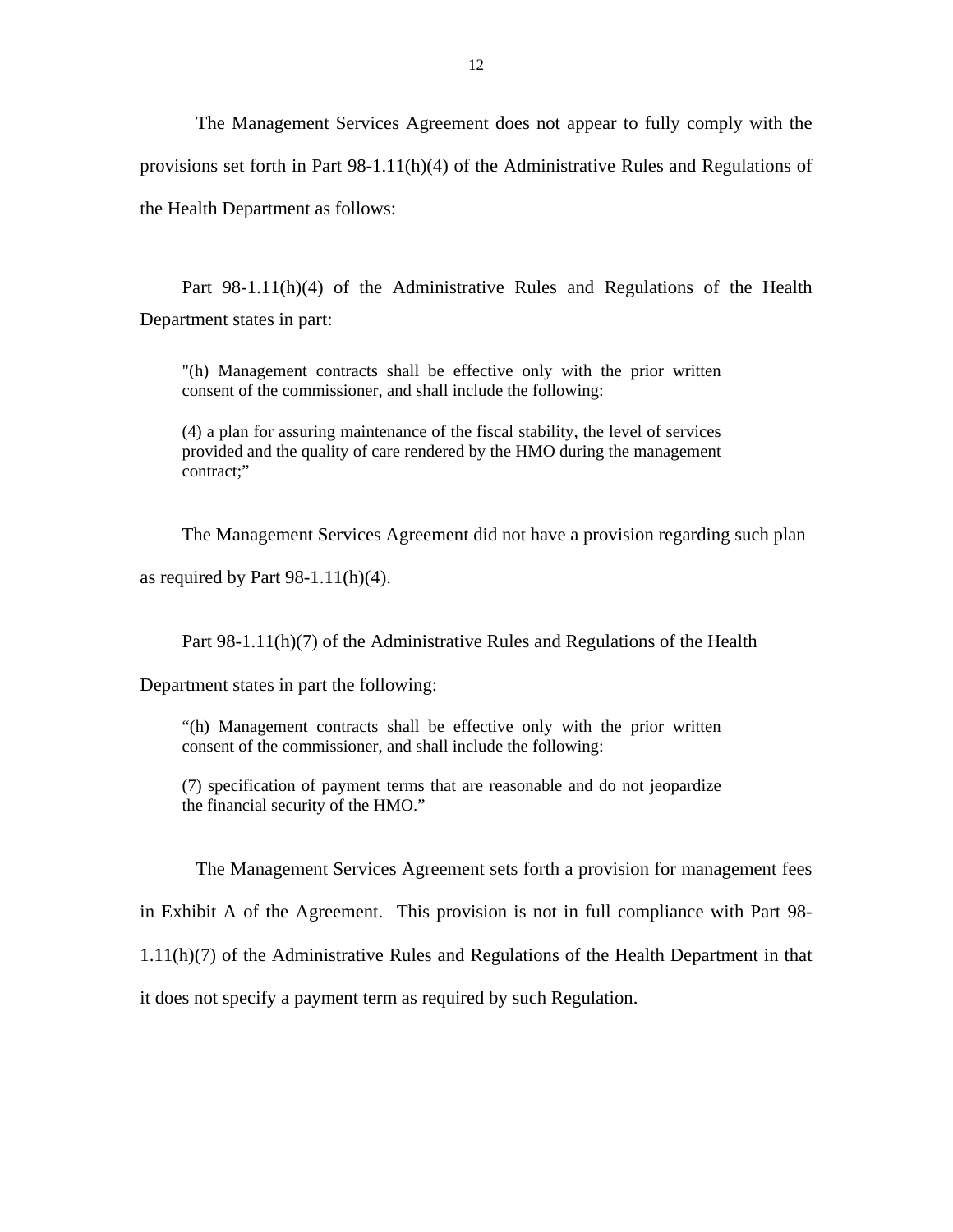Part 98-1.11(l) of the Administrative Rules and Regulations of the Health Department states in part that:

"The term of a management contract shall be limited to five years and may be renewed only when authorized by the commissioner…"

In accordance with Part 98-1.11(l) of the Administrative Rules and Regulations of the Health Department, the Management Services Agreement expired in June 2004, however, the Plan continued to operate under the terms of this "expired" agreement. During the on-site review, the Plan indicated that due to a number of new programs, the Management Services Agreement was being revised.

A new Management Services Agreement between GHI and GHI HMO was submitted to the Department of Insurance (DOI) and on June 3, 2005 the DOI sent a "non-objection letter" to the Department of Health.

#### **Administrative Services Agreement**

As of the examination date, the Plan also had an Administrative Services Agreement with GHI. The effective date of the Agreement is January 1, 2003 and the term of the Agreement is for one year. The Administrative Services Agreement requires that the Plan provide certain services for GHI's Medicare+Choice PPO product. These services include the administration for hospital claims payments, record-keeping services, enrollment, and calculation of benefits.

Part 98-1.10(c) of the Administrative Rules and Regulations (10 NYCRR 98- 1.10(c)) of the Health Department states the following: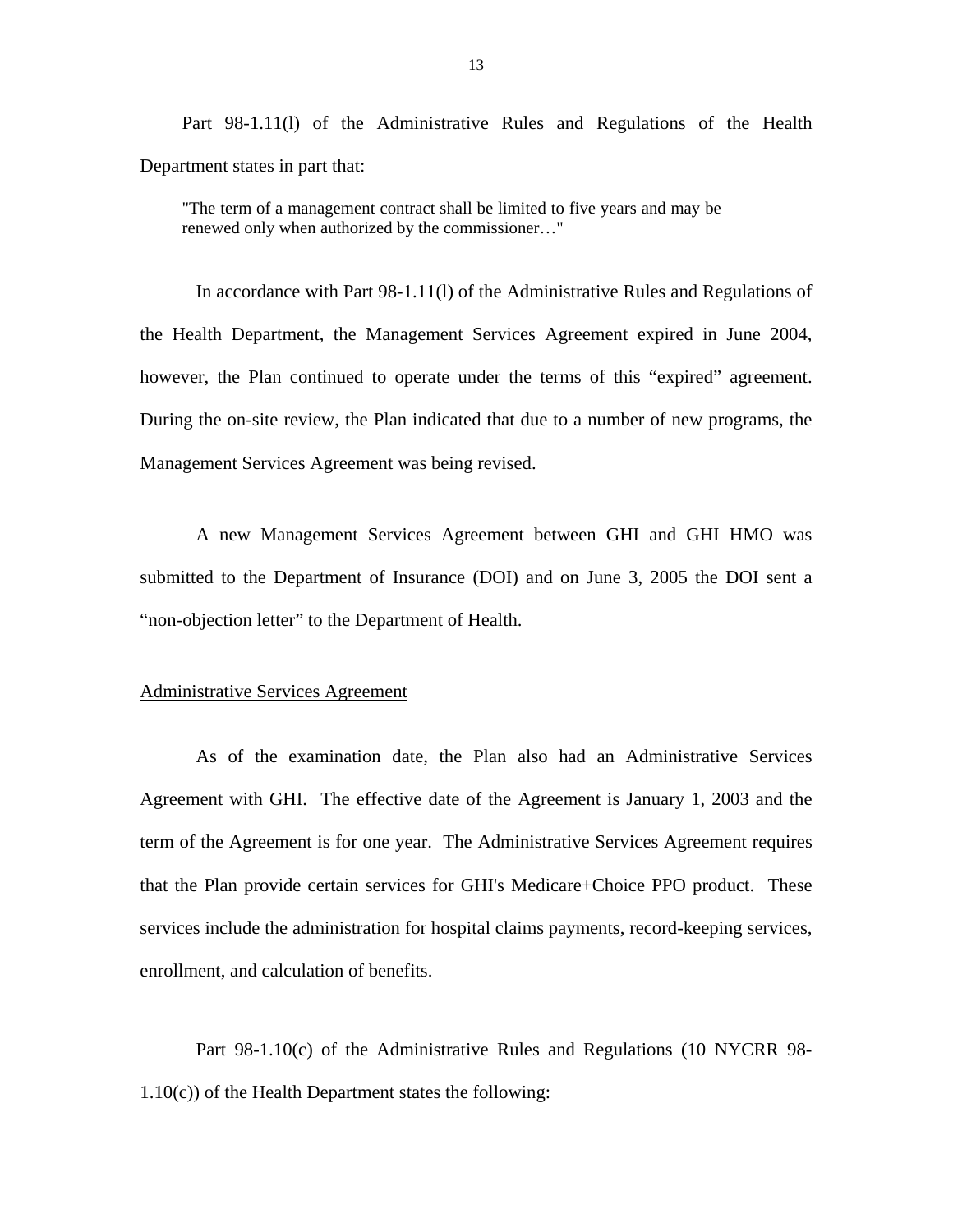"The commissioner's and superintendent's prior approval shall be required for the following transactions between a controlled HMO and any person in its holding company system: sales, purchases, exchanges, investments or rendering of services on a regular or systematic basis the aggregate of which involves 10 percent or more of the HMO's admitted assets at last year-end. Notice shall be required for such transactions of five percent or more."

The examination determined that during 2003, the Plan billed GHI an aggregate amount of \$6,732,731, which exceeded ten percent (10%) of the Plan's admitted assets, reported at last year-end. However, the Administrative Service Agreement was not submitted for approval to either the Department of Health or the Insurance Department.

It is recommended that the Plan comply with Part 98-1.10(c) of the Administrative Rules and Regulations of the Health Department (10 NYCRR 98-1.10(c)) and submit its Administrative Services Agreement to the Commissioner of Health and the Superintendent of Insurance for review and approval.

#### Tax Allocation Agreement

The Plan entered into an Inter-company Tax Allocation Agreement that was effective the first day of June 1999. This Agreement stipulates that the ultimate Parent company (GHI) will compute and pay the consolidated Federal income tax liability for the group and will prepare and file the consolidated Federal income tax return for the group.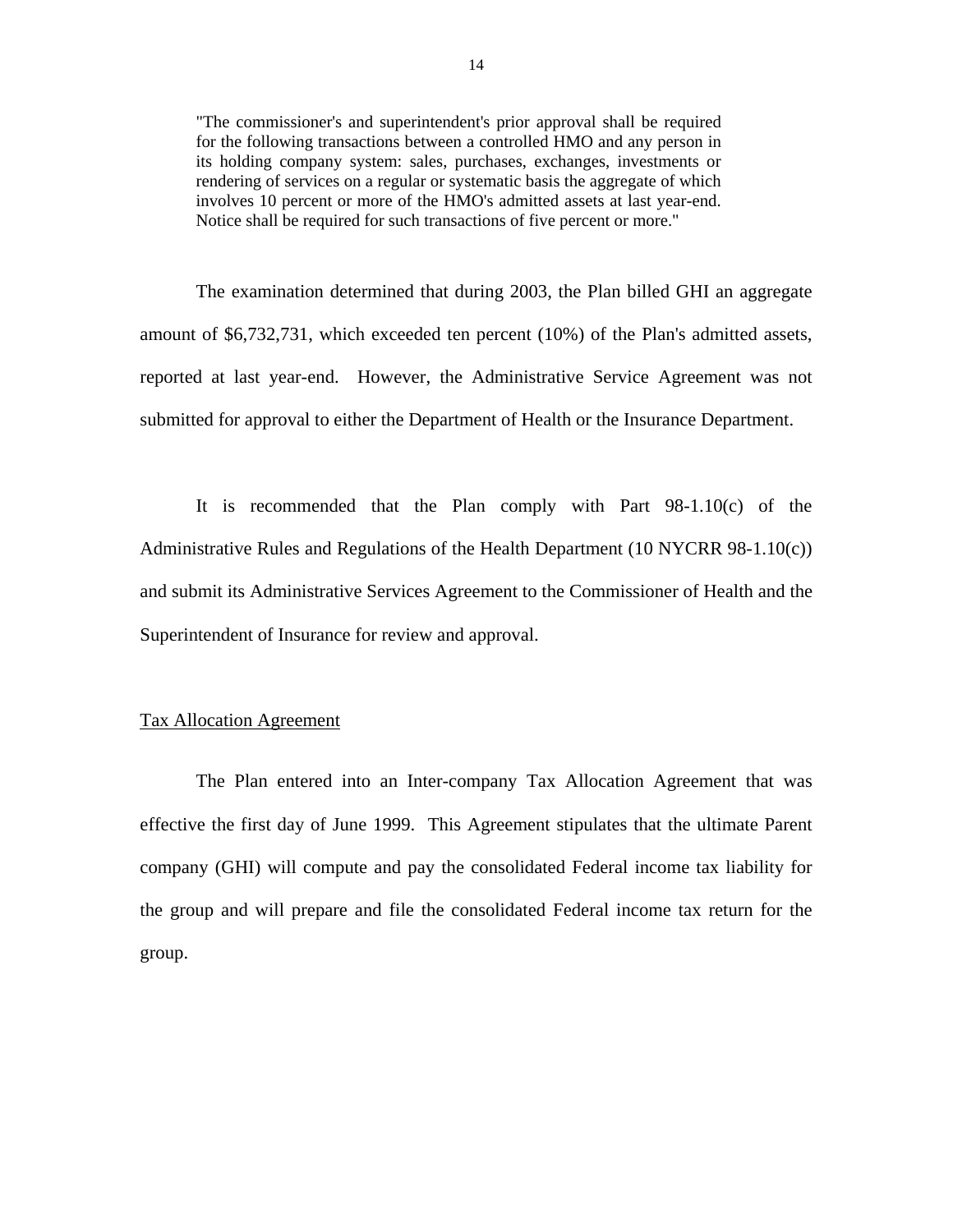The Plan maintains that the Tax Allocation Agreement was submitted in 1999 as part of the expedited licensing process during the acquisition of Wellcare of New York, Inc. ("WCNY").

Although the Tax Allocation Agreement meets Department guidelines, it is recommended that the Agreement be formally re-submitted to this Department and the Department of Health for review, and that a formal approval be obtained from each Department.

#### E. Significant Operating Ratios

The underwriting ratios presented below are on an earned-incurred basis and encompass the three-year period covered by this examination.

|                                          | Amounts        | Ratios |
|------------------------------------------|----------------|--------|
| Claims incurred                          | \$198,040,256  | 89%    |
| Claims adjustment expenses incurred      | 10,279,468     | 5%     |
| General administrative expenses incurred | 27,333,392     | 12%    |
| Net underwriting loss                    | (11, 927, 096) | (6%)   |
| Premiums earned                          | \$223,726,020  | 100.0% |
|                                          |                |        |

#### F. Investment Activities

The Plan maintains its cash in two overnight sweep accounts. Funds held to meet its escrow requirements are held in a Merrill Lynch Fund that is comprised solely of U.S. Treasury Bonds. Bonds totaling \$9,246,194 are the Plan's largest balance sheet asset as of December 31, 2003, representing 41% of its total admitted assets. Cash and short-term investments account for \$2,781,854, or 12% of total admitted assets.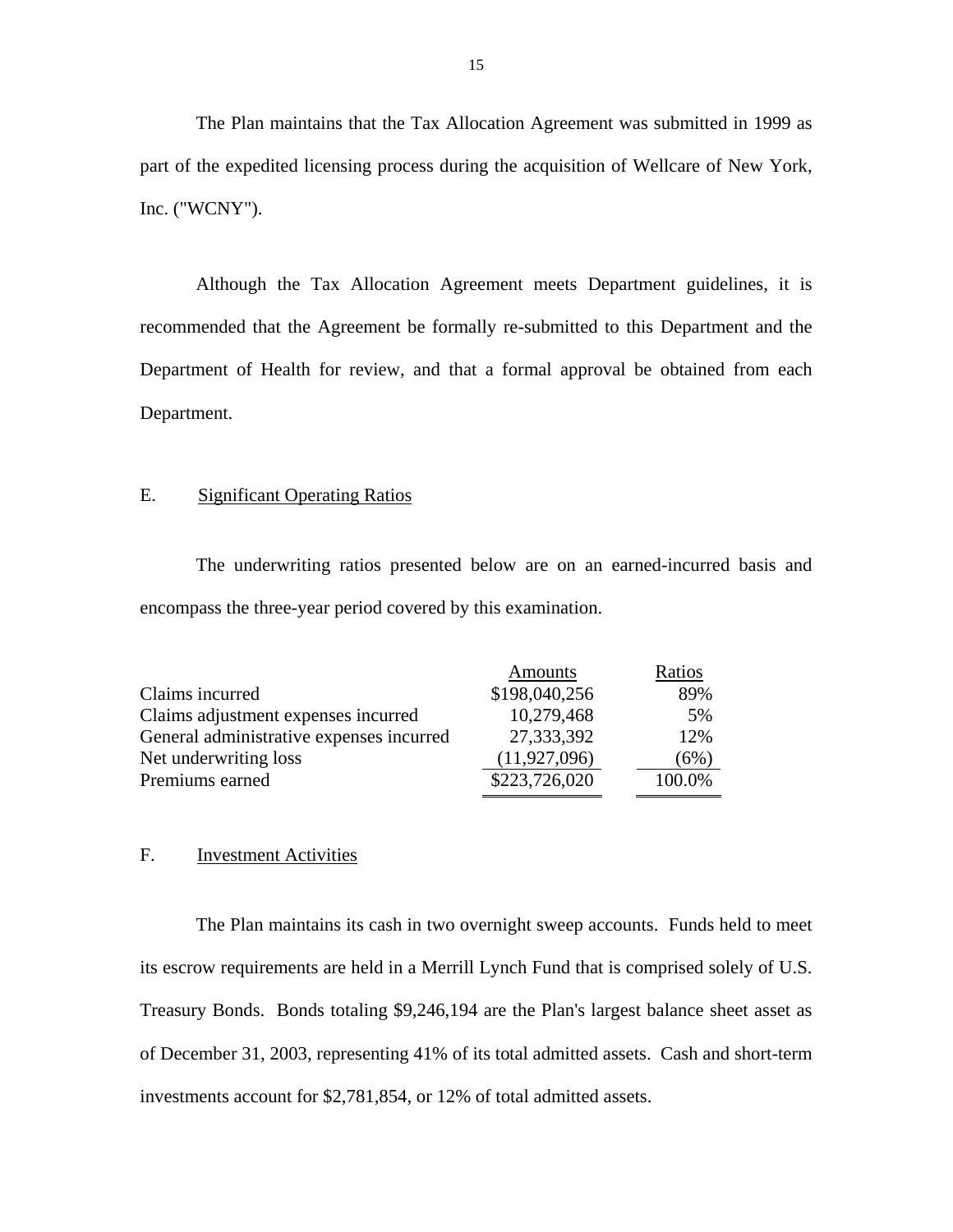Section  $1404(a)(10)(B)(i)$  of New York Insurance Law states in part:

"(B) Investments made by an insurer subject to the provisions of paragraph two of subsection (a) or subsection (b) of section one thousand four hundred three of this article shall not exceed the following limitations:

(i) in any investment company qualifying under item (i) of subparagraph (A) hereof, ten percent of such insurer's admitted assets as shown by its last statement on file with the superintendent and the aggregate amount of investment in such qualifying investment companies shall not exceed twenty-five percent of such insurer's admitted assets as shown by its last statement on file with the superintendent…"

The examination revealed that the Plan had investments in the JP Morgan U.S. Government Money Market Fund in the amount of \$3,066,667, which represented 15.09% of admitted assets as shown by the last statement on file (September 30, 2003) at the time of purchase.

Investments that do not qualify or are not permitted under Section 1404(a) are acceptable under Section 1404(b) of the Insurance Law (the "Leeway provision") to the extent such investments do not exceed five percent of the admitted assets as shown by the last statement on file. Section 1404(b) of the Insurance Law states in part:

"(b) Investments which do not qualify or are not permitted under subsection (a) hereof, but excluding any investment prohibited by the provisions of paragraph six of subsection (a) of this section or by the provisions of paragraph one, two, three, four, six, eight, nine or ten of subsection (a) of section one thousand four hundred seven of this article, provided that:

(1) the aggregate cost of such investments shall not exceed five percent of the admitted assets of the insurer as shown by its last statement on file with the superintendent…"

As of December 31, 2003, the amount of excess investment in the JP Morgan U.S.

Government Money Market Fund was \$18,644. Accordingly, the amount of Money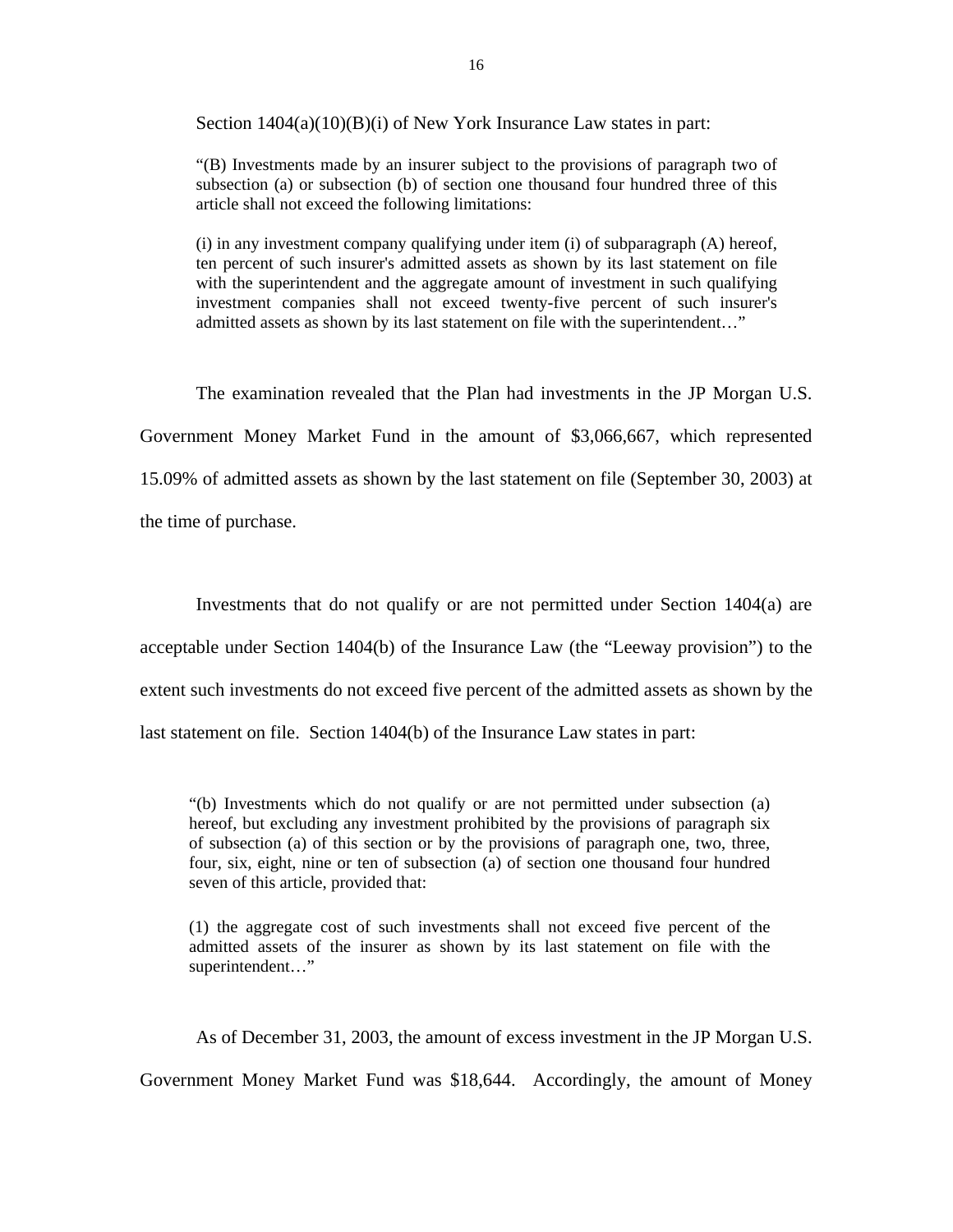Market Investment the Plan could legally purchase under Sections 1404(a) and (b) of the New York Insurance Law was \$3,048,023 (\$3,066,667 less \$18,644).

Section 1404 of the New York Insurance Law pertains to the purchase of securities. However, Section 1409(a) of the New York Insurance Law pertains to the maximum amount of such investment that is held as an admitted asset.

Section 1409(a) of New York Insurance Law states that:

"(a) Except as more specifically provided in this chapter, no domestic insurer shall have more than ten percent of its admitted assets as shown by its last statement on file with the superintendent invested in, or loaned upon, the securities (including for this purpose certificates of deposit, partnership interests and other equity interests) of any one institution."

Accordingly, the maximum Money Market Investment that can be treated as an admitted asset per Section 1409(a) is \$2,159,331. The additional \$888,692 of the Money Market Fund Investment should be classified as a "non-admitted asset" as described in the following calculation:

| Money Market Investment held as of 12/31/03       | \$3,066,667  |
|---------------------------------------------------|--------------|
| Less: Section $1404(a)$ and (b) excess investment | (18, 644)    |
| Legal purchase of Money Market Investment         | \$3,048,023  |
| Admitted Assets as of 12/31/2003                  | \$22,481,998 |
| Less: Accepted Money Market Investment            | (3,048,023)  |
|                                                   | \$19,433,975 |
| Divided by 90%:                                   | 0.90         |
| Adjusted Admitted Assets as of 12/31/2003         | \$21,593,306 |
| Multiplied by 10%                                 | 0.10         |
| Maximum Money Market Investment per §1409(a)      | \$2,159,331  |
| Money Market Investment                           | \$3,048,023  |
| Maximum Money Market Investment per $§1409(a)$    | \$2,159,331  |
| Non admitted                                      | \$888.692    |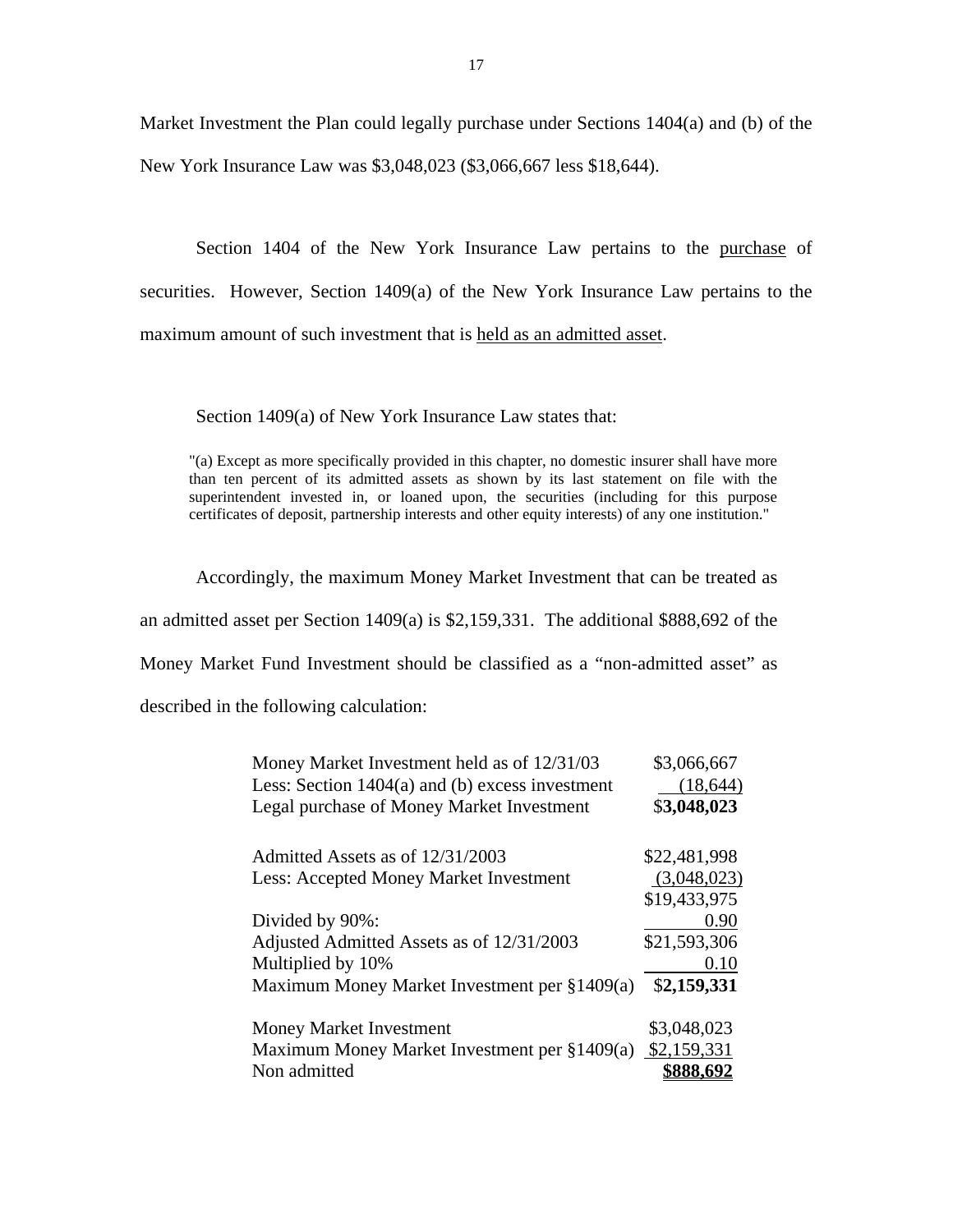<span id="page-19-0"></span>The \$888,692 prospective non-admitted Money Market Investment could have resulted in an examination change in the Plan's financial statements impacting the Plan's net-worth as of December 31, 2003. However, subsequent to the examination date, the Plan provided documentation to the examiner showing that it closed its investment in the JP Morgan Money Market Fund, effective March 16, 2004. Based on the subsequent action, no change will be made to the Plan's financial statements contained herein.

It is recommended that the Plan comply with Sections 1404 and 1409(a) of the New York Insurance Law and not have investments in securities of any one institution in excess of ten percent of its admitted assets.

#### G. Accounts and Records

During the course of the examination, it was noted that the Plan's treatment of certain items was not in accordance with Statutory Accounting Principles or Annual Statement Instructions. A description of such items is as follows:

1. Section 12 of SSAP No. 84 states the following:

"Income from pharmaceutical rebates of insured plans shall be reported as a reduction to claims expense on the summary of operations."

The examination revealed that while the Plan booked the pharmaceutical rebate as a healthcare receivable, it treated the account as revenue, rather than as a reduction to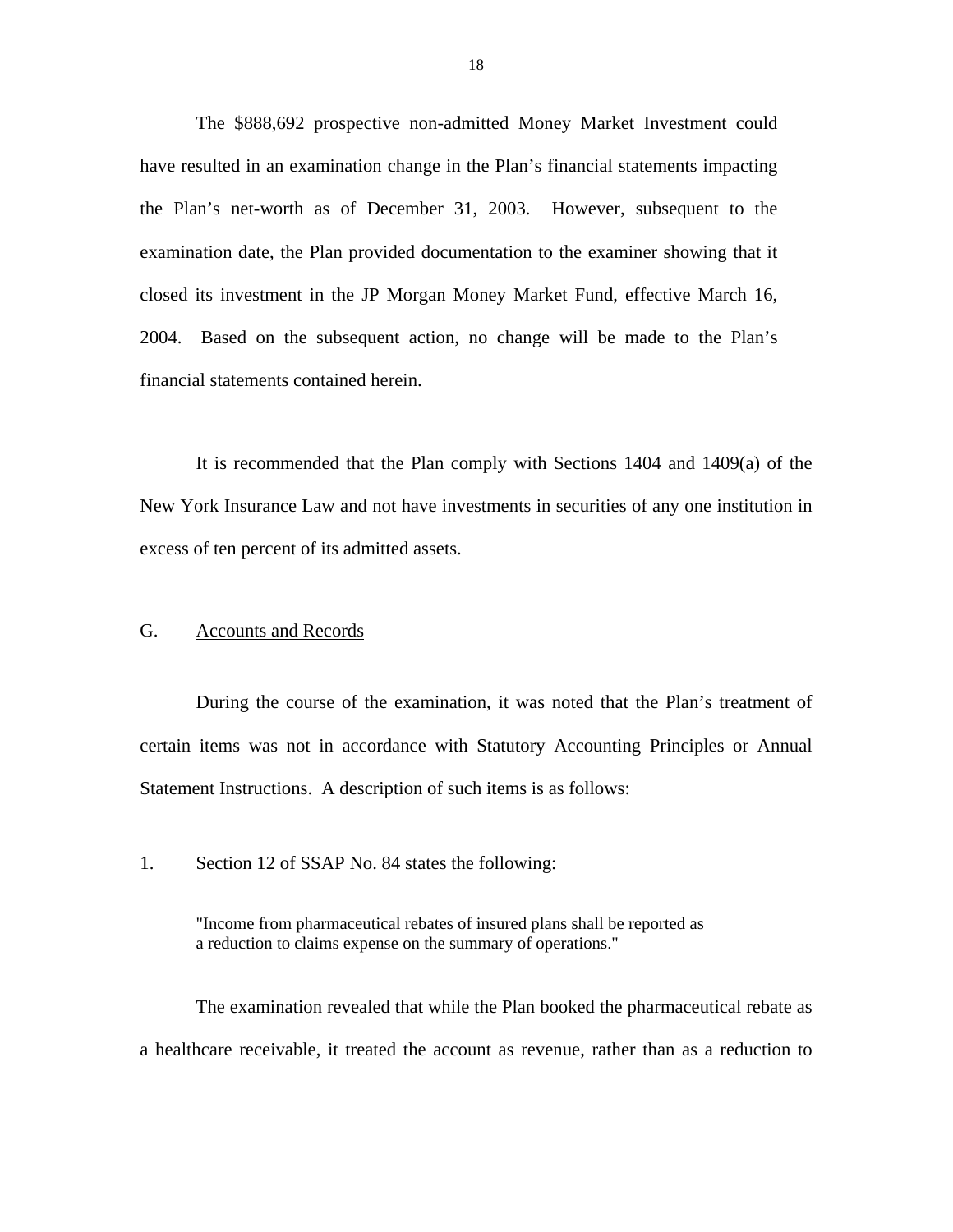claims expense. During 2003, the amount of pharmaceutical rebates recognized as revenue was \$786,178.

Subsequent to the examination date (since the second quarter of 2004), the Plan has complied with the reporting requirements of Section 12 of SSAP No. 84.

2. As detailed in item 2A of this report, the Plan had an arrangement with Suburban Publishing, Inc. (Suburban) whereby the Plan provided a "credit" for healthcare premiums, and in turn the Plan received a "credit" towards advertising from Suburban for the same amount. This arrangement was "inherited" from Wellcare of New York, Inc. when the Plan took over its business in June 1999. In 2003, the Plan allowed a credit of approximately \$42,000 for healthcare premiums, and in exchange, the Plan received credit towards advertising from Suburban for the same amount.

Suburban has a community rated group contract with the Plan and is "billed" in accordance with the Plan's regular group billing cycle. This activity is posted to the ledger via a debit to "Premiums Receivable" and credit to "Premium Revenue". Suburban's bills for advertisements are offset against amounts due from Suburban for the health insurance premium up to a fixed amount within a calendar year based on a budgeted projection. When an invoice is received from Suburban, the Plan "issues" an AP check payable to GHI HMO for the invoice dollar amount. This transaction is recorded to the ledger via a debit to advertising expense and credit to cash. The check is then entered into the cash receipts system as payment to the ledger via a debit to cash and credit to Premiums Receivable.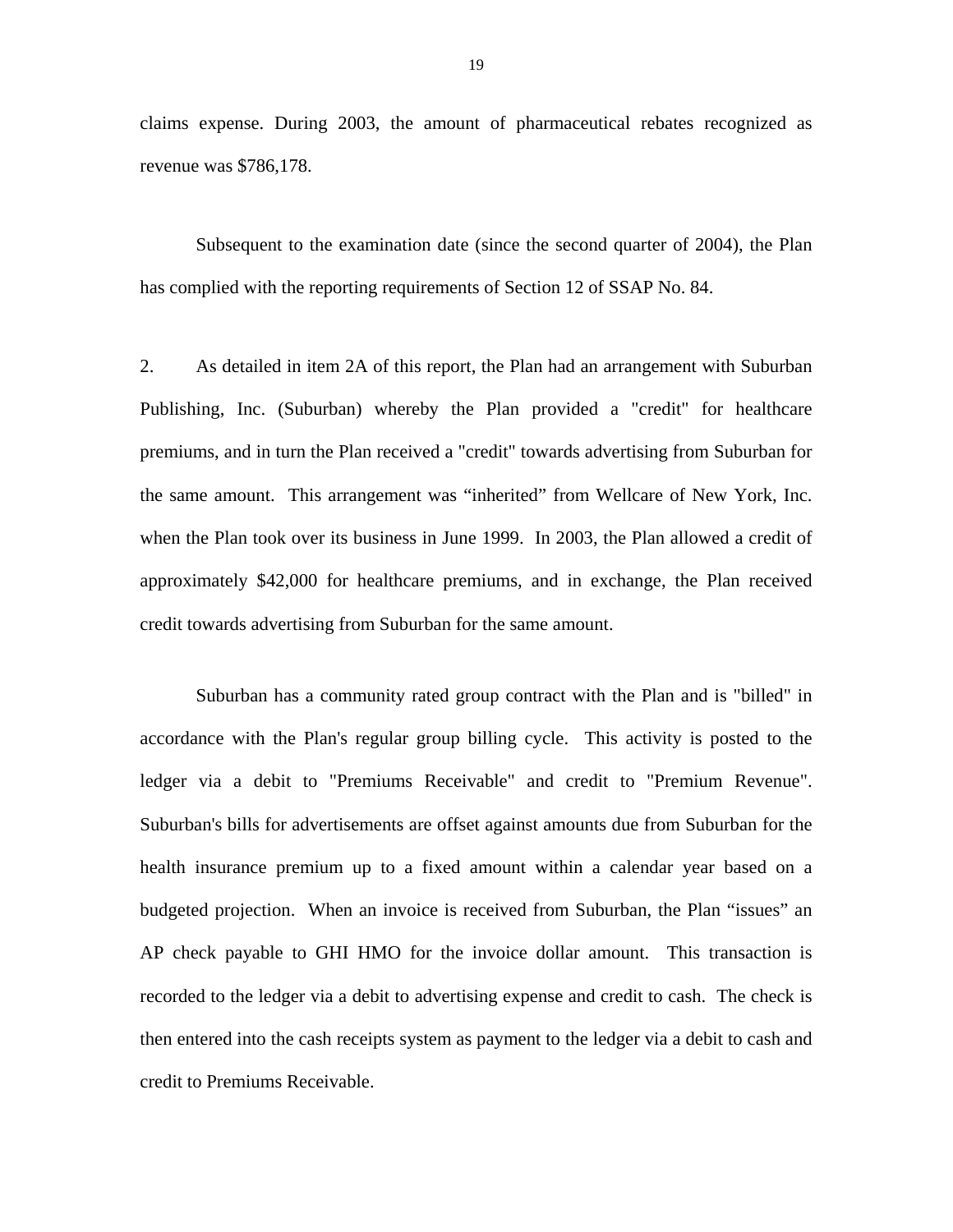It appears that this "barter transaction" does not comply with Statutory Accounting Principles in that a bartered service is not recognized as an admitted asset under SSAP No. 4. In addition, bartered services are unavailable for payment of claims. Further, Section 4308(g) of the New York Insurance Law, which sets forth requirements for rate filings, implies that the approved rate should be in U.S. dollars, not bartered services.

The Plan stated that the arrangement with Suburban was terminated on June 30, 2004 and that no other similar arrangements have been entered into.

It is recommended that the Plan not enter into any barter or similar arrangements and that it comply with all applicable accounting principles and statutes when booking its premium accounts.

3. As of the examination date, the Plan recorded an asset, "Amount Due from Parent, Subsidiaries and Affiliates" in the amount of \$762,165. The time frame of the settlement of the inter-company account set forth in the Administrative Services Agreement detailed in item D of this report calls for the settlement between GHI and GHI HMO to take place no later than 30 days from the date such amount becomes due. However, the Plan did not collect the balance owed it at December 31, 2003 from GHI until June 2004. By the time the money was collected, the receivable from GHI was allowed to accumulate to over \$2 million (approximately 35% of the Plan's net worth). According to Plan personnel, the normal time frame for settlement of this account with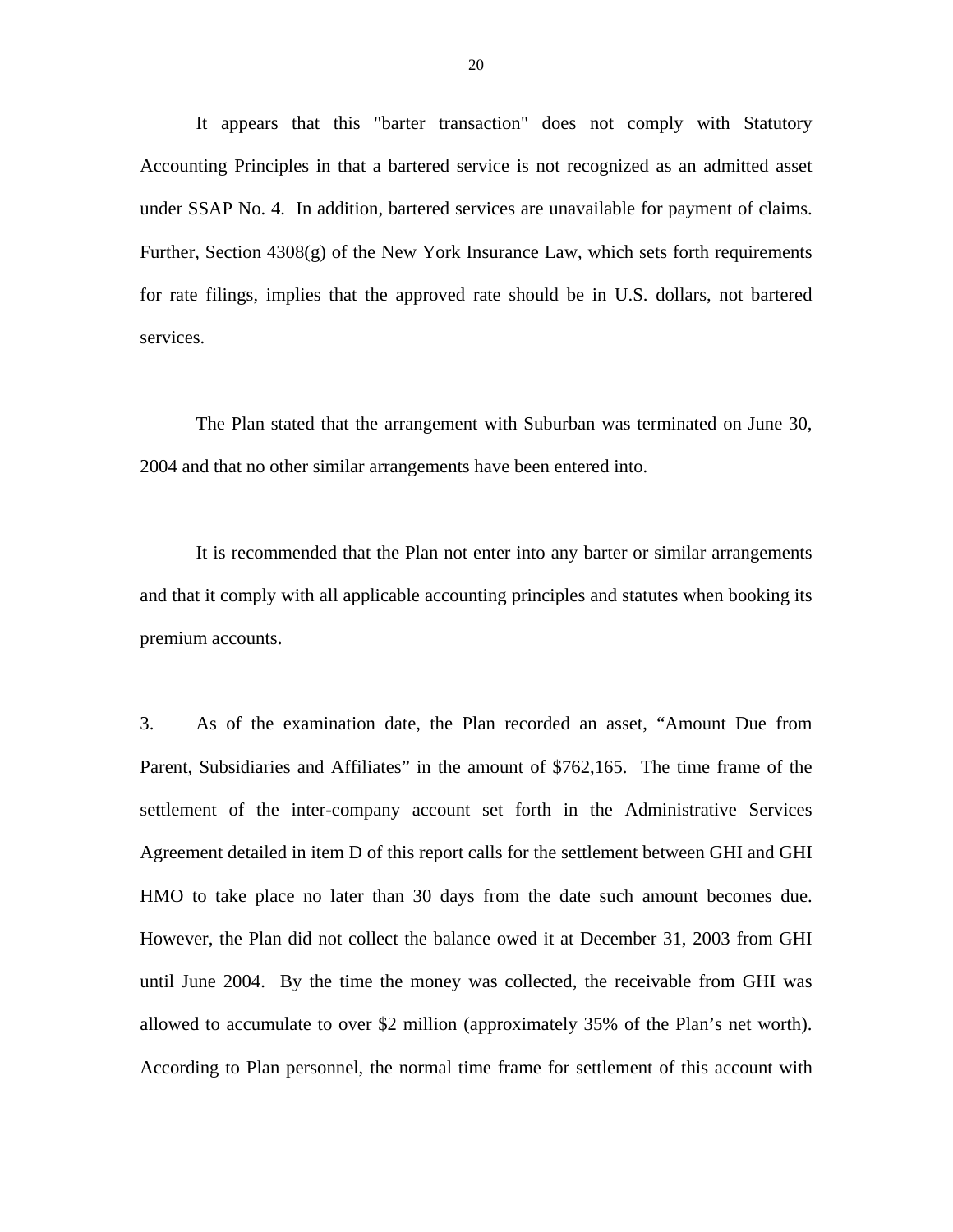GHI is every three to six months. This is contrary to the terms of the Administrative Services Agreement between the Plan and GHI.

It is recommended that the inter-company accounts be settled in a timely manner, in accordance with the terms set forth in the underlying agreement(s).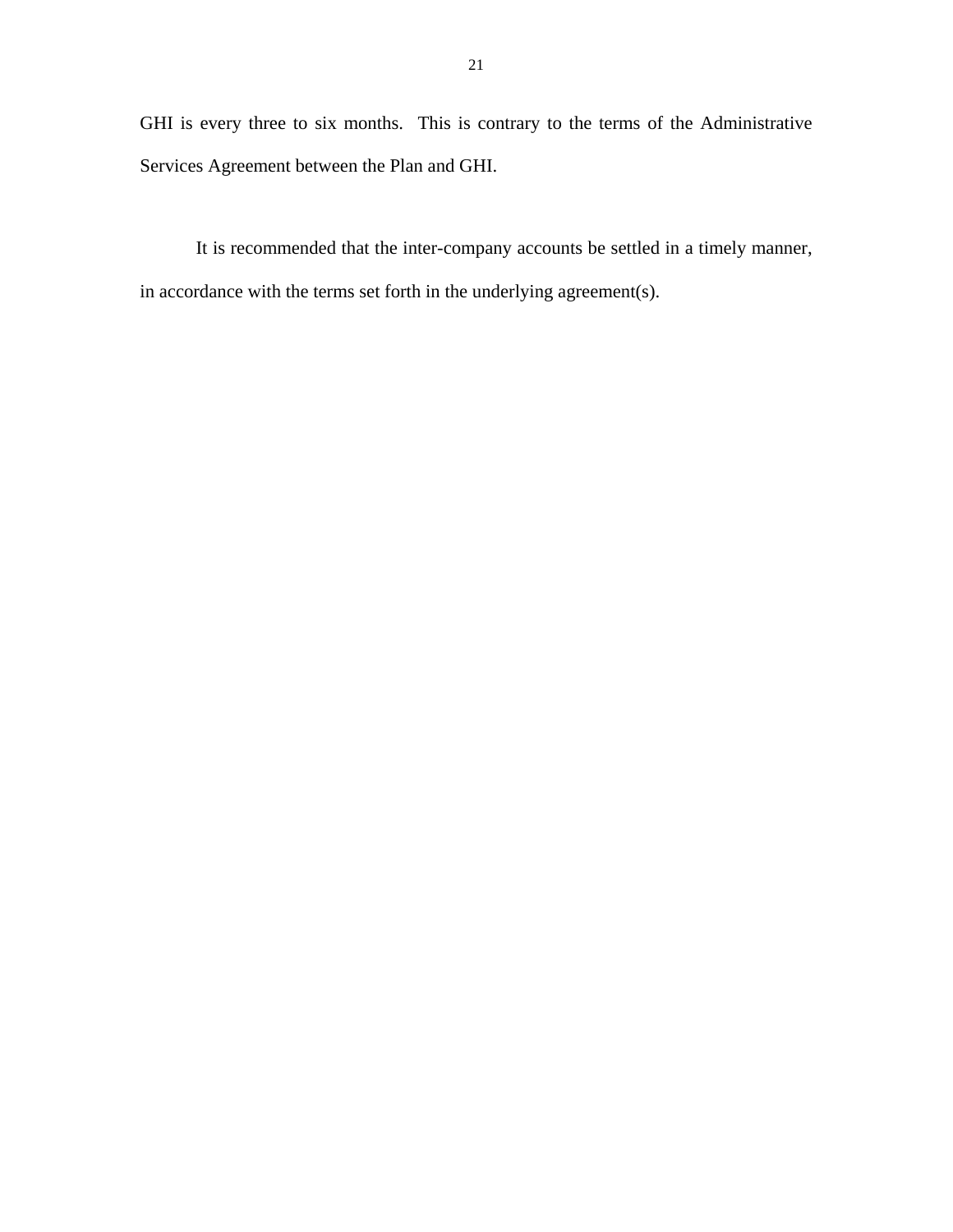# **3. FINANCIAL STATEMENTS**

# A. Balance Sheet

The following shows the assets, liabilities and net worth as determined by this examination as of December 31, 2003. This is the same as the balance sheet filed by the Plan.

|                                   | Examination         | Plan                |
|-----------------------------------|---------------------|---------------------|
| Assets                            |                     |                     |
| Current Assets:                   |                     |                     |
| <b>Bonds</b>                      | \$9,246,194         | \$9,246,194         |
| Cash and short-term investments   | 2,781,854           | 2,781,854           |
| Investment income due & accrued   | 135,199             | 135,199             |
| Uncollected premiums              | 3,931,404           | 3,931,404           |
| Reinsurance recoverable           | 341,271             | 341,271             |
| Receivable from parent, affiliate | 762,165             | 762,165             |
| Health care receivable            | 338,040             | 338,040             |
| Prepaid expenses                  | 5,779               | 5,779               |
| NYS Direct pay stop loss pool     | 546,907             | 546,907             |
| Total current assets              | 18,088,813          | 18,088,813          |
| <b>Other Assets</b>               |                     |                     |
| Goodwill                          | 4,344,175           | 4,344,175           |
| Security deposit & other          | 23,837              | 23,837              |
| Total other assets                | 4,368,012           | 4,368,012           |
| Property & Equipment              |                     |                     |
| EDP equipment                     | 25,173              | 25,173              |
| Total property & equipment        | 25,173              | <u>25,173</u>       |
| <b>Total Assets</b>               | <u>\$22,481,998</u> | <u>\$22,481,998</u> |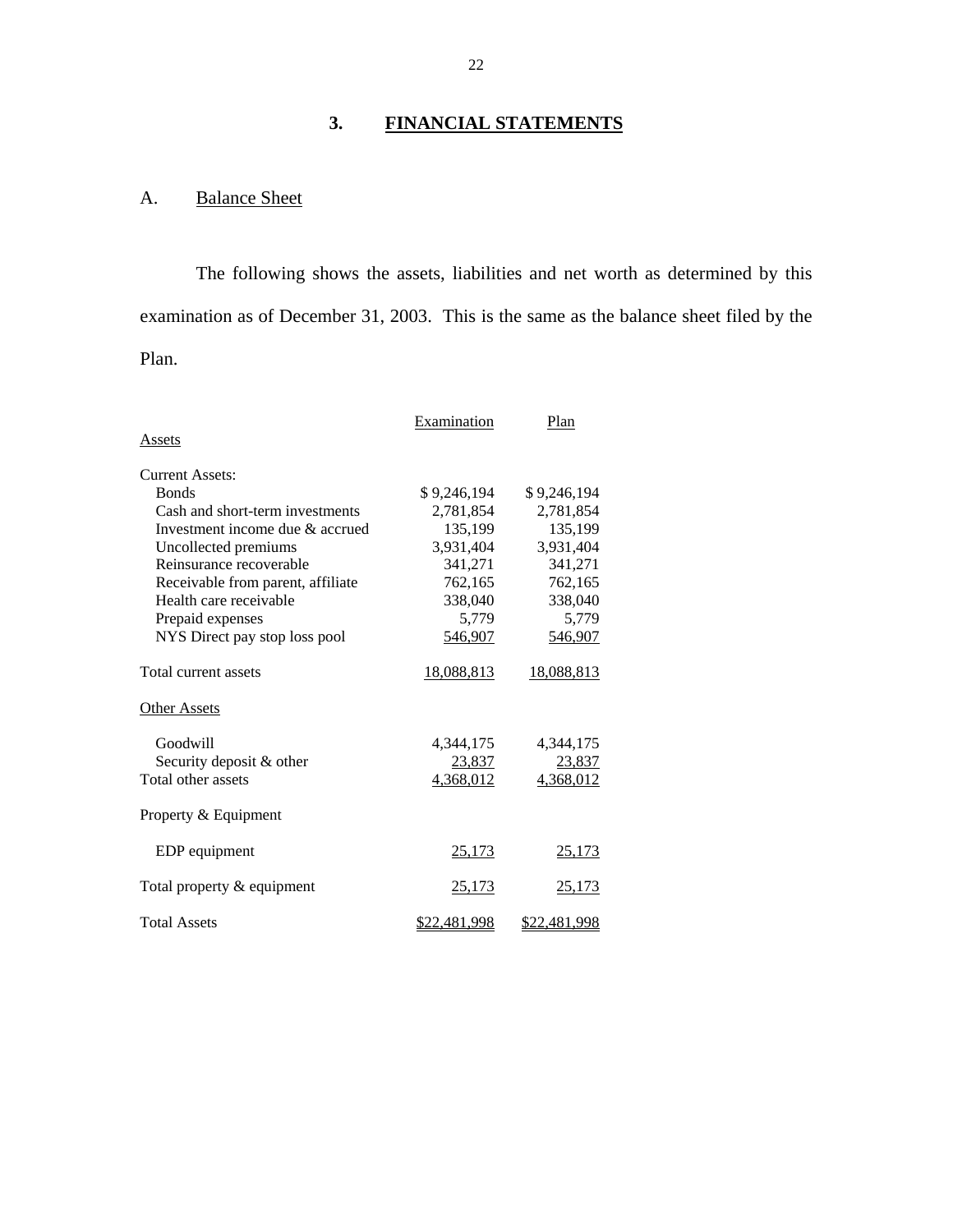|                                        | Examination  | Plan         |
|----------------------------------------|--------------|--------------|
| Liabilities                            |              |              |
| Claims unpaid                          | \$13,307,595 | \$13,307,595 |
| Unpaid claims adjustment expenses      | 559,812      | 559,812      |
| Aggregate health policy reserves       | 117,694      | 117,694      |
| Premiums received in advance           | 1,004,819    | 1,004,819    |
| General expenses due and accrued       | 1,255,598    | 1,255,598    |
| Amounts withheld or retained for       |              |              |
| the account of others                  | 279,601      | 279,601      |
|                                        |              |              |
| <b>Total Liabilities</b>               | \$16,525,119 | \$16,525,119 |
| Net Worth                              |              |              |
| Common capital stock                   | \$<br>10     | \$<br>10     |
| Gross paid in and contributed          |              |              |
| surplus                                | 21,215,000   | 21,215,000   |
| Surplus notes                          | 5,350,000    | 5,350,000    |
| NYS contingency reserve                | 2,739,501    | 2,739,501    |
| NYS escrow deposit                     | 3,013,499    | 3,013,499    |
| Unassigned funds (surplus)             | (26,361,131) | (26,361,131) |
| Total capital and surplus              | 5,956,879    | 5,956,879    |
| Total liabilities, capital and surplus | 22,481,998   | \$22,481,998 |

- Note 1: Pursuant to Section 1307 of the New York Insurance Law, no liability appears in the statement for principal and interest may be repaid only with the permission of the Superintendent of Insurance. loans in the amount of \$5,350,000 of principal and \$1,624,022 of interest accrued thereon. The
- Note 2: The Internal Revenue Service has not conducted any audits of the income tax returns filed on behalf of the Plan through tax year 2003. The examiner is unaware of any potential exposure of the Plan to any tax assessments and no liability has been established herein relative to such contingency.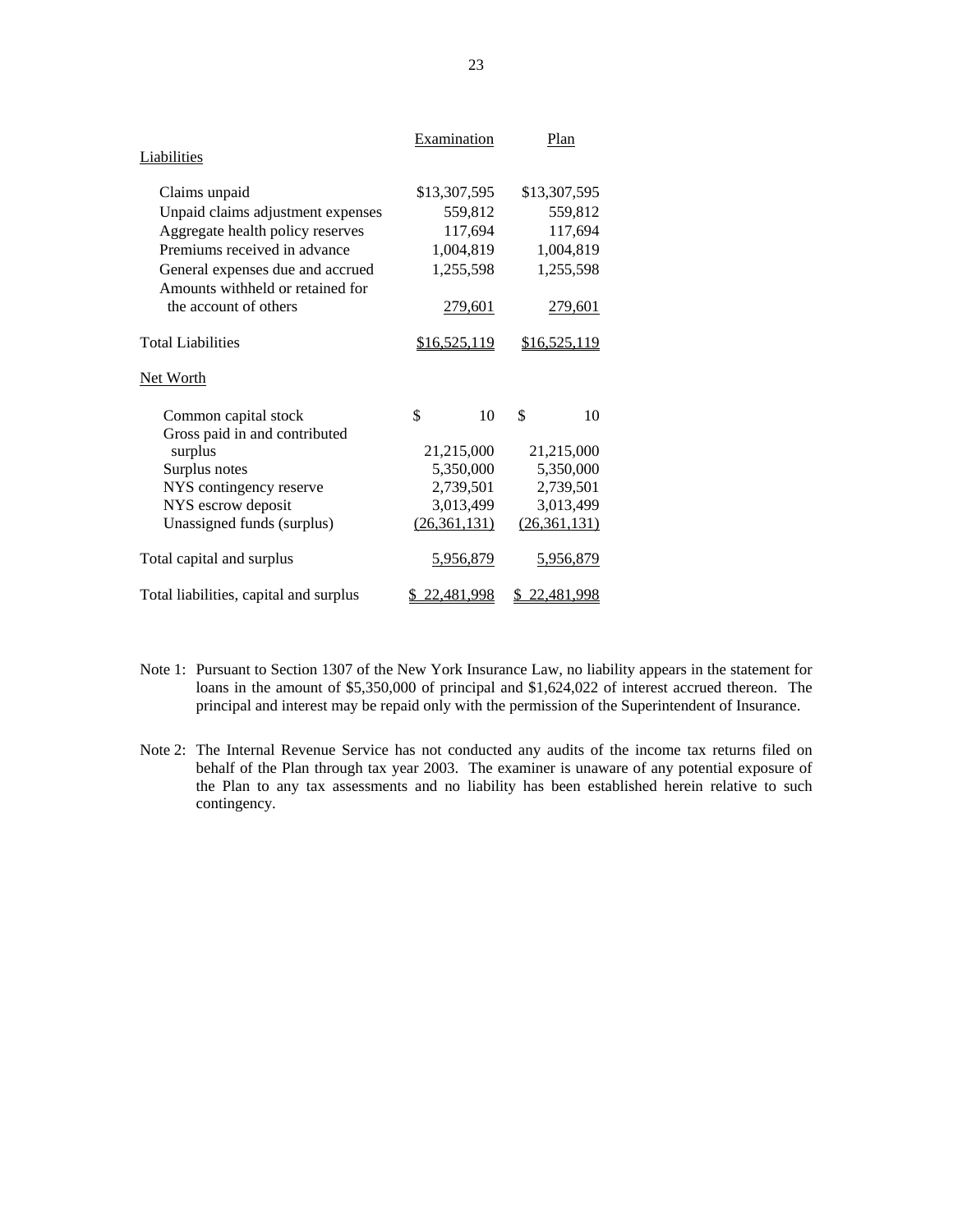# B. Statement of Revenue, Expenses and Net Worth

Reserves and unassigned funds increased by \$2,223,406 during the examination

period, January 1, 2001 through December 31, 2003, detailed as follows:

# Revenue

| Premiums earned                         | \$<br>223,726,020 |               |
|-----------------------------------------|-------------------|---------------|
| Pharmacy rebate                         | 1,555,439         |               |
| Net investment income                   | 498,241           |               |
| Other income                            | 29,674            |               |
| Total revenue                           |                   | \$225,809,374 |
| <b>Expenses</b>                         |                   |               |
| Medical and hospital expenses           |                   |               |
| Hospital/medical benefits               | \$133,867,969     |               |
| Outside referrals                       | 14,029,276        |               |
| Emergency room, out-of-area             | 7,673,376         |               |
| Drug expense                            | 35,651,482        |               |
| Other expense                           | 7,881,884         |               |
| Less:                                   |                   |               |
| Reinsurance expenses, net of recoveries | (1,063,731)       |               |
| Total Medical and hospital expenses     | \$198,040,256     |               |
| Plan Administration                     |                   |               |
| Claims adjustment expenses              | 10,279,468        |               |
| Administrative expenses                 | 27,333,392        |               |
| Total expenses                          |                   | 235,653,116   |
| Net loss before federal income taxes    |                   | (9,843,742)   |
| Provision for Federal Income Tax        |                   | 2,029,139     |
| Net loss                                |                   | \$(7,814,603) |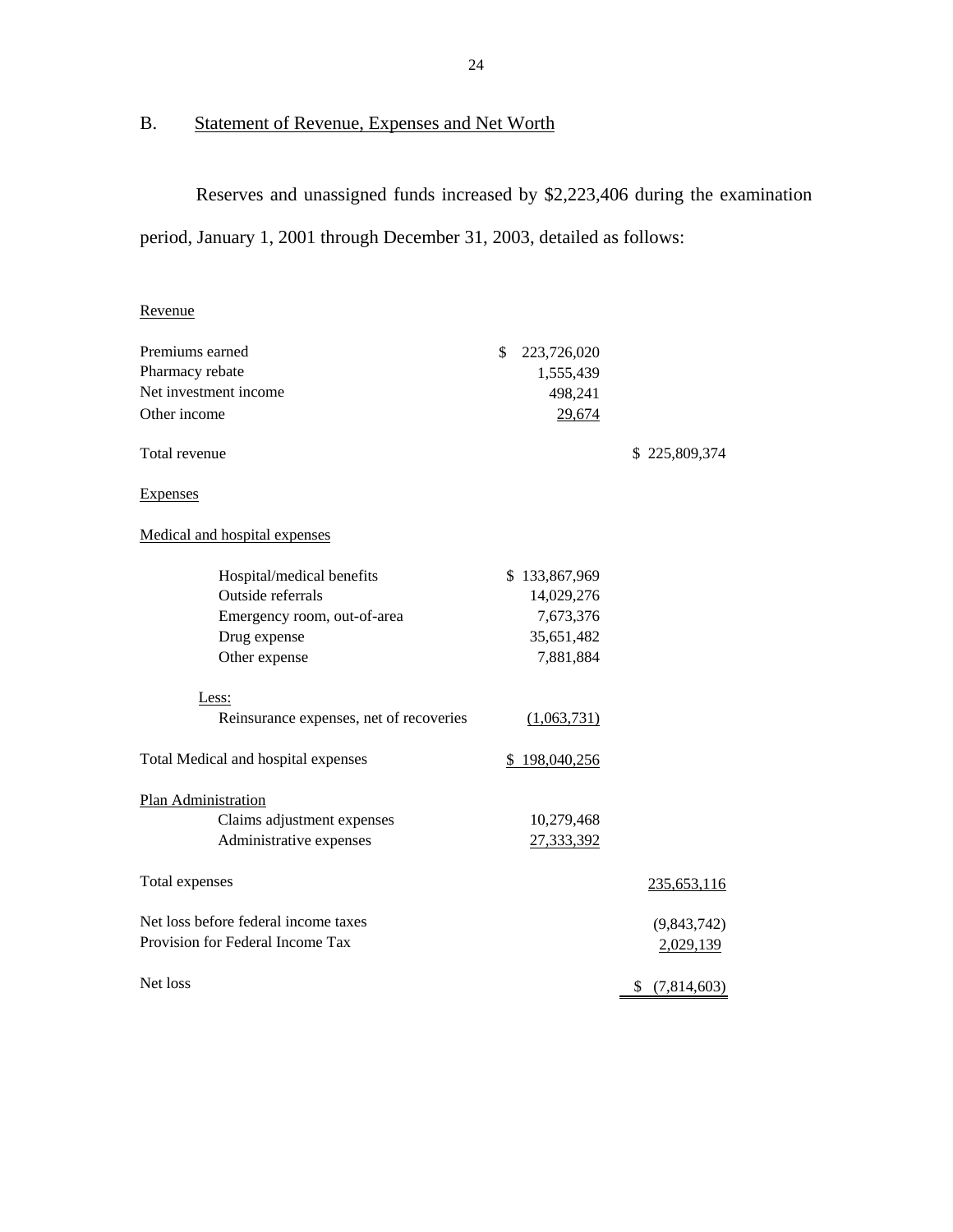### Changes in Net Worth

| Net worth per report on examination as of<br>December 31, 2000 |            |                    | \$3,733,473 |
|----------------------------------------------------------------|------------|--------------------|-------------|
|                                                                | Gains in   | Losses in          |             |
|                                                                | Net Worth  | Net Worth          |             |
| Net income/(loss)                                              |            | (7,814,603)<br>\$. |             |
| Change in non-admitted assets                                  |            | (815, 186)         |             |
| Cumulative effect of change in accounting                      |            |                    |             |
| principle                                                      |            | (340,950)          |             |
| Change in Reserves and Unassigned Funds                        | 13,574,000 |                    |             |
| <b>Changes in Contingency Reserve</b>                          |            | (2,859,000)        |             |
| Change in Retained Earnings                                    | 479,145    |                    |             |
| Net increase in net worth                                      |            |                    | 2,223,406   |
| Net worth per report on examination as                         |            |                    |             |
| of December 31, 2003                                           |            |                    | \$5,956,879 |

# **4. CLAIMS PAYABLE**

The examination liability of \$13,307,595 is the same as that reported by the Plan in its filed Annual Statement as of December 31, 2003.

The examination analysis of the unpaid claims reserve was conducted in accordance with generally accepted actuarial principles and practices and was based on statistical information contained in the Plan's internal records and in its filed annual statements as verified during the examination.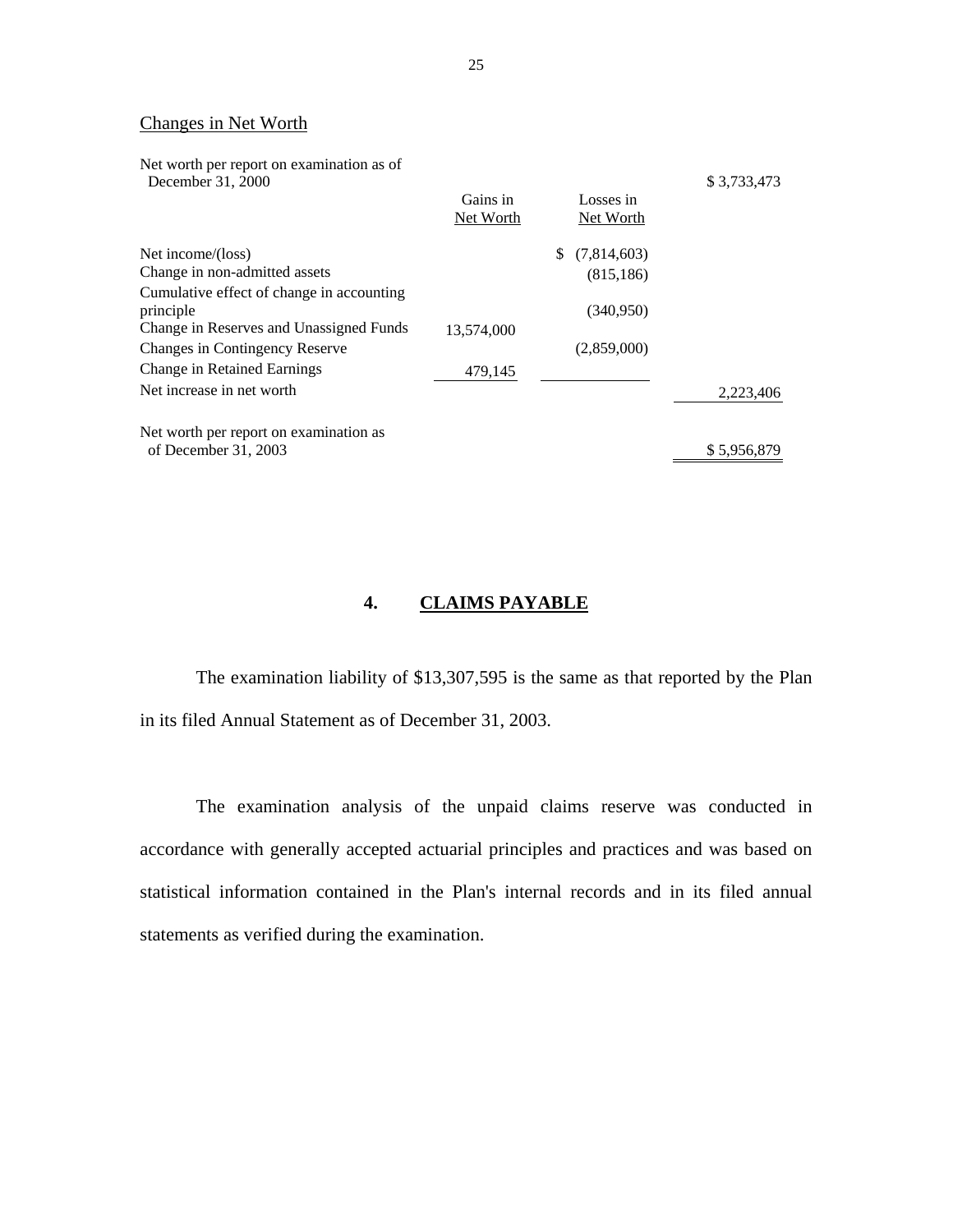#### **5. MARKET CONDUCT**

<span id="page-27-0"></span>In the course of this examination, a review was made of the manner in which the Plan conducts its business and fulfills its contractual obligations to policyholders and claimants. The review was general in nature and is not to be construed to encompass the more precise scope of a market conduct examination. The review was directed at the practices of the Plan in the following major areas:

- A. Claims processing
- B. Prompt Pay
- C. Explanation of benefits statements
- D. Reimbursement of out-of-network claims (fee schedule)
- E. Advertising

The following are the examiner's findings:

#### A. Claims Processing

The examination included a review of the Plan's claims settlement practices and oversight of the claims adjudication process by Plan management.

the claim was received. All claims received are assigned a 12 digit identification number. The Plan receives its claims through both electronic submission and the U.S. Post Office. The Plan utilizes Web-MD as its electronic claims clearing house. Approximately 42% of medical claims were electronically submitted in 2003. However, all hospital claims were submitted through certified mail. For electronically submitted claims, the Plan counts the date the claims are received by the electronic clearinghouse as the date The first six digits indicate the date the claim was received. The seventh digit is a letter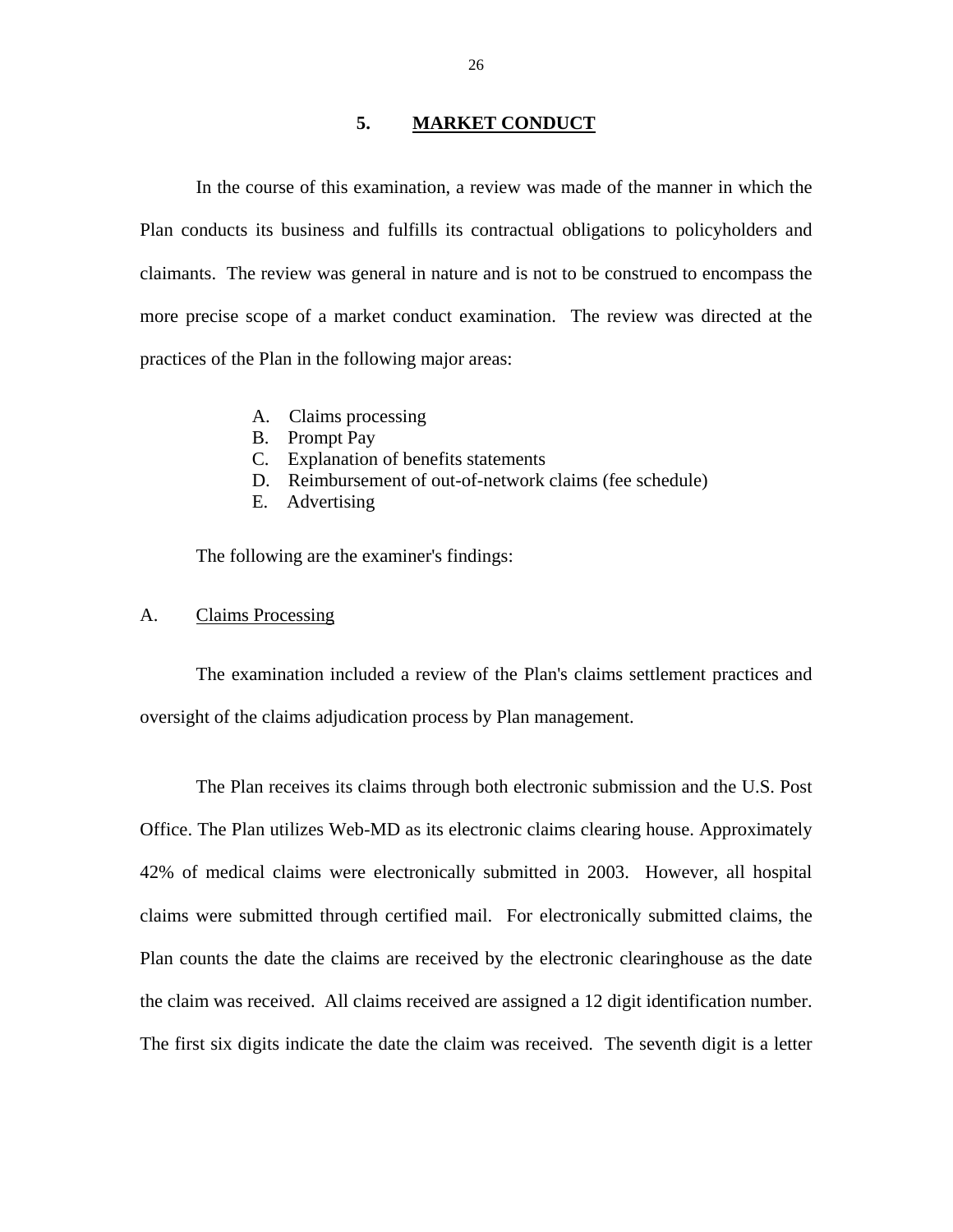which indicates whether the claim is received electronically ("T"), or through U.S. mail ("M"). The last five digits are the sequential claim number.

A review of the Plan's claims practices and procedures was performed by using a statistical sample covering claims adjudicated during the period of January 1, 2003 through December 31, 2003, in order to evaluate the overall accuracy and compliance environment of its claims processing. The examiners selected a sample of 167 medical claims and a sample of 167 hospital claims for review.

The statistical random sampling process, which was performed using the computer software program ACL, was devised to test various attributes deemed necessary for successful claims processing activity. The objective of this sampling process was to be able to test and reach conclusions about all predetermined attributes, individually, or on a combined basis. For example, if ten attributes were being tested, conclusions about each attribute individually, or on a collective basis, could be made for each claim in the sample.

The term "claim" can be defined in a myriad of ways. The following is an explanation of the term for the purpose of this report: "claim" is defined by the Plan as a grouping of all line items (e.g. procedures or services) on any one claim form. It is possible, through the computer system used for this examination, to match or "roll-up" all procedures into one line, which is the basis of the Department's statistical sample of claims or the sample unit. To ensure the completeness of the claims population being tested, the total dollars paid were accumulated and reconciled to the paid claims data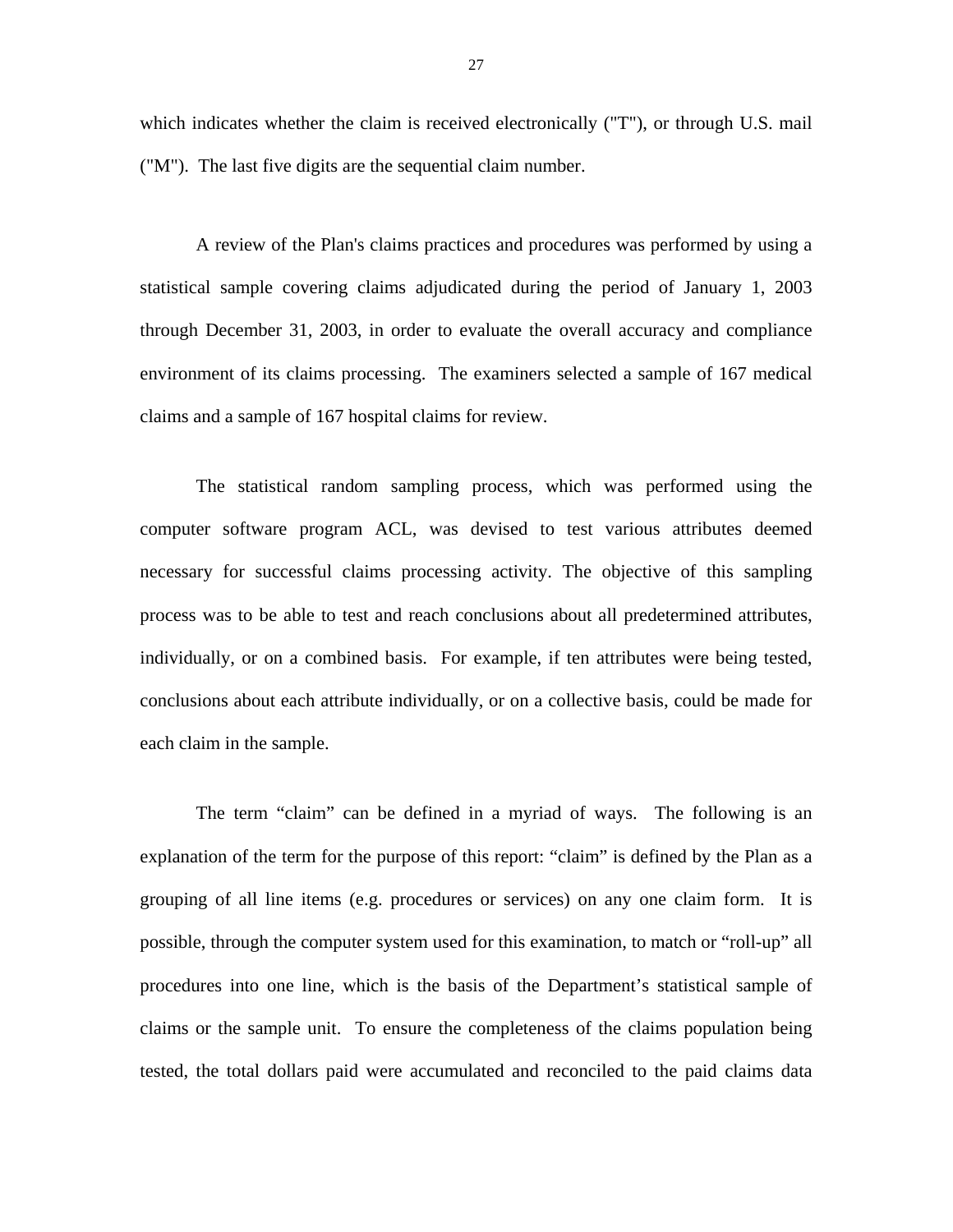reported by the Plan for the period January 1, 2003 through December 31, 2003, and included in its Annual Statement filed with the Department for calendar year 2003.

The examination review revealed that the overall claims processing financial accuracy level was 89.22% for Medical claims and 89.82% for Hospital claims. The overall claims processing procedural accuracy level is 85.03% for Medical claims and 87.43% for Hospital claims. Financial accuracy is defined as the percentage of times the dollar value of the claim payment was correct. Procedural accuracy is defined as the percentage of times a claim was processed in accordance with the Plan's guidelines and/or Department regulations. An error in processing accuracy may or may not affect the financial accuracy. However, a financial error is caused by a procedural error and as such, it is counted both as a financial error and a procedural error. In summary, of the 167 Medical claims reviewed, 18 contained financial errors and there were 25 procedural errors; of the 167 Hospital claims reviewed, 17 contained financial errors and there were 21 procedural errors.

The following represents various errors noted by the examiners:

- Underpayment due to incorrect Revenue Code/Old Contract
- Applied incorrect co-pay
- Improper Denial
- Authorization issue
- Data entry errors
- (Under)/Over payment Miscellaneous

It is recommended that the Plan take proactive steps to identify and correct errors that may be occurring on an ongoing basis and consider providing retraining to individuals who process claims.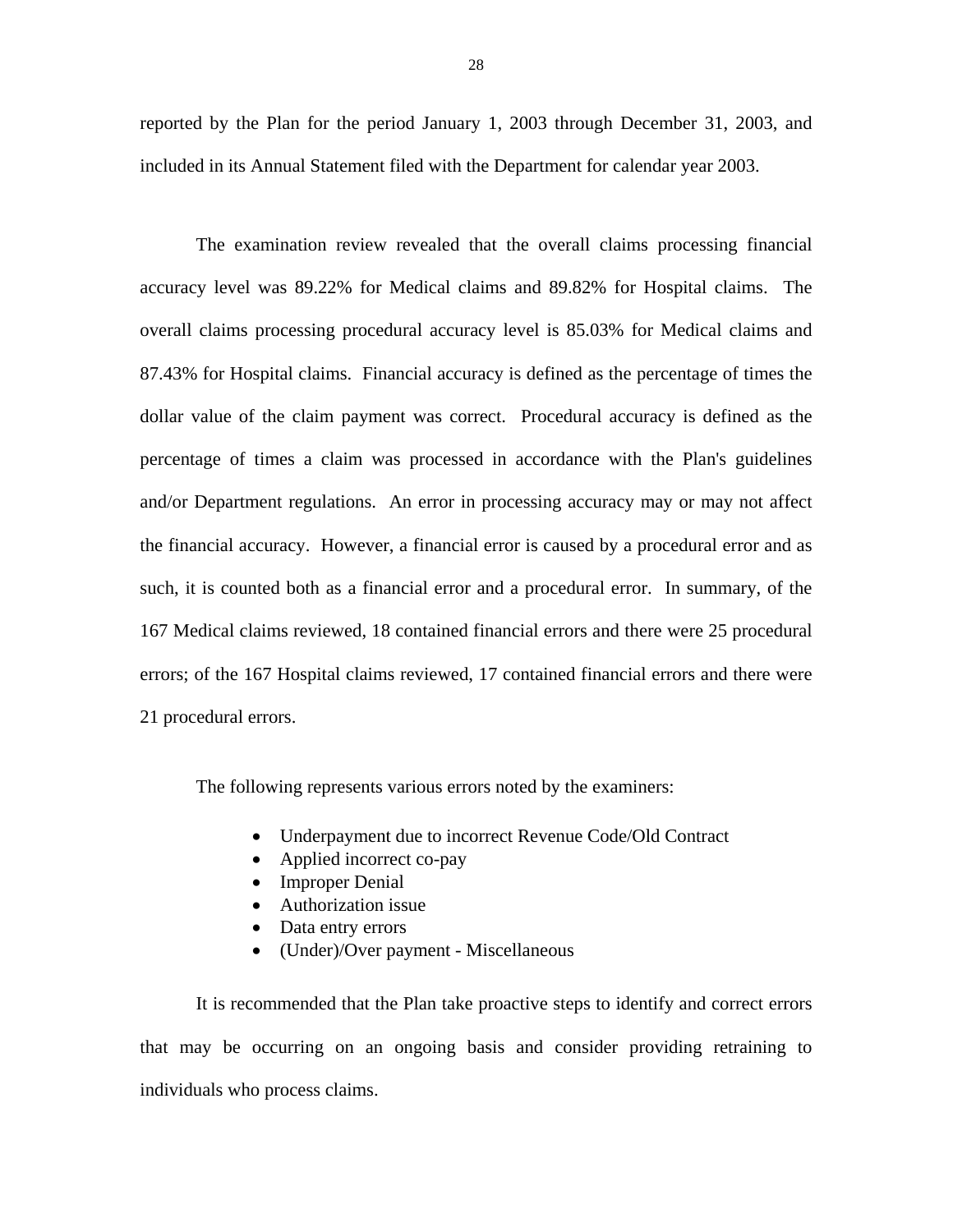The following tables summarize the claims processing errors:

# **Summary of Financial Accuracy**

|                                   | <b>Medical</b> | <b>Hospital</b> |
|-----------------------------------|----------------|-----------------|
| <b>Claim Population</b>           | 352,938        | 3,611           |
| Sample Size                       | 167            | 167             |
| Claims with errors                | 18             | 17              |
| <b>Calculated Error Rate</b>      | 10.78%         | 10.18%          |
| <b>Calculated Accuracy Rate</b>   | 89.22%         | 89.82%          |
| <b>Upper Error Limit</b>          | 15.48%         | 14.77%          |
| <b>Lower Error Limit</b>          | 6.08%          | 5.59%           |
| <b>Calculated claims in error</b> | 38,047         | 368             |
| Upper limit claims in errors      | 54,635         | 533             |
| Lower limit in errors             | 21,459         | 202             |

# **Summary of Procedural Accuracy**

|                                   | <b>Medical</b> | <b>Hospital</b> |
|-----------------------------------|----------------|-----------------|
| <b>Claims Population</b>          | 352,938        | 3,611           |
| Sample Size                       | 167            | 167             |
| Claims with Errors                | 25             | 21              |
| <b>Calculated Error Rate</b>      | 14.97%         | 12.57%          |
| <b>Calculated Accuracy Rate</b>   | 85.03%         | 87.43%          |
| <b>Upper Error Limit</b>          | 20.39%         | 17.60%          |
| Lower Error Limit                 | 9.56%          | 7.55%           |
| <b>Calculated claims in error</b> | 52,835         | 454             |
| Upper limit claims in errors      | 71,929         | 636             |
| Lower limit claims in error       | 33,741         | 273             |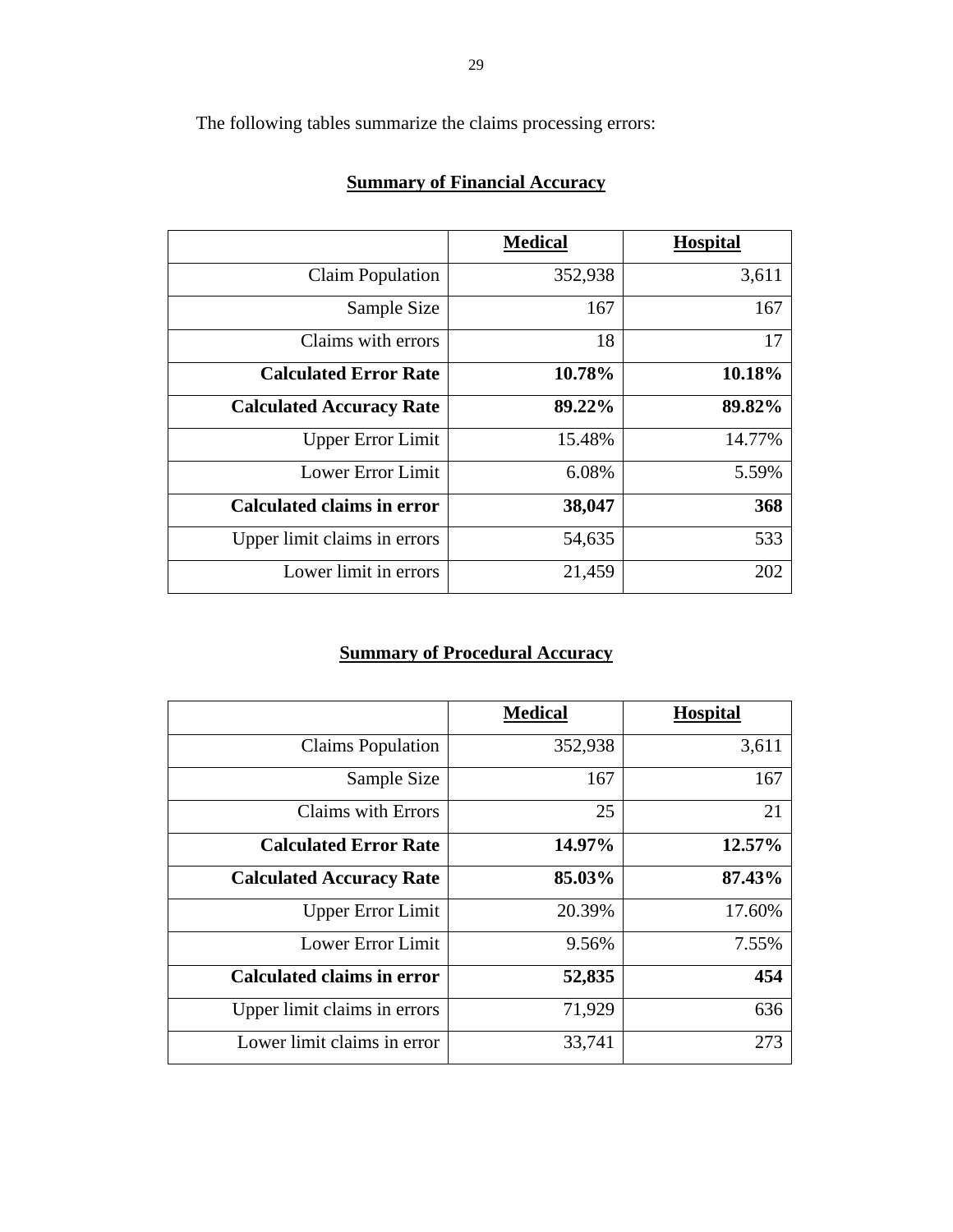<span id="page-31-0"></span>B. Prompt Pay

§3224-a of the New York Insurance Law, "Standards for prompt, fair and equitable settlement of claims for health care and payments for health services" ("Prompt Pay Law"), requires all insurers to pay undisputed claims within forty-five days of receipt. If such undisputed claims are not paid within forty-five days of receipt, interest may be payable.

§3224-a(a) of the New York Insurance Law states:

"(a) Except in a case where the obligation of an insurer… to pay a claim submitted by a policyholder or person covered under such policy or make a payment to a health care provider is not reasonably clear, or when there is a reasonable basis supported by specific information available for review by the superintendent that such claim or bill for health care services rendered was submitted fraudulently, such insurer or organization or corporation shall pay the claim to a policyholder or covered person or make a payment to a health care provider within forty-five days of receipt of a claim or bill for services rendered."

§3224-a(b) of the New York Insurance Law states:

"(b) In a case where the obligation of an insurer or an organization or corporation licensed or certified pursuant to article forty-three of this chapter or article forty-four of the public health law to pay a claim or make a payment for health care services rendered is not reasonably clear due to a good faith dispute regarding the eligibility of a person for coverage, the liability of another insurer or corporation or organization for all or part of the claim, the amount of the claim, the benefits covered under a contract or agreement, or the manner in which services were accessed or provided, an insurer or organization or corporation shall pay any undisputed portion of the claim in accordance with this subsection and notify the policyholder, covered person or health care provider in writing within thirty calendar days of the receipt of the claim:

1. that it is not obligated to pay the claim or make the medical payment, stating the specific reasons why it is not liable; or

2. to request all additional information needed to determine liability to pay the claim or make the health care payment."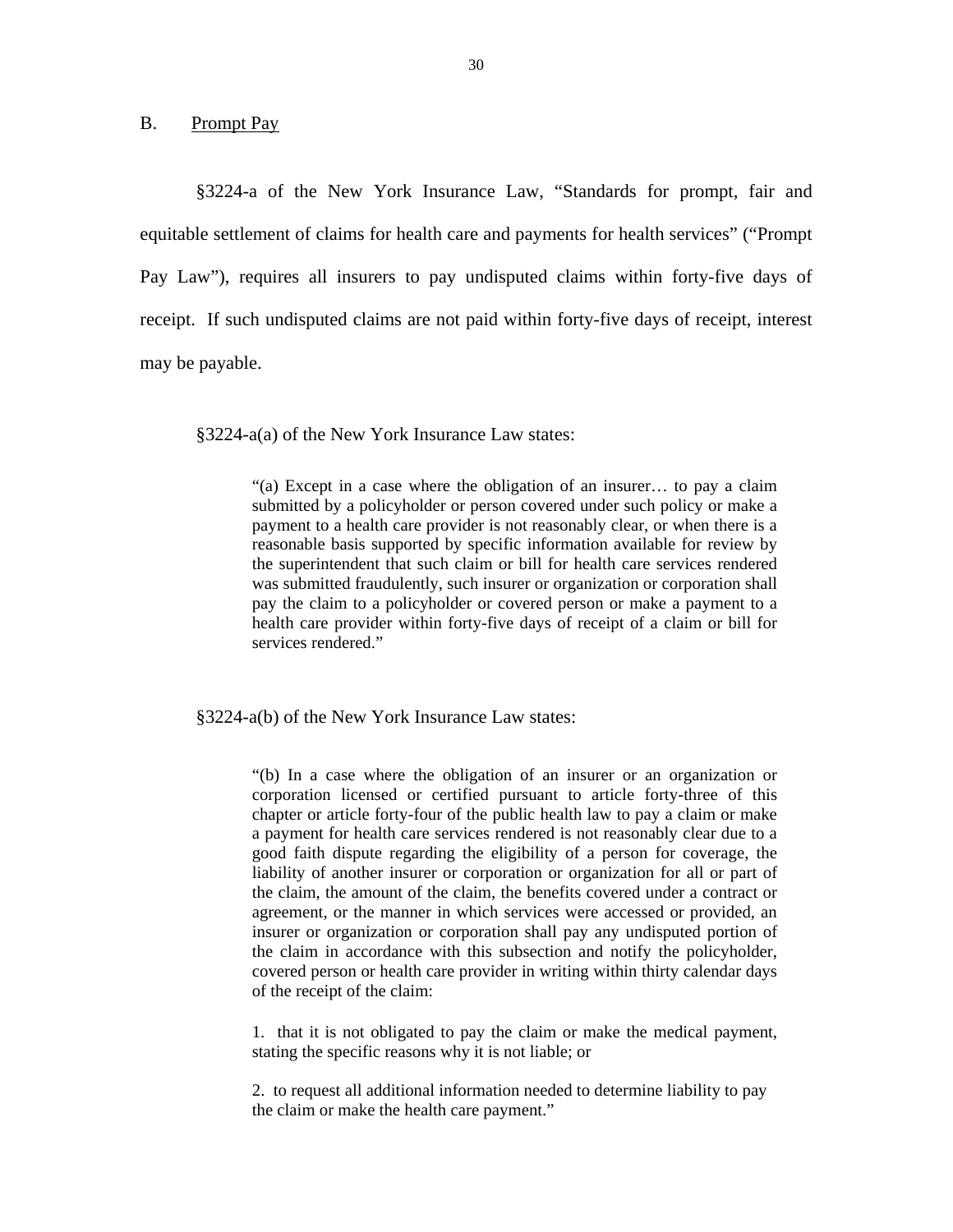#### §3224-a(c) of the New York Insurance Law states in part:

claim." "(c) … any insurer or organization or corporation that fails to adhere to the standards contained in this section shall be obligated to pay to the health care provider or person submitting the claim, in full settlement of the claim or bill for health care services, the amount of the claim or health care payment plus interest on the amount of such claim…When the amount of interest due on such a claim is less then two dollars, an insurer or organization or corporation shall not be required to pay interest on such

In order to test the Plan's compliance with the above Prompt Pay Law, two statistical samples were drawn from the population of non-capitated claims that were not paid within 45 days of receipt during the period January 1, 2003 through December 31, 2003. The hospital sample consisted of 105 claims (this is the entire population of hospital claims paid after 45 days); and the medical sample consisted of 167 claims. The review disclosed compliance problems relative to Sections 3224-a(a), 3224-a(b), and 3224-a(c) of the New York Insurance Law, as summarized in the following tables:

|                                   | <b>Medical</b> | <b>Hospital</b> |
|-----------------------------------|----------------|-----------------|
| Over 45 days Population           | 6,611          | 105             |
| Sample Size                       | 167            | 105             |
| Section $3224-a(a)*$ Violation    | 97             | 72              |
| <b>Calculated Error Rate</b>      | 58.08%         | 68.57%          |
| <b>Calculated Accuracy Rate</b>   | 41.92%         | 31.43%          |
| <b>Upper Error Limit</b>          | 65.57%         | 77.45%          |
| <b>Lower Error Limit</b>          | 50.60%         | 59.69%          |
| <b>Calculated claims in error</b> | 3,840          | 72              |
| Upper limit claims in error       | 4,335          | N/A             |
| Lower limit claims in error       | 3,345          | N/A             |

#### **New York Insurance Law Section 3224-a(a)**

N/A – The projection of the error rate is not applicable, as the entire population of applicable claims was reviewed.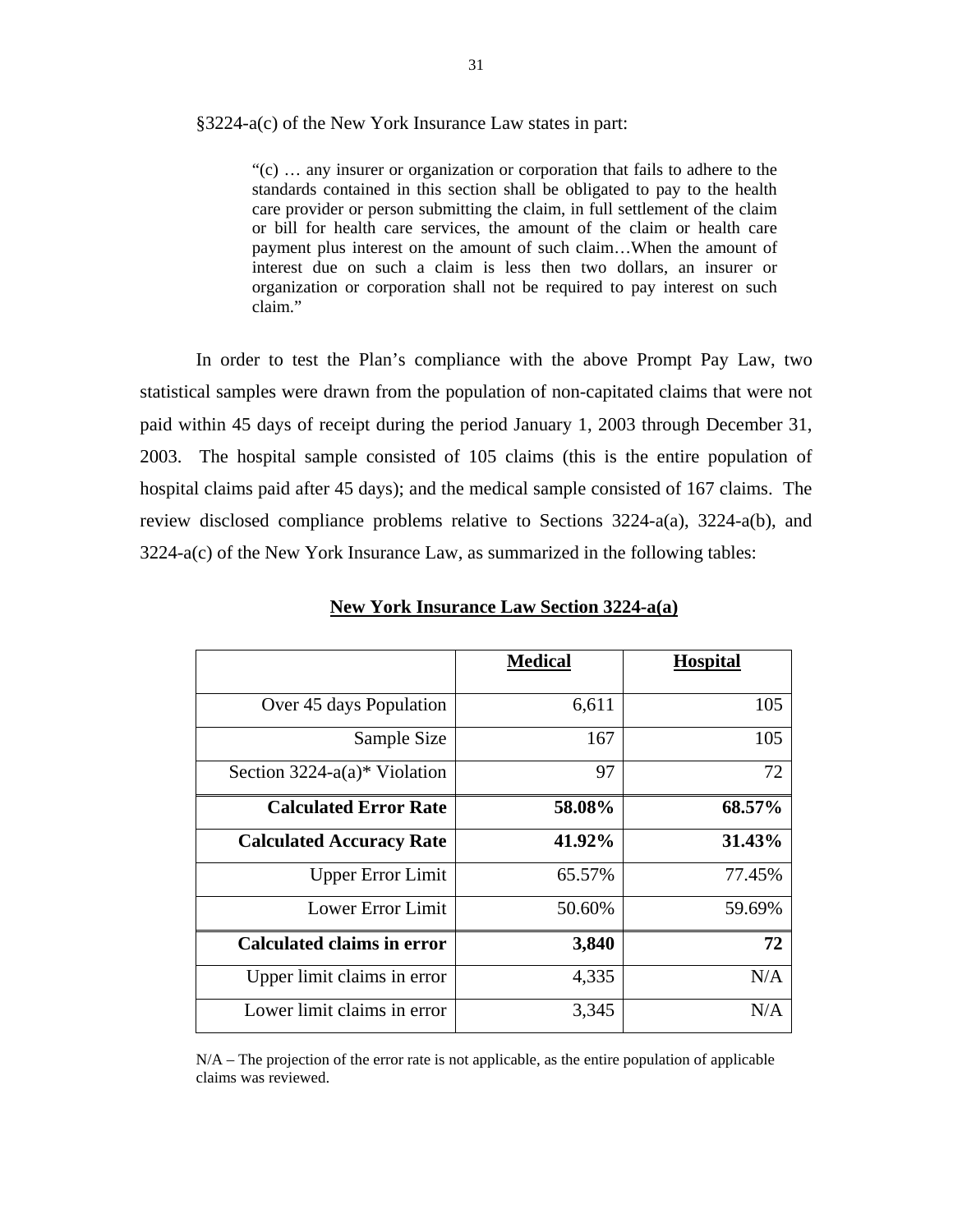|                                   | <b>Medical</b> | <b>Hospital</b> |
|-----------------------------------|----------------|-----------------|
| Over 45 days Population           | 6,611          | 105             |
| Sample Size                       | 167            | 105             |
| Section 3224-a(b) Violation       | $\overline{2}$ | 2               |
| <b>Calculated Error Rate</b>      | 1.20%          | 1.90%           |
| <b>Calculated Accuracy Rate</b>   | 98.80%         | 98.10%          |
| <b>Upper Error Limit</b>          | 2.85%          | 4.52%           |
| Lower Error Limit                 | 0              |                 |
| <b>Calculated claims in error</b> | 79             | 2               |
| Upper limit claims in error       | 188            | N/A             |
| Lower limit claims in error       | 0              | N/A             |

# **New York Insurance Law Section 3224-a(b)**

### **New York Insurance Law Section 3224-a(c)**

|                                 | Medical** | Hospital*** |  |
|---------------------------------|-----------|-------------|--|
| Over 45 days Population         | 6,611     | 105         |  |
| Sample Size                     | 167       | 105         |  |
| Section $3224-a(c)*$ Violation  | 52        | 51          |  |
| <b>Calculated Error Rate</b>    | 31.14%    | 48.57%      |  |
| <b>Calculated Accuracy Rate</b> | 68.86%    | 51.43%      |  |
| <b>Upper Error Limit</b>        | 38.16%    | 58.13%      |  |
| Lower Error Limit               | 24.11%    | 39.01%      |  |
| Calculated claims in error      | 2,059     | 51          |  |
| Upper limit claims in error     | 2,523     | N/A         |  |
| Lower limit claims in error     | 1,594     | N/A         |  |

\* The violations of Section 3224-a(c) noted above directly relate to and should be considered a subset of the Section 3224-a(a) violations.

\*\* Includes 34 claims affected by retroactive contract changes.

\*\*\* Includes 24 claims affected by retroactive contract changes.

N/A – The projection of the error rate is not applicable, as the entire population of applicable claims was reviewed.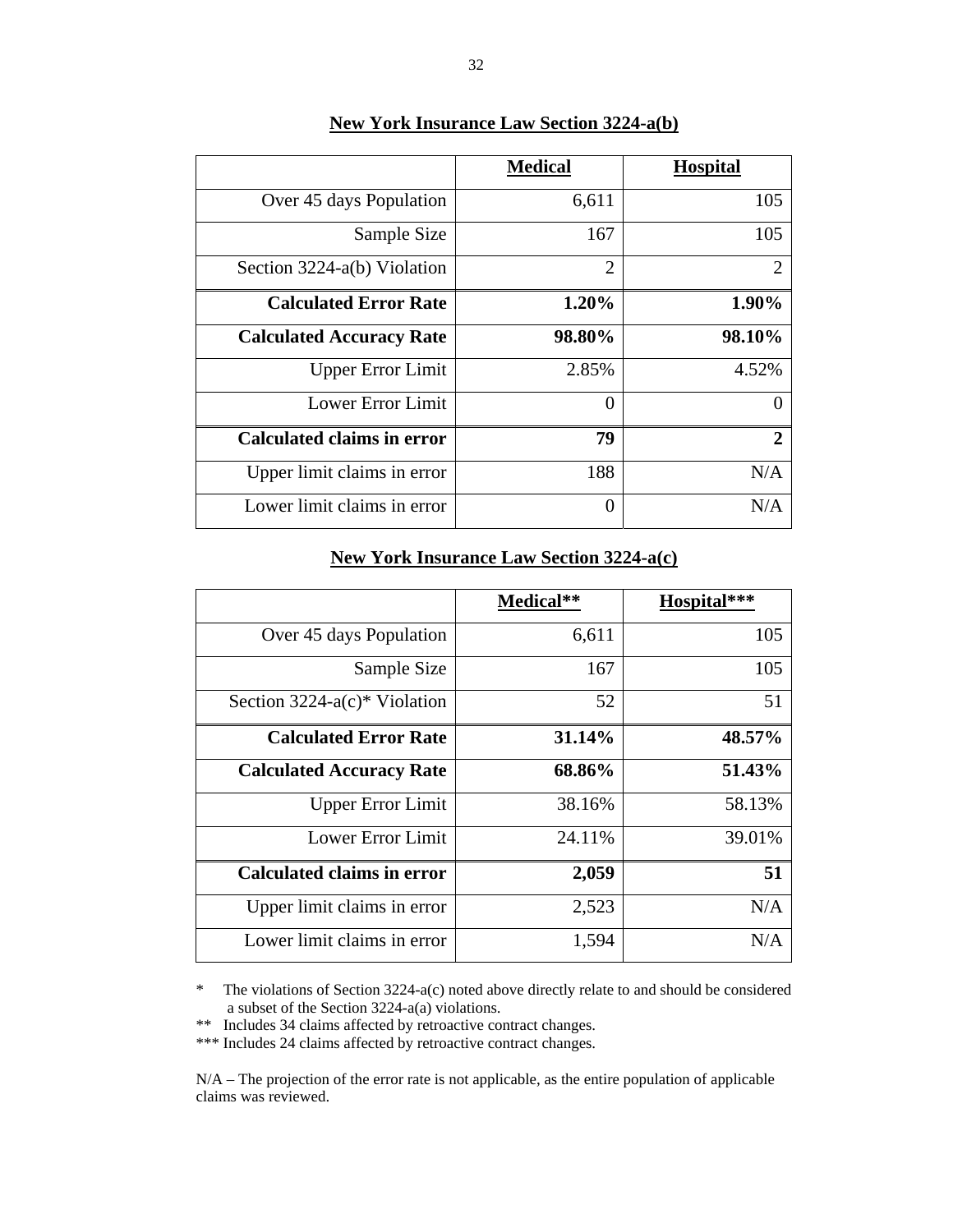<span id="page-34-0"></span>The total number of Medical claims and Hospital claims adjudicated in 2003 were 352,938 and 3,611, respectively. The population of medical and hospital claims that took more than 45 days to pay in 2003 was 6,611 and 105, respectively.

It is recommended that the Plan create procedures to ensure that outstanding claims in its claims system be paid in a timely manner when originally submitted, or properly denied within the applicable period as required by Section 3224-a(b) of the New York Insurance Law.

It is also recommended that the Plan implement the necessary procedures and training in order to ensure compliance with §3224-a(a) of the New York Insurance Law.

It is also recommended that the Plan implement the necessary procedures to ensure compliance with §3224-a(b) of the New York Insurance Law and send out requisite notification within 30 days where applicable.

It is further recommended that the Plan comply with §3224-a(c) of the New York Insurance Law and calculate interest due on all claims paid after 45 days of receipt.

#### C. Explanation of Benefits Statements ("EOB")

As part of the review of the Plan's claims practices and procedures, an analysis of the EOB sent to subscribers and/or providers by the Plan was performed. An EOB is an important link between the subscriber, the provider, and the Plan. It should clearly communicate to the subscriber and/or provider that the Plan has processed a claim and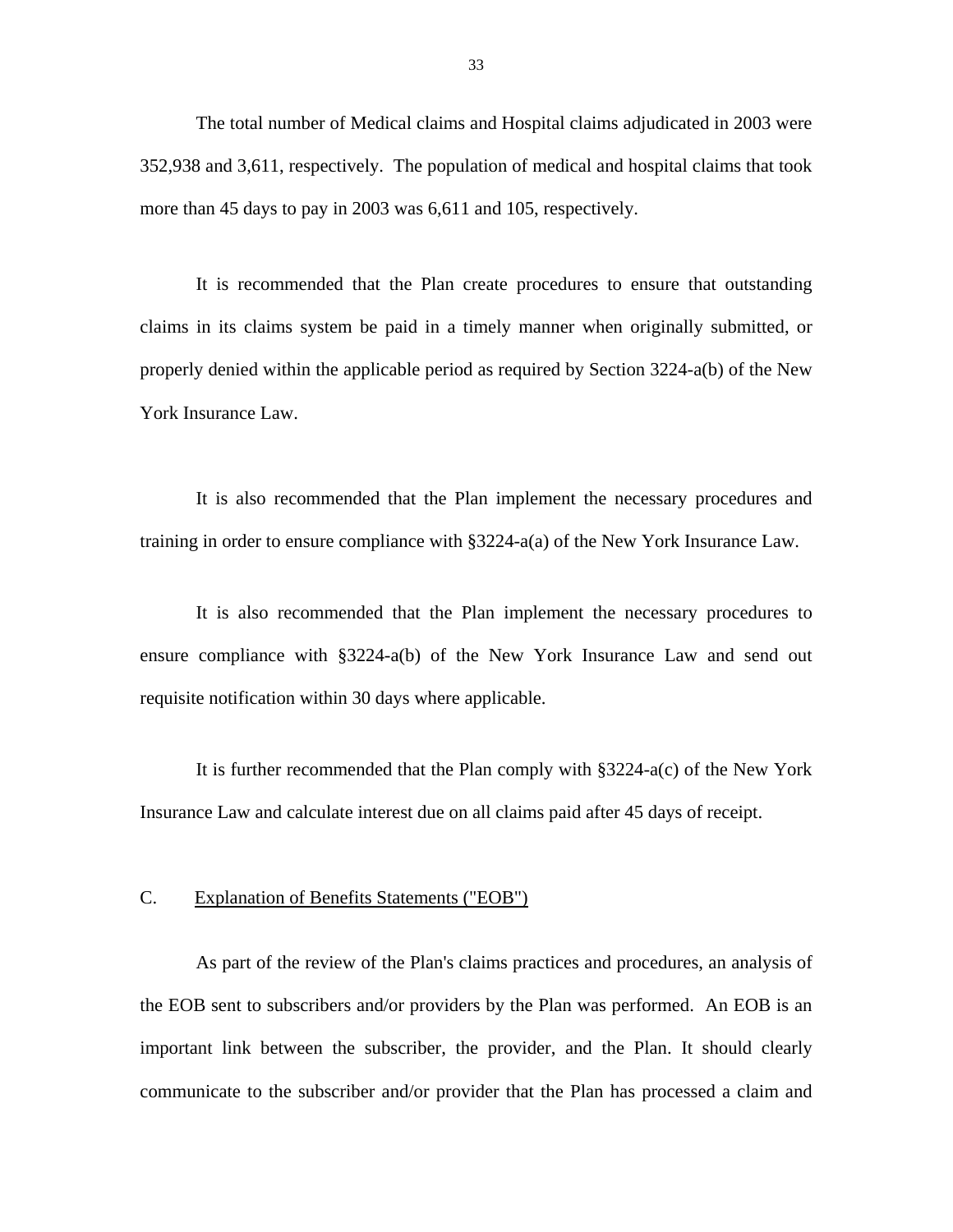how that claim was processed. It should clearly describe the charges submitted, the date the claim was received, the amount allowed for the services rendered, and show any balance owed to the provider. It should also serve as the documentation to recover any money from coordination of benefits with other carriers.

The samples selected for analyzing EOBs were the same Hospital claims sample

and Medical claims sample used for the claims processing review noted in 5A above.

Section 3234(a) of the New York Insurance Law states the following:

"(a) Every insurer, including health maintenance organizations operating under article forty-four of the public health law or article forty-three of this chapter and any other corporation operating under article forty-three of this chapter, is required to provide the insured or subscriber with an explanation of benefits form in response to the filing of any claim under a policy or certificate providing coverage for hospital or medical expenses, including policies and certificates providing nursing home expense or home care expense benefits."

Section 3234(c) of the New York Insurance Law further states:

"(c) Except on demand by the insured or subscriber, insurers, including health maintenance organizations operating under article forty-four of the public health law or article forty-three of this chapter and any other corporation operating under article forty-three of this chapter, shall not be required to provide the insured or subscriber with an explanation of benefits form in any case where the service is provided by a facility or provider participating in the insurer's program and full reimbursement for the claim, other than a co-payment that is ordinarily paid directly to the provider at the time the service is rendered, is paid by the insurer directly to the participating facility or provider."

The examination determined that the Plan did not send EOBs to subscribers for outof-network claims, unless the denial of the claims resulted in the member's liability. This appears to be a violation of Section 3234(c) of the New York Insurance Law which requires that an EOB be sent for all out-of-network claims (whether such claim is fully paid or not).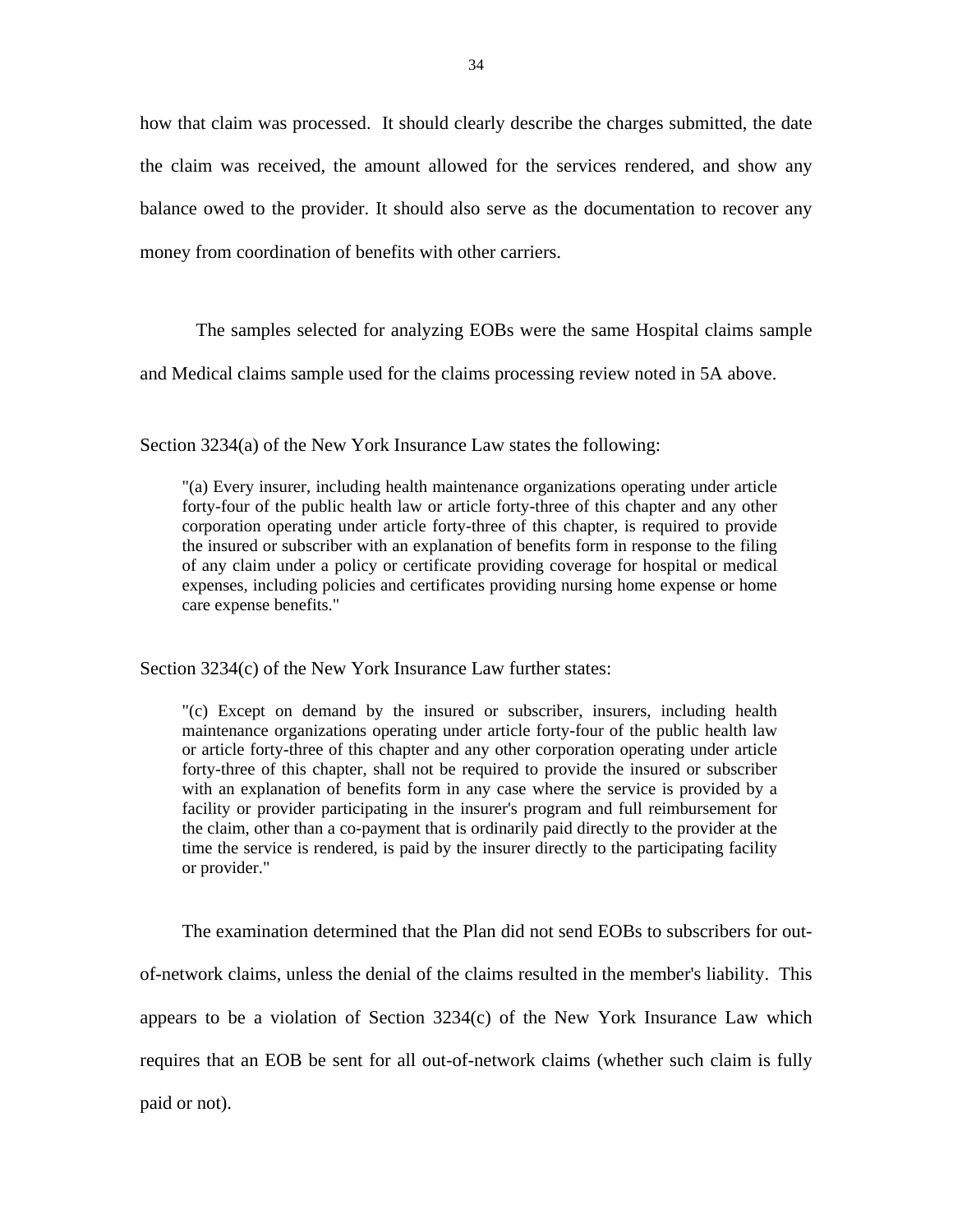It is recommended that the Plan comply with Section 3234(c) of the New York Insurance Law and send an EOB to its subscribers where the services are rendered by an out-of-network provider, regardless of whether the services are fully paid or not.

The examination also revealed that the Plan does not send EOBs to its members when claims submitted by its participating providers have been denied for administrative purposes, such as for late submission. Though in these cases the members are "held harmless" and are not responsible for payment, the Department's position is that because full reimbursement has not been made for these claims, EOBs should be provided to subscribers. This is to ensure that both parties involved are aware that the providers cannot attempt to collect any unpaid portion of the bill from the subscribers.

It is also recommended that the Plan comply with Section 3234(c) of the New York Insurance Law and send an EOB to the subscriber whenever a claim is denied or modified.

This matter regarding the issuance of EOBs was raised in the prior report on examination. At that time the Department and the Plan agreed that no action be taken on this matter pending issuance of industry-wide guidance. The Department issued Circular Letter No. 7 (2005) regarding Explanation of Benefits (EOB) Requirements on March 24, 2005. After reviewing this Circular Letter, GHI HMO established a task force to implement changes to its EOB statements.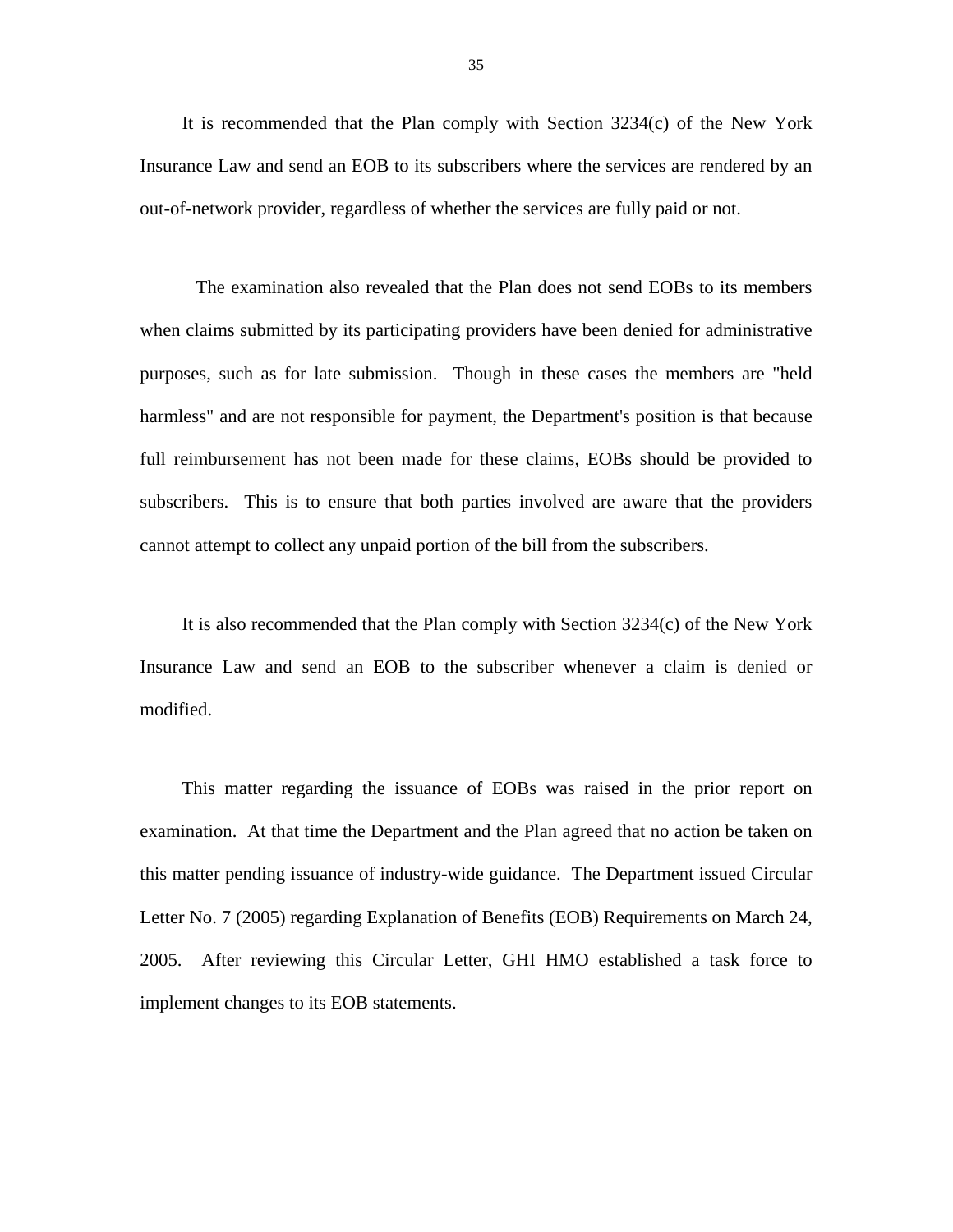#### <span id="page-37-0"></span>D. Reimbursement of Out-of-Network Claims (Fee Schedule)

A rider to GHI HMO's contract with its enrollees regarding "Reimbursement for Out-of-Network Services or Benefits" states in part the following:

"Reimbursement for out-of-network care is based upon GHI HMO's "Allowed Charge" for such care. The Allowed Charge is the amount GHI HMO will reimburse for covered services rendered by Non-Participating Providers. The Allowed Charge for covered services rendered by Non-Participating Providers is based upon a percentile of the *Health Insurance Association of America Prevailing Healthcare Charges System ("HIAA")* schedule in use by GHI HMO at the time your out-ofnetwork claim is processed…"

The fee schedules utilized by the Plan are updated by HIAA (now known as Ingenix) twice a year to reflect updated charges; once to reflect primary updates and a subsequent one to reflect secondary changes. The Plan, however, only updates its systems once per year (primary update).

#### E. Advertising

The Plan utilized various media for advertisement. These media include print brochures, billboards, magazines, and radio programs. The examination review of the Plan's advertising binder revealed that in various advertisements, the name of the parent company, GHI, is used first and foremost in the ad; GHI HMO is mentioned secondary in the ad and/or in a footnote noting its relationship to GHI. Although there is no evidence that either company intended to mislead the public, this action appears to be in violation of Department Regulation 34, in light of the fact that it is clearly noted that the product being advertised is a "GHI HMO" product, but it is not clear that the product is actually offered by GHI HMO.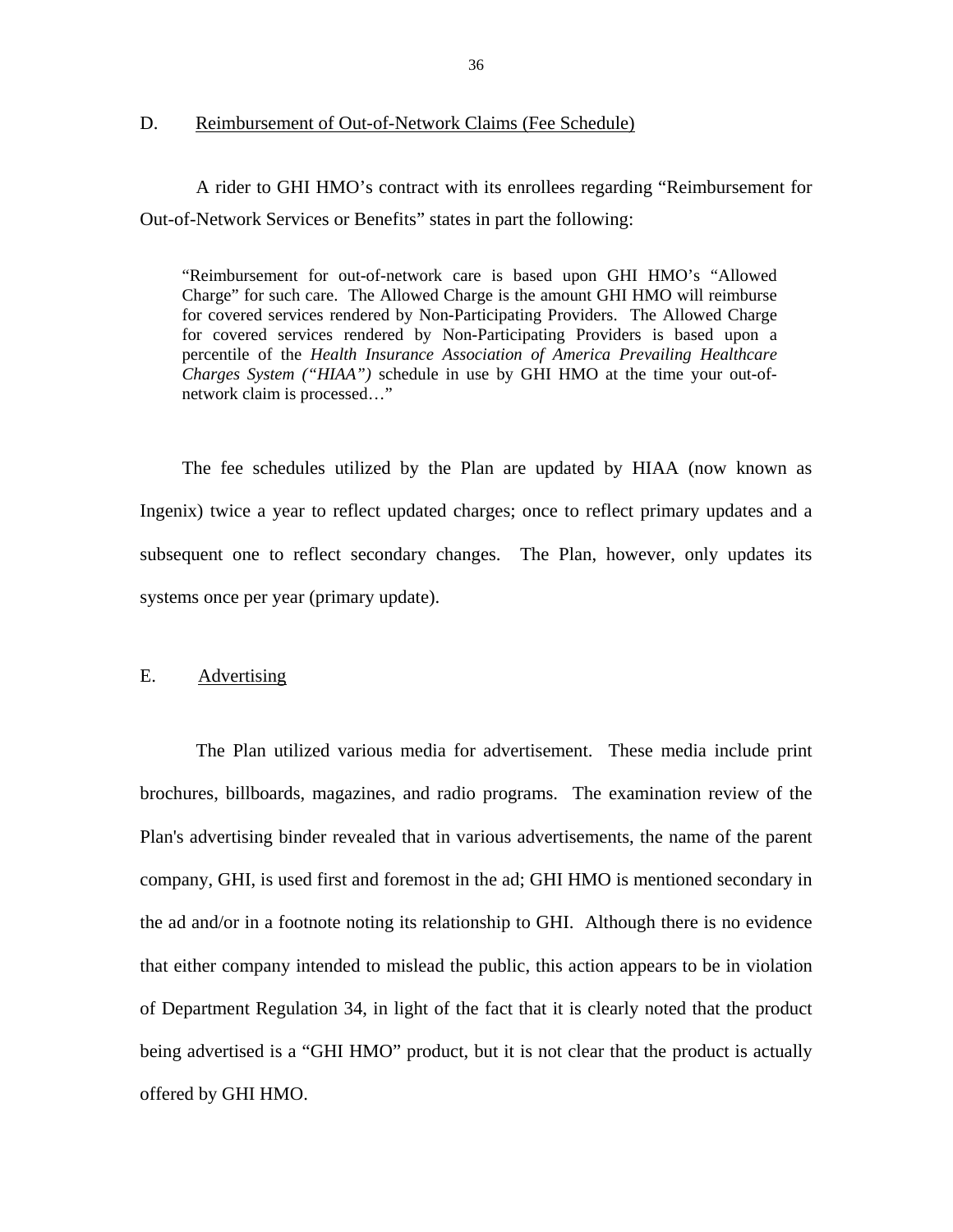Section 13(a) of Department Regulation 34 (11 NYCRR 215.13) states:

"The name of the actual insurer and the form number or numbers advertised shall be identified and made clear in all of its advertisements. An advertisement shall not use a trade name, any insurance group designation, name of the parent company of the insurer, name of a particular division of the insurer, service mark, slogan, symbol or other device which without disclosing the name of the actual insurer would have the capacity and tendency to mislead or deceive as to the true identity of the insurer."

It is recommended that the Plan comply with Section  $13(a)$  of Department Regulation 34 (11 NYCRR 215.13) and clearly distinguish the identity of the company providing the health care coverage.

In addition, it is noted that there is no separate web-site under the GHI HMO name. Anyone searching either ["ghihmo.com"](https://ghihmo.com) or "ghi.com" will be directed to the same (GHI) web-site. Although this may not be intentional, this appears to be misleading to the public. If anyone wanted to specifically access GHI HMO's web-site by typing ["ghihmo.com"](https://ghihmo.com), they will be directed to browse the various plans which are actually offered by GHI (there is no note distinguishing products offered by GHI HMO).

It is recommended that the Plan establish its own web-site or that there be a way to identify itself as a separate entity from its parent company in all advertising.

Subsequent to the examination date, the abovementioned web-site was amended to note that the site services GHI and GHI HMO Select, Inc.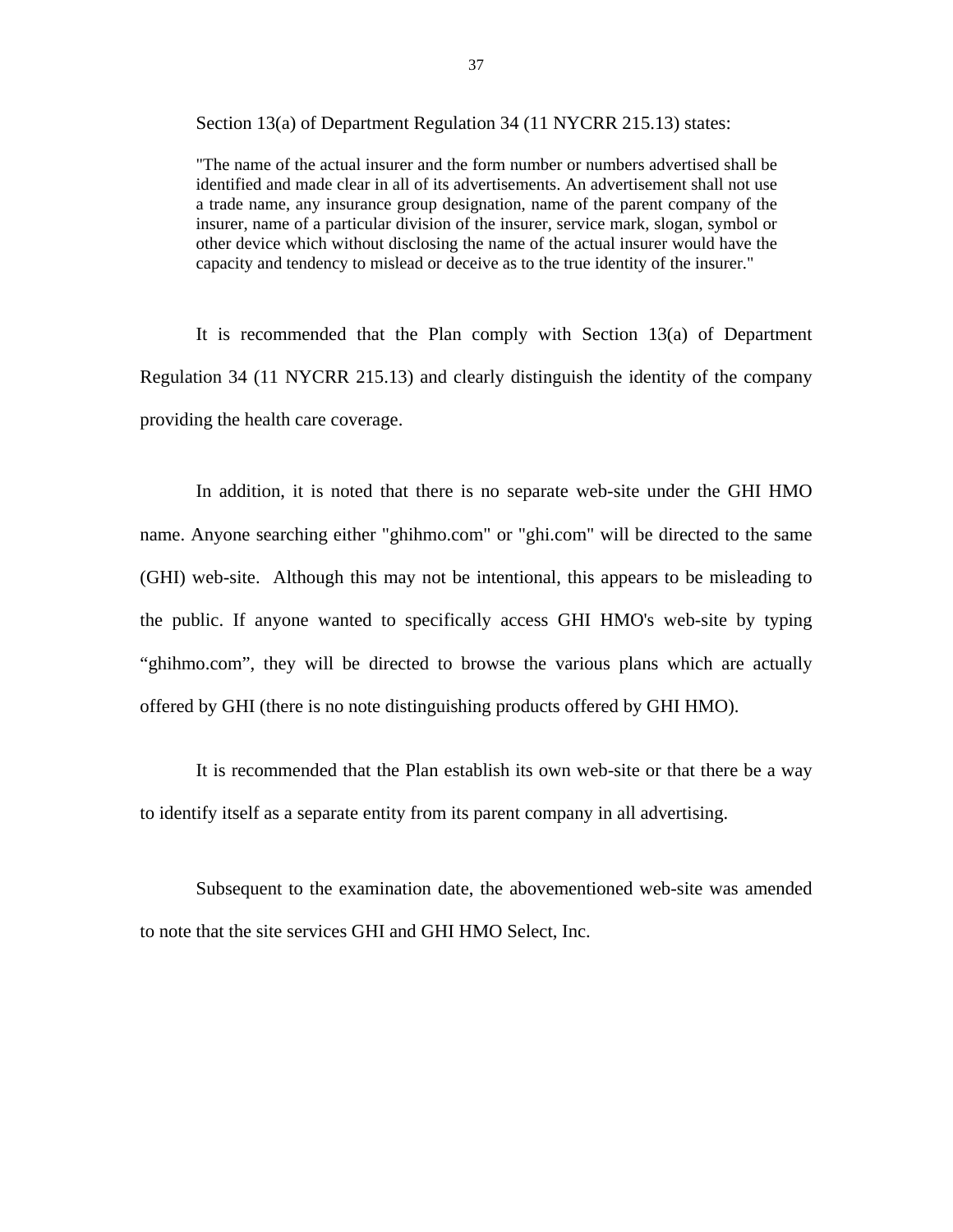#### 6**. COMPLIANCE WITH PRIOR REPORT ON EXAMINATION**

The previous report on examination contained twenty-one comments and recommendations (page numbers refer to the prior report on examination):

#### **ITEM NO.**

### **PAGE NO.**

6

10

#### **Management and Controls**

1. Management and Controls<br>It is recommended that the Plan continue to comply with Part 98-1.11(f) of the Administrative Rules and Regulations of the Health Department (10 NYCRR Part 98-1.11(f)) and maintain the proper level of enrollee representatives on the board.

The Plan has complied with this recommendation.

- **Holding Company System**
- 2. Holding Company System<br>
i. It is recommended that, pursuant to Part 98-1.10(b) of the Administrative Rules and Regulations of the Health Department (10 NYCRR Part 98-1.10(b)), the Plan maintain its books, accounts and records so as to clearly and accurately disclose the nature and details of all transactions. 8

The Plan has complied with this recommendation.

ii. It is recommended that the Plan comply with Part  $98-1.10(c)$  of the Administrative Rules and Regulations of the Health Department (10 NYCRR Part 98-1.10(c)) and submit its management / expense allocation agreement to the Superintendent of Insurance for review. 9

> Although a filed service agreement could not be located at the Department, GHI-HMO maintains that it submitted the service agreement as part of the expedited acquisition process and agrees to re-submit the agreement for the Superintendent's review.

A similar comment is contained herein.

3. Schedule H

It is recommended that the Plan account for its unpaid claims reported in Schedule H, "Aging Analysis of Claims Unpaid", as required by NYIL §308(a) using the instructions to that document.

The Plan has complied with this recommendation.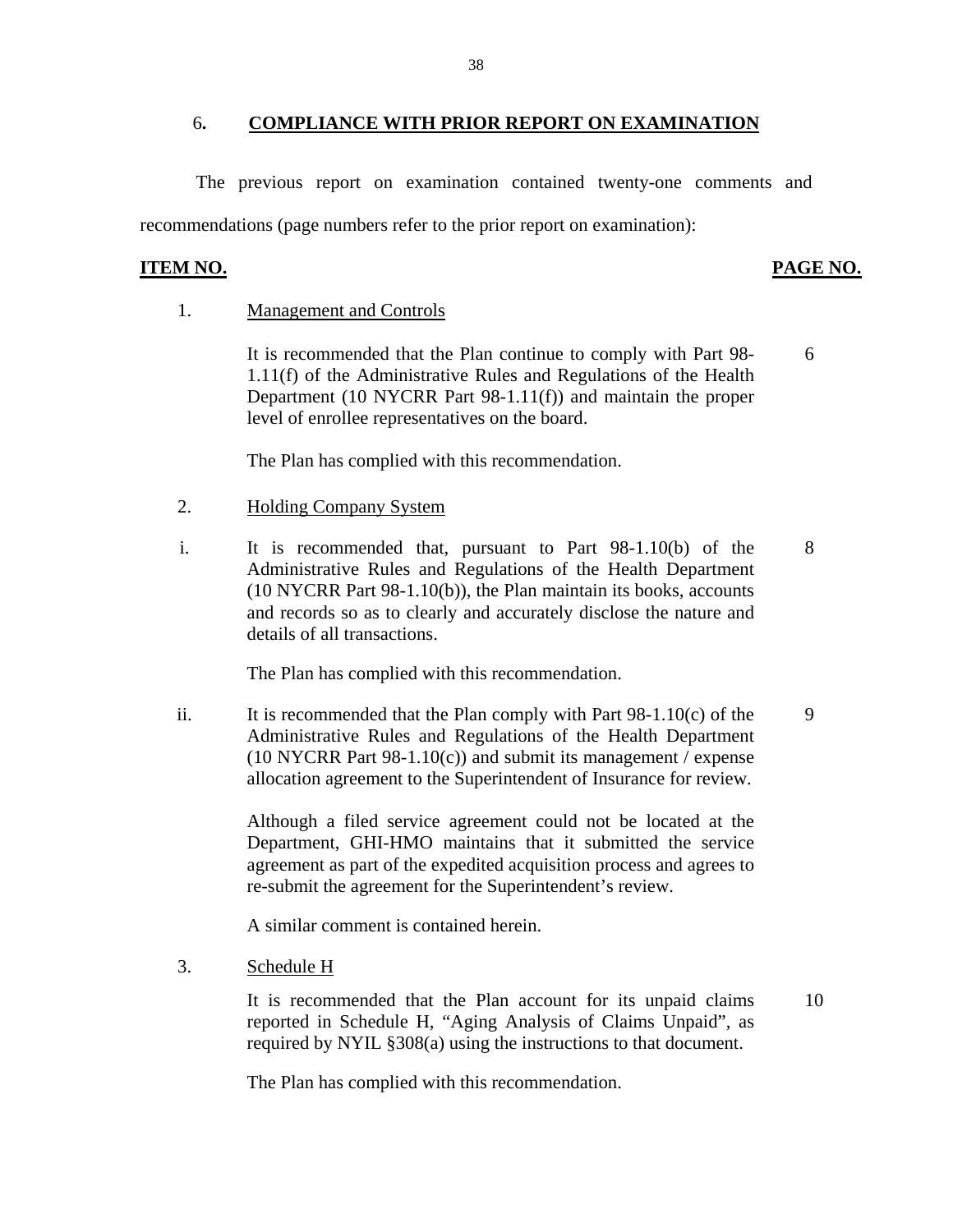#### **ITEM NO. PAGE NO.**

### **Record Retention**

4. Record Retention<br>It is recommended that the Plan comply with Part 243.2(b) of Department Regulation 152 and maintain a complete record of its rejected claims. 11

The Plan has complied with this recommendation.

#### The Effect of Statutory Accounting Principles

5. The Effect of Statutory Accounting Principles<br>It is recommended that the Plan calculate a premium deficiency reserve. 17

The Plan has complied with this recommendation.

#### **Prompt Pay**

6. Prompt Pay<br>It is recommended that the Plan age electronically submitted claims from the date they are received by Envoy, their third-party EDI partner for Prompt Pay compliance purposes. 19

The Plan has complied with this recommendation.

Privacy

7. Privacy<br>It is recommended that the Plan change its Disclosure and Confidentiality policy to require the member's Social Security Number or other unique identifier before medical information is provided over the telephone. 19

The Plan has complied with this recommendation.

- **Explanation of Benefits Statements**
- 8. Explanation of Benefits Statements<br>
i. It is recommended that the Plan comply with New York Insurance Law §3234 and issue Explanation of Benefits forms to its subscribers when claims submitted by participating providers have been denied for administrative purposes. 20

A similar recommendation is made in this report.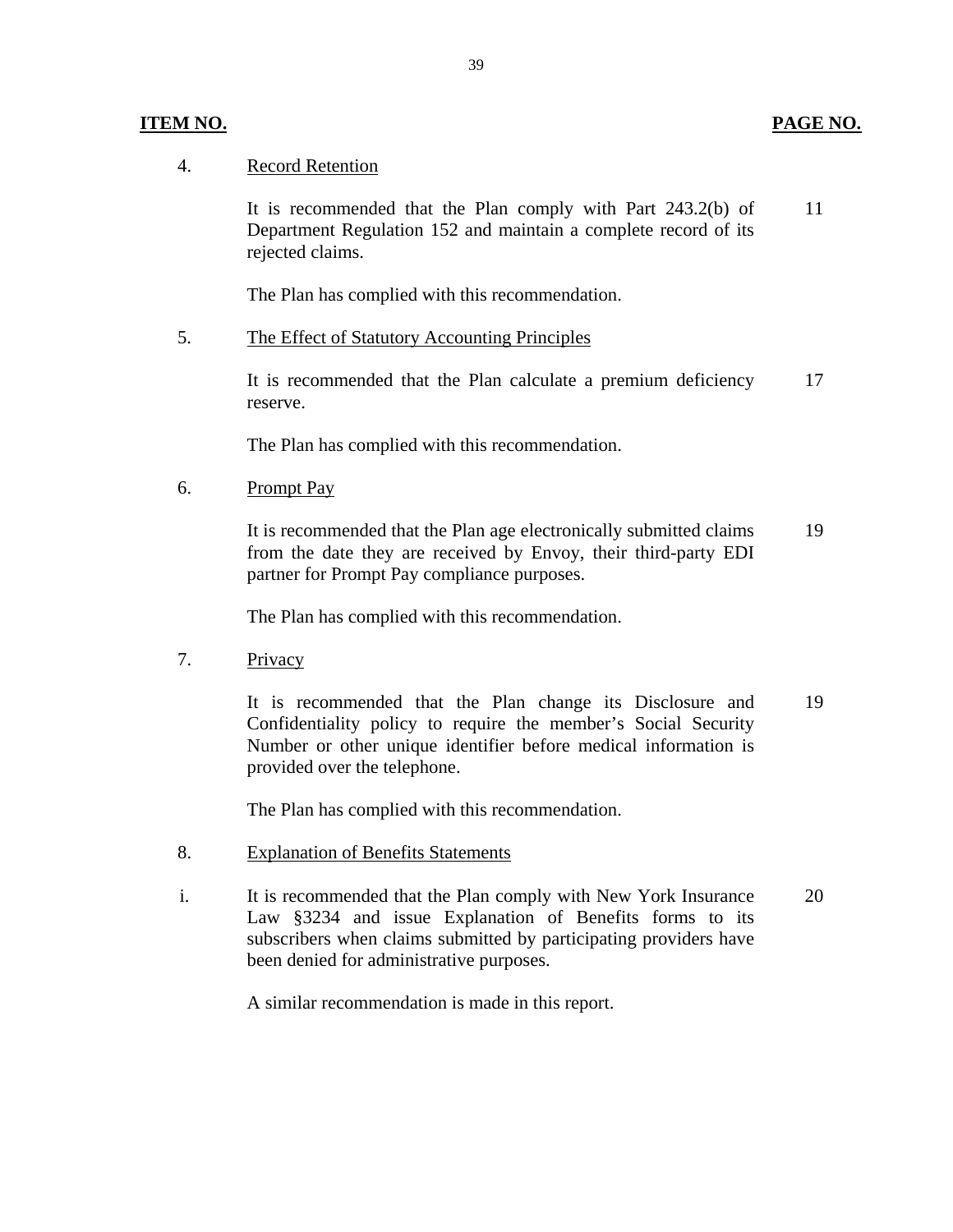#### **ITEM NO. PAGE NO.**

ii. It is recommended that the Plan reviews its denial codes in order to clarify the explanations used and to eliminate obsolete or misleading codes. 21

> The Plan has not complied with this recommendation. A similar recommendation is made in this report.

iii. It is recommended the Plan comply with New York Insurance Law §3234(a)(6) and indicate clearly the cause of claims denied due to the treatment being experimental in nature. 21

The Plan has complied with this recommendation.

**Emergency Room Treatment** 

9. Emergency Room Treatment<br>It is recommended that the Plan reviews and overturns emergency room claims denied inappropriately due to a lack of authorization. Additionally, it is recommended that the Plan calculates and pays interest as applicable on those claims whose payment was delayed awaiting such authorization. 21

The Plan has complied with this recommendation.

- **Utilization Review**
- 10. Utilization Review<br>i. It is recommended that the Plan continue to comply with New York Public Health Law §4903(5)(b) and issue adverse determination letters to its providers that contain all of the required appeals language. 23

The Plan has complied with this recommendation.

ii. It is recommended that the Plan comply with Part  $410.9(e)(9)$  of Department Regulation 166 (11 NYCRR 410.9(e)(9)) and include a bolded statement in the medical necessity denial letters it sends to its providers informing them that choosing a second internal appeal might cause the time to file an external appeal to expire. It is further recommended that such denials include an application for and description of the external review procedure. 23

The Plan has complied with this recommendation.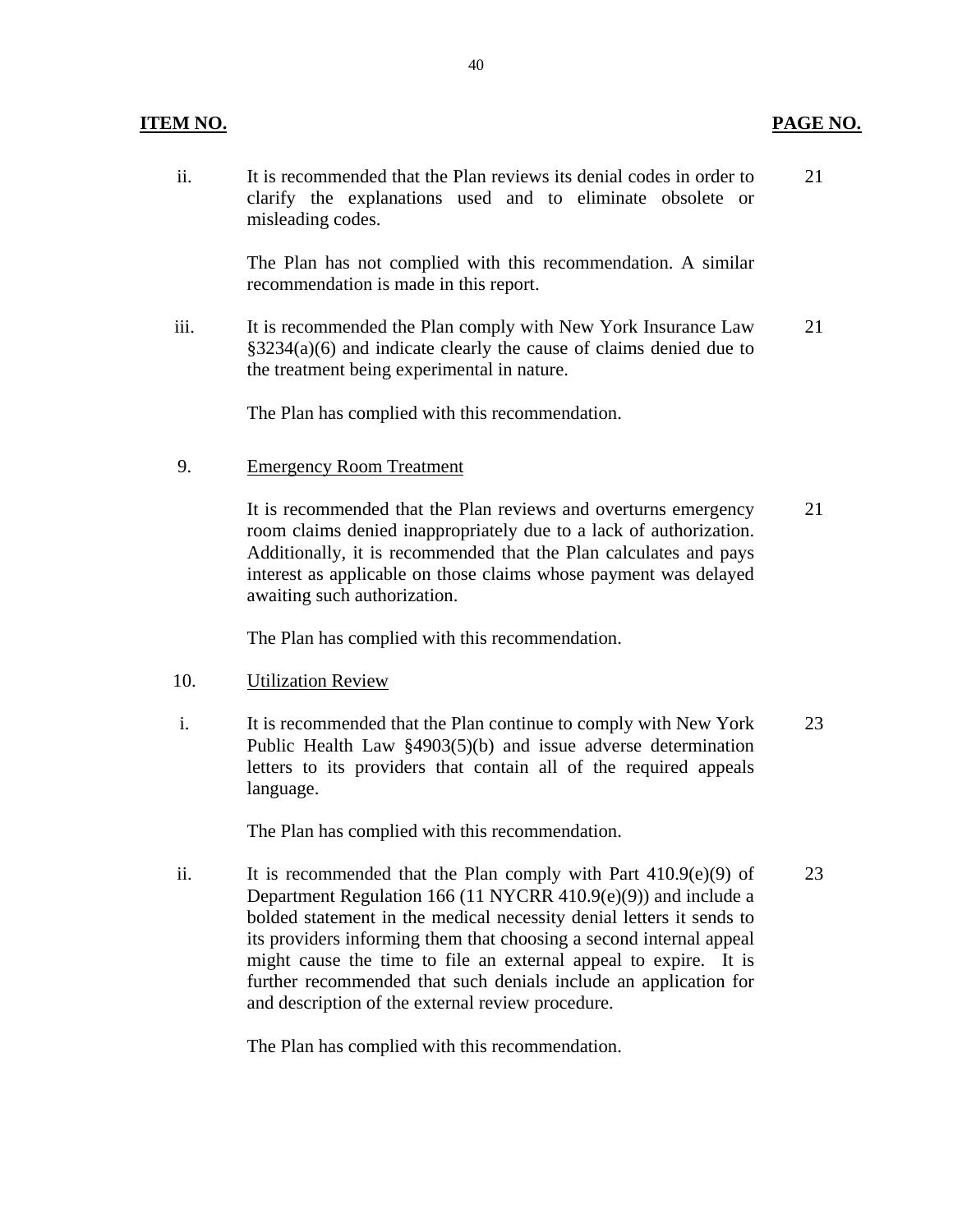#### Usual, Customary and Reasonable

11. Usual, Customary and Reasonable<br>It is recommended that the Plan update its schedule of Usual and Customary charges in conformity with the changes made by HIAA in order to fulfill the obligations under its contract. 24

> The Plan has complied with this recommendation through modification to its contracts.

#### **Access Managed Care Plan**

12. Access Managed Care Plan<br>It is recommended that the Plan examine its contract with Access to determine whether Access is conforming to its own contract regarding electronic acceptance of claims and, if so, take appropriate action. 25

> Subsequent to the examination, the Plan has indicated that it will terminate its relationship with Access, effective July 1, 2002.

The Plan has complied with this recommendation.

#### **Fraud Prevention and Detection**

13. Fraud Prevention and Detection<br>It is recommended that the HMO evaluate its Fraud Prevention Plan to determine how it might be strengthened. 26

The Plan has complied with this recommendation.

- **Distribution Systems**
- 14. Distribution Systems<br>i. It is recommended that the Plan complies with New York Insurance Law §2112(a) and file certificates of appointment for its internal sales staff. 27

Subsequent to the examination date, the Plan maintains it has submitted the change to the Department naming GHI-HMO as the organization appointing the agents.

The Plan has complied with this recommendation.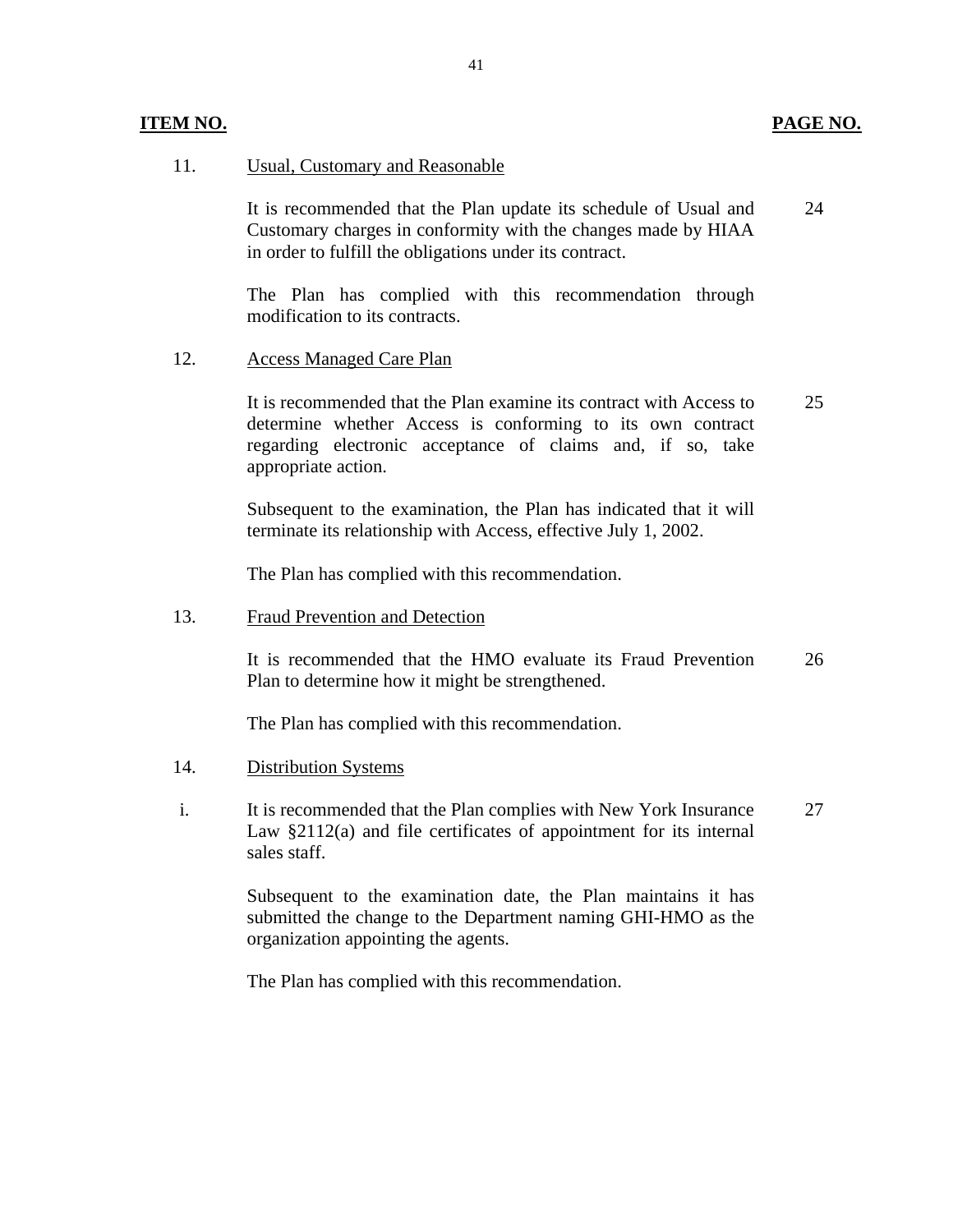# **ITEM NO. PAGE NO.**

| ii.  | It is recommended that the Plan complies with New York Insurance<br>Law $\S2112(d)$ and notifies the Department upon the termination of<br>its filed certificates of appointment. | 27 |
|------|-----------------------------------------------------------------------------------------------------------------------------------------------------------------------------------|----|
|      | Subsequent to the examination date, the Plan maintains it has<br>forwarded the termination notice to the Department.                                                              |    |
|      | The Plan has complied with this recommendation.                                                                                                                                   |    |
| iii. | It is recommended that the Plan complies with New York Insurance<br>Law $\S2114(a)(3)$ and only pay commissions to licensed agents.                                               | 28 |
|      | The Plan has complied with this recommendation.                                                                                                                                   |    |
| iv.  | It is recommended that the Plan change its commission policy to<br>ensure it is in compliance with Part 52.42(e) of Department<br>Regulation 62 (11 NYCRR Part 52.42(e)).         | 28 |
|      | The Plan has complied with this recommendation.                                                                                                                                   |    |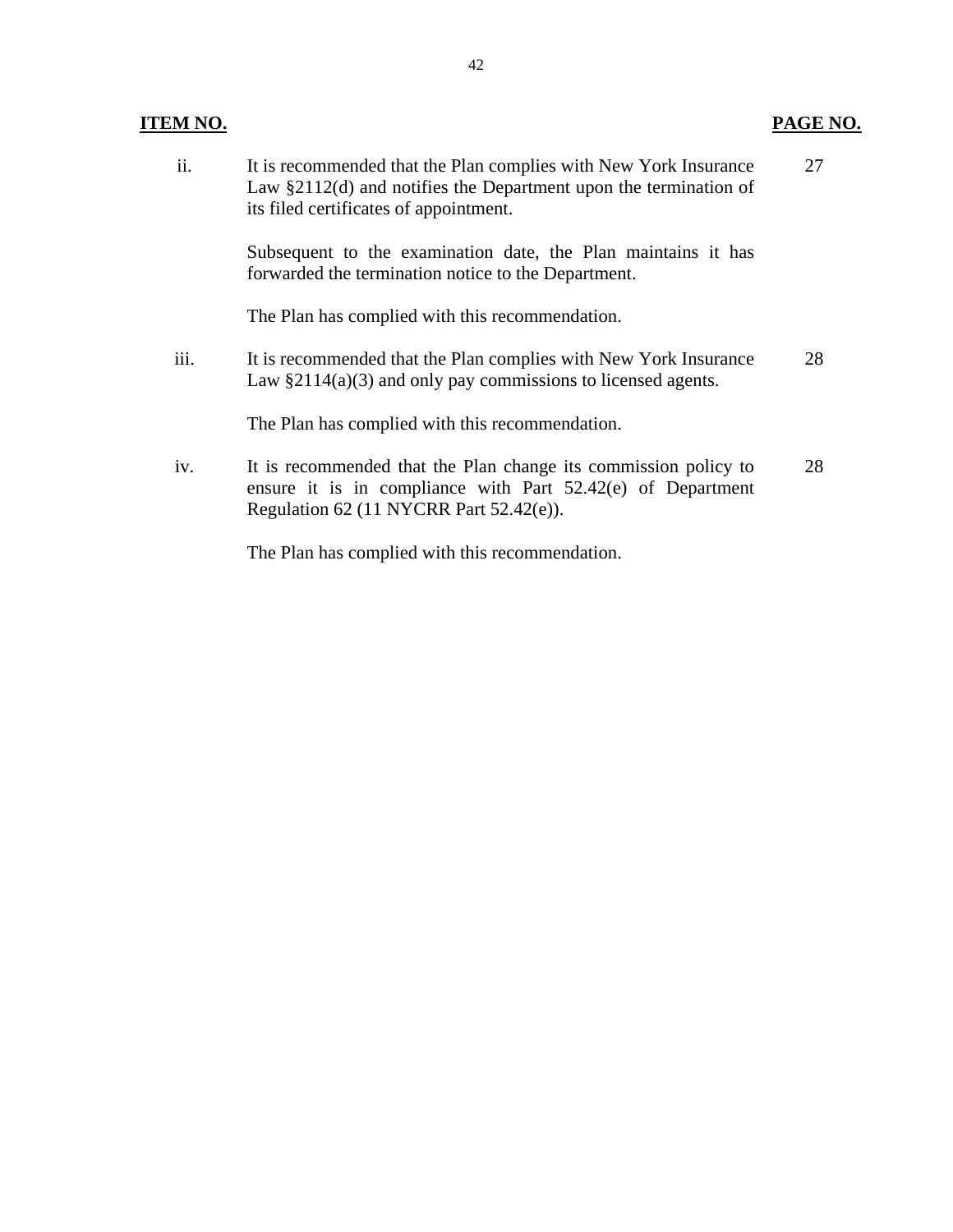### <span id="page-44-0"></span>**7. SUMMARY OF COMMENTS AND RECOMMENDATIONS**

#### **ITEM PAGE NO.**

#### A. Management and Controls

- i. It is recommended that the annual shareholder's meeting be 5 held within the required five month period, or that a quorum of the Plan's board prepare a written resolution agreeing to waive the meeting (the by-laws of the Plan would need to be amended to explicitly allow for this waiver) or modify the bylaws to change the timeframe within which to hold the meeting.
- ii. It is recommended that business transactions directly or 7 indirectly involving board members and the Plan, particularly where a potential conflict of interest is noted on a filed questionnaire, should be discussed with and approved by the Plan's board or appropriate committee.

#### B. Reinsurance

- i. It is recommended that the Plan amend its reinsurance 9 agreement to include proper Continuity of Benefits and Conversion Coverage provisions.
- ii. It is further recommended that the Plan amend the Out-of-Area 10 Conversion Coverage provision to allow for 31 days to purchase conversion contracts.

#### C. Holding Company System

- i. It is recommended that the Plan comply with Part  $98-1.10(c)$  14 of the Administrative Rules and Regulations of the Health Department (10 NYCRR 98-1.10(c)) and submit its Administrative Services Agreement to the Commissioner of Health and the Superintendent of Insurance for review and approval.
- ii. Although the Tax Allocation Agreement meets Department 15 guidelines, it is recommended that the Agreement be formally re-submitted to this Department and the Department of Health for review, and that a formal approval be obtained from each Department.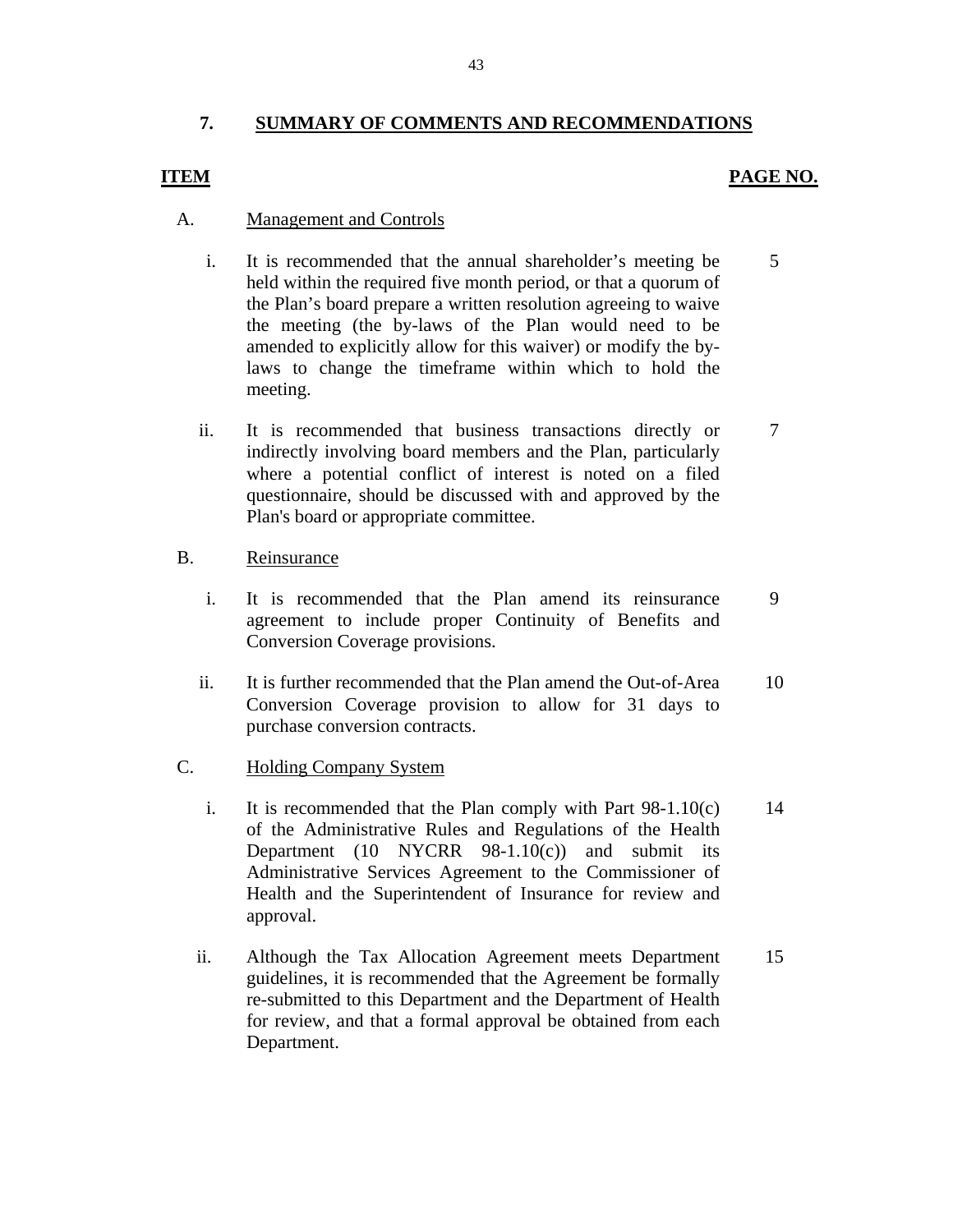#### **Investment Activities**

 **ITEM** 

D. Investment Activities<br>It is recommended that the Plan comply with Sections 1404 and 1409(a) of the New York Insurance Law and not have investments in securities of any one institution in excess of ten percent of its admitted assets. 18

#### E. Accounts and Records

- i. It is recommended that the Plan not enter into any barter or similar arrangements and that it comply with all applicable accounting principles and statutes when booking its premium accounts. 20
- ii. It is recommended that the inter-company accounts be settled in a timely manner, in accordance with the terms set forth in the underlying agreement(s). 21

#### **Claims Processing**

F. Claims Processing<br>It is recommended that the Plan take proactive steps to identify and correct errors that may be occurring on an ongoing basis and consider providing retraining to individuals who process claims. 28

#### G. Prompt Pay

- i. It is recommended that the Plan create procedures to ensure that outstanding claims in its claims system be paid in a timely manner when originally submitted, or properly denied within the applicable period as required by Section 3224-a(b) of the New York Insurance Law. 33
- ii. It is also recommended that the Plan implement the necessary procedures and training in order to ensure compliance with Section 3224-a(a) of the New York Insurance Law. 33
- iii. It is also recommended that the Plan implement the necessary procedures to ensure compliance within Section 3224-a(b) of the New York Insurance Law and send out requisite notification within 30 days where applicable. 33
- iv. It is further recommended that the Plan comply with Section 3224-a(c) of the New York Insurance Law and calculate interest due on all claims paid after 45 days of receipt. 33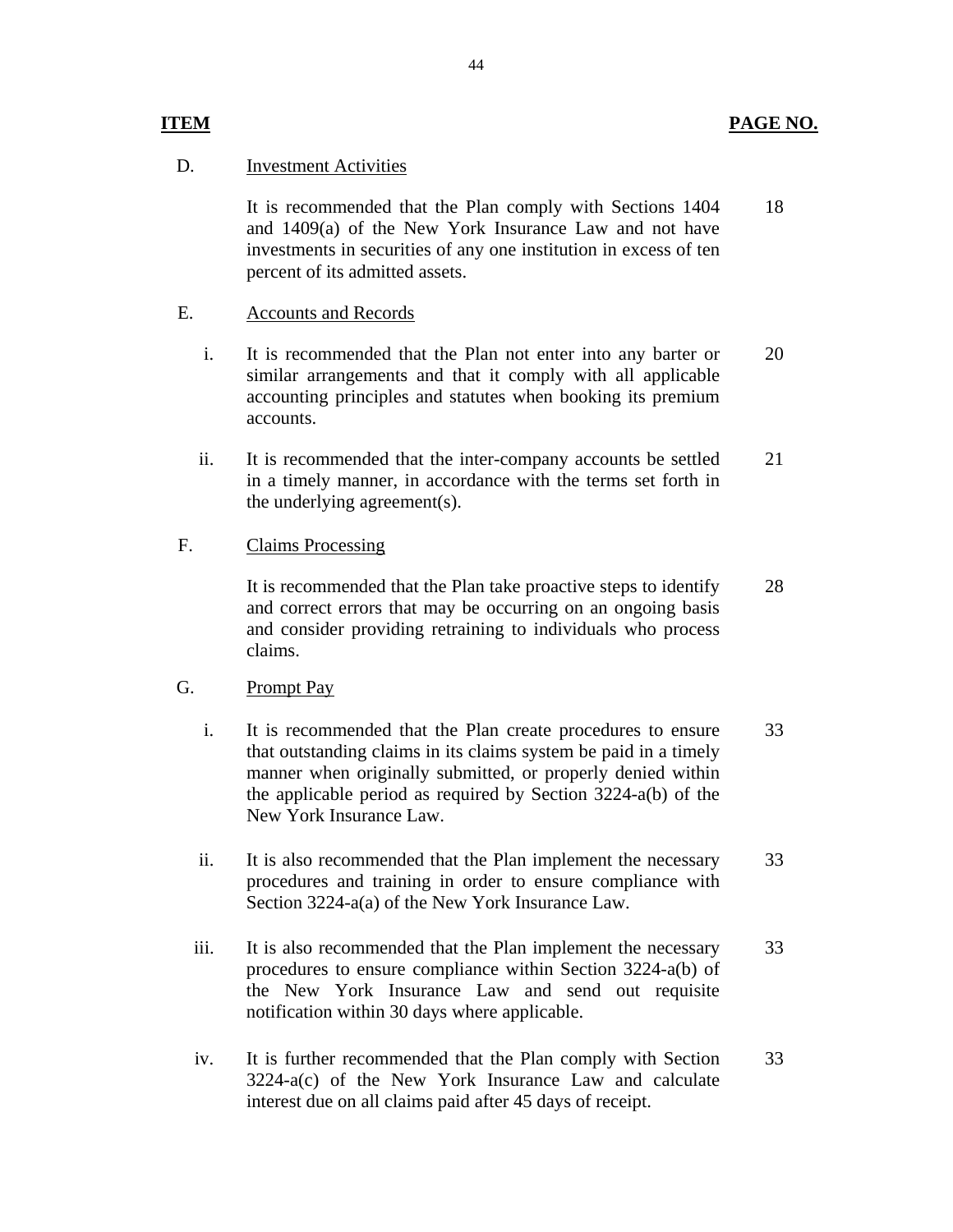#### **ITEM**

#### H. Explanation of Benefits Statements ("EOB")

- i. It is recommended that the Plan comply with Section 3234(c) of the New York Insurance Law and send an EOB to its subscribers where the services are rendered by an out-ofnetwork provider, regardless of whether the services are fully paid or not. 35
- ii. It is also recommended that the Plan comply with Section 3234(c) of the New York Insurance Law and send an EOB to the subscriber whenever a claim is denied or modified. 35

This matter regarding the issuance of EOBs was raised in the prior report on examination. At that time the Department and the Plan agreed that no action be taken on this matter pending issuance of industry-wide guidance. The Department issued Circular Letter No. 7 (2005) regarding Explanation of Benefits (EOB) Requirements on March 24, 2005. After reviewing this Circular Letter, GHI HMO established a task force to implement changes to its EOB statements.

# Reimbursement of Out-of-Network Claims (Fee Schedule) I. Reimbursement of Out-of-Network Claims (Fee Schedule)<br>The fee schedules utilized by the Plan are updated by HIAA

(now known as Ingenix) twice a year to reflect updated charges; once to reflect primary updates and a subsequent one to reflect secondary changes. The Plan, however, only updates its systems once per year (primary update). 36

#### J. Advertising

- i. It is recommended that the Plan comply with Section 13(a) of Department Regulation 34 (11 NYCRR 215.13) and clearly distinguish the identity of the company providing the health care coverage. 37
- ii. It is recommended that the Plan establish its own web-site or that there be a way to identify itself as a separate entity from its parent company in all advertising. 37

Subsequent to the examination date, the abovementioned website was amended to note that the site services GHI and GHI HMO Select, Inc.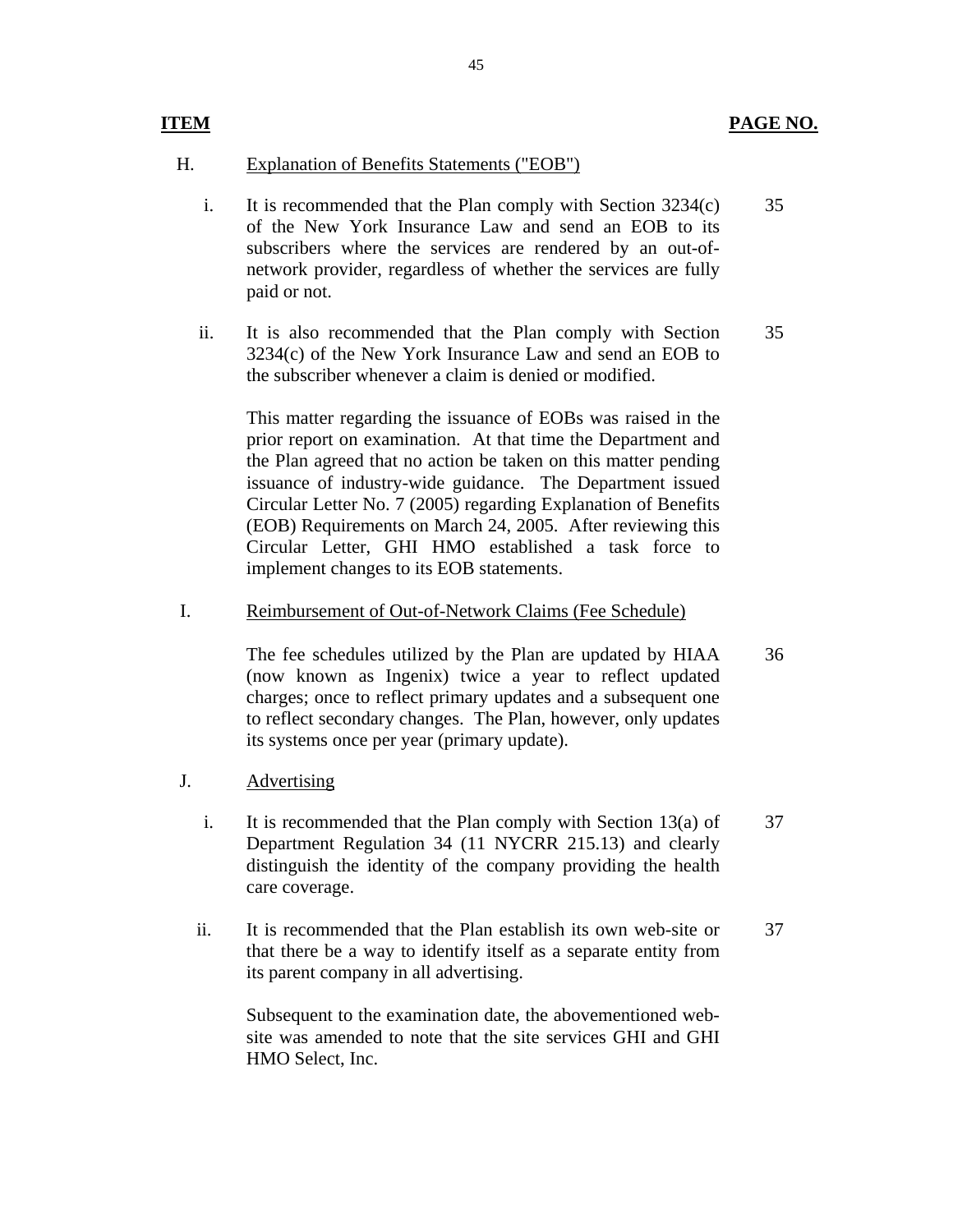Respectfully submitted,

W

Kaiwen Guc Senior Insurance Examiner

**STATE OF NEW YORK**  $\mathcal{E}$ ) SS.  $\mathcal{E}$ **COUNTY OF NEW YORK )** 

KAIWEN GUO, being duly sworn, deposes and says that the foregoing report submitted by him is true to the best of his knowledge and belief.

(pr)  $\mathcal{L}$ Kaiwen Gu

Subscribed and sworn to before me<br>This 19 day of *Ochean* 2005

Vale For

is T. Levejey y Public, State of New 21-4798952 **Ged in New York County** wwission Expires 1-26-